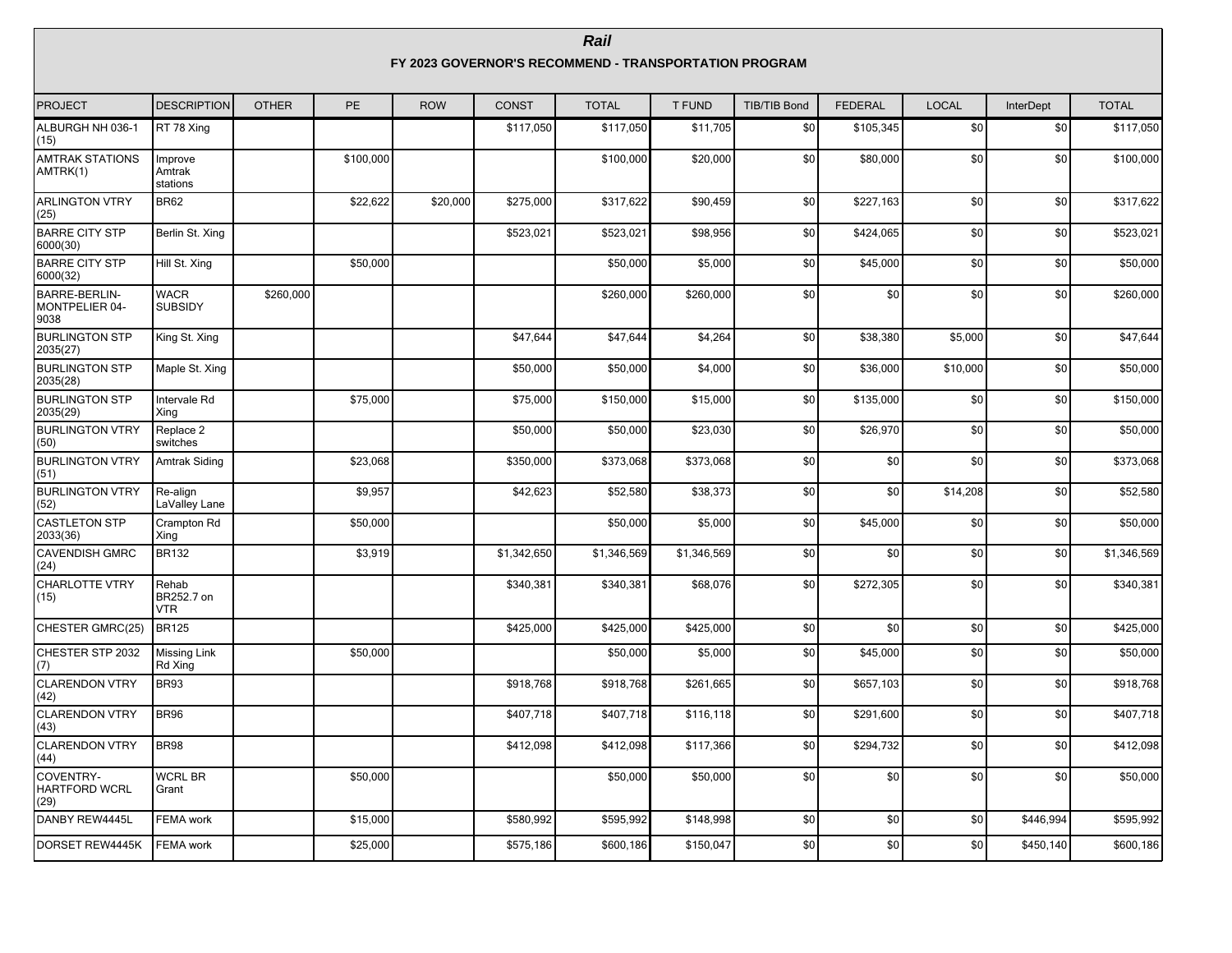#### **Rail FY 2023 GOVERNOR'S RECOMMEND - TRANSPORTATION PROGRAM**

| <b>PROJECT</b>                                            | <b>DESCRIPTION</b>            | <b>OTHER</b> | PE       | <b>ROW</b> | <b>CONST</b> | <b>TOTAL</b> | <b>T FUND</b> | <b>TIB/TIB Bond</b> | <b>FEDERAL</b> | <b>LOCAL</b> | <b>InterDept</b> | <b>TOTAL</b> |
|-----------------------------------------------------------|-------------------------------|--------------|----------|------------|--------------|--------------|---------------|---------------------|----------------|--------------|------------------|--------------|
| DORSET VTRY(32)                                           | <b>BR76</b>                   |              | \$56,421 | \$20,000   | \$600,000    | \$676,421    | \$192,645     | \$0                 | \$483,776      | \$0          | \$0              | \$676,421    |
| DORSET VTRY(33)                                           | <b>BR77</b>                   |              | \$61,669 |            | \$400,000    | \$461,669    | \$131,483     | \$0                 | \$330,186      | \$0          | \$0              | \$461,669    |
| DORSET VTRY(34)                                           | <b>BR80</b>                   |              | \$20,000 |            |              | \$20,000     | \$5,696       | \$0                 | \$14,304       | \$0          | \$0              | \$20,000     |
| DORSET VTRY(58)                                           | <b>FEMA</b><br>mitigation     |              | \$40,000 |            |              | \$40,000     | \$10,000      | \$0                 | \$0            | \$0          | \$30,000         | \$40,000     |
| <b>FAIRLEE REW4330A</b>                                   | <b>FEMA</b> work              |              | \$11,098 |            | \$976,191    | \$987,289    | \$246,822     | \$0                 | \$0            | \$0          | \$740,467        | \$987,289    |
| HARTFORD PLAT(4)                                          | Reconstruct<br>Platform       |              |          |            | \$232,250    | \$232,250    | \$232,250     | \$0                 | \$0            | \$0          | \$0              | \$232,250    |
| HOOSICK, NY VTRY<br>(46)                                  | <b>BR600</b>                  |              |          |            | \$1,799,766  | \$1,799,766  | \$512,573     | \$0                 | \$1,287,193    | \$0          | \$0              | \$1,799,766  |
| <b>HOOSICK, NY VTRY</b><br>(47)                           | <b>BR601</b>                  |              | \$15.954 |            | \$180,000    | \$195,954    | \$55,808      | \$0                 | \$140,146      | \$0          | \$0              | \$195,954    |
| <b>HOOSICK, NY VTRY</b><br>(48)                           | <b>BR603</b>                  |              | \$10,600 |            | \$250,000    | \$260,600    | \$74,219      | \$0                 | \$186,381      | \$0          | \$0              | \$260,600    |
| <b>HOOSICK-</b><br><b>BENNINGTON-</b><br>RUTLAND VTRY(59) | VTR B&R<br><b>Track Grant</b> |              | \$50,000 |            |              | \$50,000     | \$50,000      | \$0                 | \$0            | \$0          | \$0              | \$50,000     |
| MANCHESTER VTRY Rehab BR67<br>(26)                        |                               |              | \$18,203 |            | \$140,000    | \$158,203    | \$45,056      | \$0                 | \$113,147      | \$0          | \$0              | \$158,203    |
| MANCHESTER VTRY Rehab BR71<br>(27)                        |                               |              |          |            | \$920,486    | \$920,486    | \$262,154     | \$0                 | \$658,332      | \$0          | \$0              | \$920,486    |
| MANCHESTER VTRY<br>(29)                                   | Replace<br><b>BR72.7</b>      |              | \$20,000 |            | \$75,000     | \$95,000     | \$27,056      | \$0                 | \$67,944       | \$0          | \$0              | \$95,000     |
| MANCHESTER VTRY<br>(30)                                   | Rehab BR73                    |              |          |            | \$229,914    | \$229,914    | \$65,480      | \$0                 | \$164,434      | \$0          | \$0              | \$229,914    |
| MANCHESTER VTRY Rehab BR74<br>(31)                        |                               |              |          |            | \$488,314    | \$488,314    | \$139,072     | \$0                 | \$349,242      | \$0          | \$0              | \$488,314    |
| MANCHESTER VTRY<br>(57)                                   | FEMA<br>mitigation            |              | \$40,000 |            |              | \$40,000     | \$10,000      | \$0                 | \$0            | \$0          | \$30,000         | \$40,000     |
| MONTPELIER NH<br>6400(45)                                 | US Route 2<br>Xing            |              | \$10,000 |            | \$2,108,053  | \$2,118,053  | \$211,805     | \$0                 | \$1,906,248    | \$0          | \$0              | \$2,118,053  |
| MONTPELIER WACR<br>(13)                                   | Rehab BR304                   |              | \$30,000 |            |              | \$30,000     | \$30,000      | \$0                 | \$0            | \$0          | \$0              | \$30,000     |
| MONTPELIER-BARRE WACR BR<br>WACR(21)                      | Grant                         |              | \$50,000 |            |              | \$50,000     | \$50,000      | \$0                 | \$0            | \$0          | \$0              | \$50,000     |
| MT. TABOR VTRY(35) Replace BR83                           |                               |              | \$20,000 |            |              | \$20,000     | \$5,696       | \$0                 | \$14,304       | \$0          | \$0              | \$20,000     |
| MT. TABOR VTRY(36) Rehab BR85                             |                               |              | \$11,746 |            | \$100,000    | \$111,746    | \$31,825      | \$0                 | \$79,921       | \$0          | \$0              | \$111,746    |
| MT. TABOR VTRY(37) BR86                                   |                               |              | \$9,571  | \$20,000   | \$75,000     | \$104,571    | \$29,782      | \$0                 | \$74,789       | \$0          | \$0              | \$104,571    |
| NEWBURY WCRL(30) BR521                                    |                               |              | \$75,000 |            |              | \$75,000     | \$75,000      | \$0                 | \$0            | \$0          | \$0              | \$75,000     |
| ROCKINGHAM GMRC FEMA<br>(29)                              | mitigation                    |              | \$39,990 |            |              | \$39,990     | \$9,998       | \$0                 | \$0            | \$0          | \$29,993         | \$39,990     |
| <b>ROCKINGHAM PLAT</b><br>(5)                             | Reconstruct<br>Platform       |              | \$75,000 |            |              | \$75,000     | \$75,000      | \$0                 | \$0            | \$0          | \$0              | \$75,000     |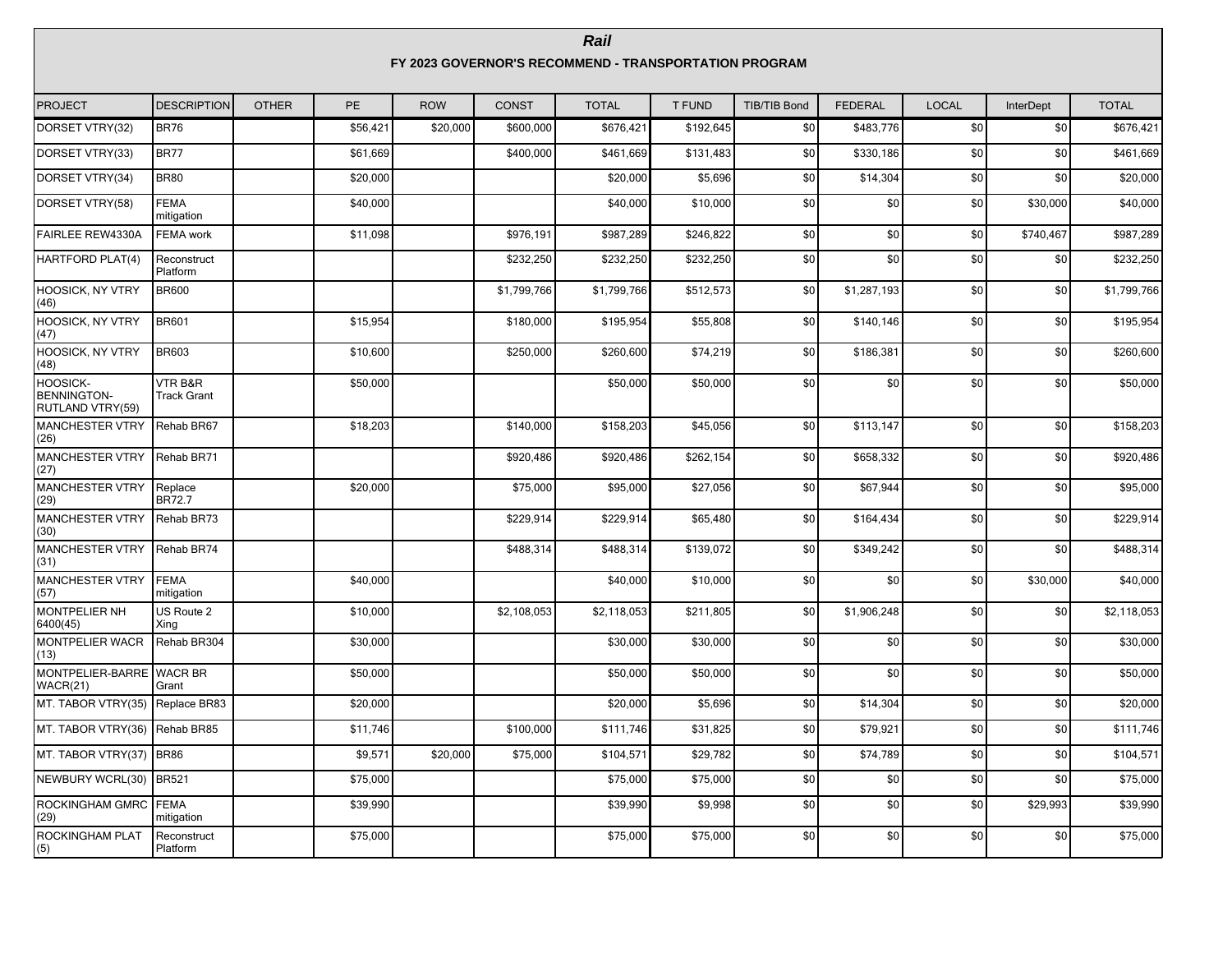#### **FY 2023 GOVERNOR'S RECOMMEND - TRANSPORTATION PROGRAM**

| <b>PROJECT</b>                         | <b>DESCRIPTION</b>                                  | <b>OTHER</b> | PE       | <b>ROW</b> | <b>CONST</b> | <b>TOTAL</b> | <b>T FUND</b> | <b>TIB/TIB Bond</b> | <b>FEDERAL</b> | <b>LOCAL</b> | InterDept | <b>TOTAL</b> |
|----------------------------------------|-----------------------------------------------------|--------------|----------|------------|--------------|--------------|---------------|---------------------|----------------|--------------|-----------|--------------|
| ROCKINGHAM-<br>RUTLAND GMRC(30)        | <b>GMRR BR</b><br>Grant                             |              | \$50,000 |            |              | \$50,000     | \$50,000      | \$0                 | \$0            | \$0          | \$0       | \$50,000     |
| RUTLAND CITY VTRY BR99.5<br>(45)       |                                                     |              | \$13,843 | \$15,000   | \$350,000    | \$378,843    | \$107,894     | \$0                 | \$270,949      | \$0          | \$0       | \$378,843    |
| <b>SHAFTSBURY</b><br><b>REW4330F</b>   | <b>FEMA</b> work                                    |              | \$15,000 |            | \$173,001    | \$188,001    | \$47,000      | \$0                 | \$0            | \$0          | \$141,001 | \$188,001    |
| <b>SHAFTSBURY VTRY</b><br>(20)         | Replace<br>BR57.5                                   |              | \$40,958 | \$40,000   | \$750,000    | \$830,958    | \$236,657     | \$0                 | \$594,301      | \$0          | \$0       | \$830,958    |
| <b>SHAFTSBURY VTRY</b><br>(21)         | Rehab BR58                                          |              | \$15,827 |            |              | \$15,827     | \$4,508       | \$0                 | \$11,319       | \$0          | \$0       | \$15,827     |
| <b>SHAFTSBURY VTRY</b><br>(22)         | Replace<br>BR58.5                                   |              | \$22,317 | \$20,000   | \$250,000    | \$292,317    | \$83,252      | \$0                 | \$209,065      | \$0          | \$0       | \$292,317    |
| SHELBURNE-<br><b>BURLINGTON SF9043</b> | Quiet Zone                                          | \$75,000     |          |            |              | \$75,000     | \$75,000      | \$0                 | \$0            | \$0          | \$0       | \$75,000     |
| SHELDON SWRT(3)                        | <b>BR846</b>                                        |              | \$30,000 |            | \$200,000    | \$230,000    | \$230,000     | \$0                 | \$0            | \$0          | \$0       | \$230,000    |
| ST. ALBANS TOWN<br>STP 2038(20)        | <b>Industrial Park</b><br>Rd Xing                   |              |          |            | \$151,566    | \$151,566    | \$15,157      | \$0                 | \$136,409      | \$0          | \$0       | \$151,566    |
| ST. JOHNSBURY<br>WCRL(24)              | <b>BR538</b>                                        |              |          |            | \$250,000    | \$250,000    | \$250,000     | \$0                 | \$0            | \$0          | \$0       | \$250,000    |
| ST. JOHNSBURY<br>WCRL(28)              | Rehab BR540                                         |              | \$18,000 |            |              | \$18,000     | \$18,000      | \$0                 | \$0            | \$0          | \$0       | \$18,000     |
| <b>STATEWIDE</b>                       | Immediate<br>attention<br>bridges                   |              |          |            | \$429,045    | \$429,045    | \$429,045     | \$0                 | \$0            | \$0          | \$0       | \$429,045    |
| <b>STATEWIDE</b>                       | <b>RR ROW</b><br><b>PROPERTY</b><br>LEASE<br>MGMNT. | \$325,000    |          |            |              | \$325,000    | \$325,000     | \$0                 | \$0            | \$0          | \$0       | \$325,000    |
| <b>STATEWIDE</b>                       | Xing Surfacing<br>Program                           |              |          |            | \$459.812    | \$459.812    | \$459,812     | \$0                 | \$0            | \$0          | \$0       | \$459,812    |
| <b>STATEWIDE</b>                       | RAIL<br>PASSENGER<br><b>MARKETING</b>               |              | \$50,000 |            |              | \$50,000     | \$50,000      | \$0                 | \$0            | \$0          | \$0       | \$50,000     |
| <b>STATEWIDE</b>                       | <b>AMTRAK</b><br>CONTRACT                           | \$8,750,000  |          |            |              | \$8,750,000  | \$1,750,000   | \$0                 | \$7,000,000    | \$0          | \$0       | \$8,750,000  |
| <b>STATEWIDE</b>                       | RAIL ADMIN                                          | \$1,848,523  |          |            |              | \$1,848,523  | \$1,805,268   | \$0                 | \$43,255       | \$0          | \$0       | \$1,848,523  |
| <b>STATEWIDE</b>                       | 3-WAY<br>PARTNERSHI<br>PS                           |              |          |            | \$200,000    | \$200,000    | \$68,000      | \$0                 | \$0            | \$132,000    | \$0       | \$200,000    |
| <b>STATEWIDE</b><br>CRTIES01           | <b>STATEWIDE</b><br><b>CROSSTIES</b>                |              |          |            | \$250,000    | \$250,000    | \$250,000     | \$0                 | \$0            | \$0          | \$0       | \$250,000    |
| <b>STATEWIDE</b><br><b>FEMAPCSS</b>    | <b>FEMA Project</b><br>close-out                    |              | \$35,000 |            |              | \$35,000     | \$35,000      | \$0                 | \$0            | \$0          | \$0       | \$35,000     |
| <b>STATEWIDE OPLIFE</b><br>(18)        | <b>OPERATION</b><br>LIFESAVER                       | \$30,000     |          |            |              | \$30,000     | \$6,000       | \$0                 | \$24,000       | \$0          | \$0       | \$30,000     |
| <b>STATEWIDE</b><br><b>REW4621Z</b>    | FEMA CAT Z                                          | \$20,000     |          |            |              | \$20,000     | \$5,000       | \$0                 | \$0            | \$0          | \$15,000  | \$20,000     |

#### **Rail**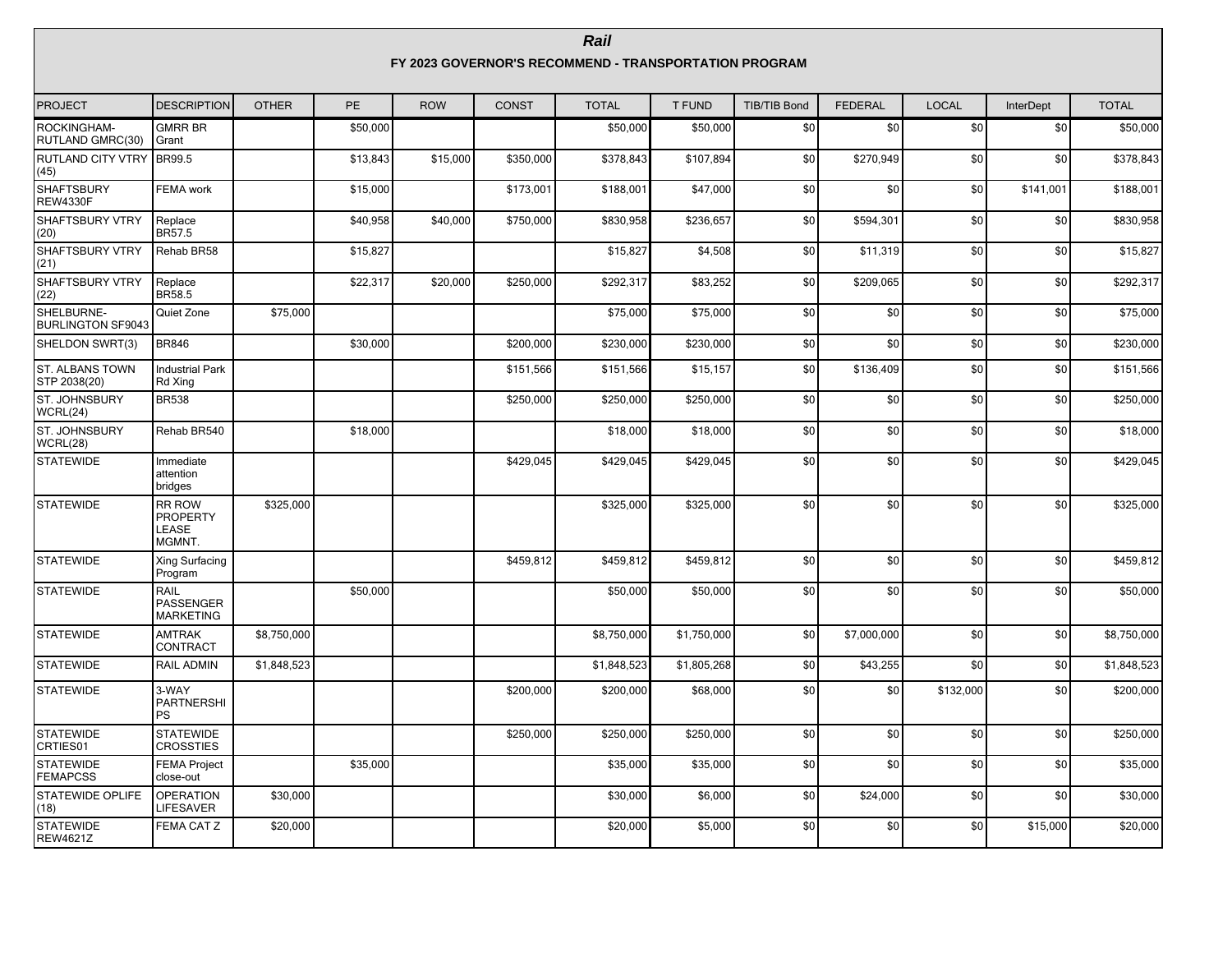|                                     | Rail<br>FY 2023 GOVERNOR'S RECOMMEND - TRANSPORTATION PROGRAM |              |             |            |              |                            |               |                  |                |              |                  |              |  |  |
|-------------------------------------|---------------------------------------------------------------|--------------|-------------|------------|--------------|----------------------------|---------------|------------------|----------------|--------------|------------------|--------------|--|--|
| <b>PROJECT</b>                      | <b>DESCRIPTION</b>                                            | <b>OTHER</b> | <b>PE</b>   | <b>ROW</b> | <b>CONST</b> | <b>TOTAL</b>               | <b>T FUND</b> | TIB/TIB Bond     | <b>FEDERAL</b> | <b>LOCAL</b> | <b>InterDept</b> | <b>TOTAL</b> |  |  |
| STATEWIDE RR 1002                   | <b>IRR ROW</b><br><b>MAINTENANC</b>                           | \$275,000    |             |            |              | \$275,000                  | \$275,000     | \$0              | \$0            | \$0          | \$0              | \$275,000    |  |  |
| STATEWIDE SF9046                    | <b>RAIL TRAIL</b><br><b>MAINTENANC</b>                        |              | \$450,000   |            |              | \$450,000                  | \$450,000     | \$0              | \$0            | \$0          | \$0              | \$450,000    |  |  |
| <b>STATEWIDE STP</b><br>2030(11)    | Section 130<br>data<br>compilation                            | \$24,500     |             |            |              | \$24,500                   | \$2,450       | \$0              | \$22,050       | \$0          | \$0              | \$24,500     |  |  |
| <b>STATEWIDE</b><br>STRBINSP        | <b>BRIDGE</b><br><b>INSPECTION</b>                            |              | \$200,000   |            |              | \$200,000                  | \$200,000     | \$0              | \$0            | \$0          | \$0              | \$200,000    |  |  |
| SUNDERLAND<br><b>REW4445I</b>       | FEMA work                                                     |              | \$15,000    |            | \$478.921    | \$493,921                  | \$123,480     | \$0              | \$0            | \$0          | \$370,441        | \$493,921    |  |  |
| THETFORD<br><b>REW4330B</b>         | <b>FEMA</b> work                                              |              | \$13,512    |            | \$250,500    | \$264,012                  | \$66,003      | \$0              | \$0            | \$0          | \$198,009        | \$264,012    |  |  |
| <b>THETFORD</b><br><b>REW4330C</b>  | FEMA work                                                     |              | \$49,281    |            | \$305,791    | \$355,072                  | \$88,768      | \$0              | \$0            | \$0          | \$266,304        | \$355,072    |  |  |
| WALLINGFORD<br><b>REW4330E</b>      | FEMA work                                                     |              | \$15,000    |            | \$340.812    | \$355,812                  | \$88,953      | \$0              | \$0            | \$0          | \$266,859        | \$355,812    |  |  |
| WALLINGFORD VTRY Rehab BR87<br>(38) |                                                               |              |             |            | \$588.143    | \$588,143                  | \$167,503     | \$0              | \$420,640      | \$0          | \$0              | \$588.143    |  |  |
| WALLINGFORD VTRY Rehab BR88<br>(39) |                                                               |              | \$10,000    |            |              | \$10,000                   | \$2,848       | \$0              | \$7,152        | \$0          | \$0              | \$10,000     |  |  |
| WALLINGFORD VTRY Rehab BR89<br>(40) |                                                               |              |             |            | \$670.707    | \$670,707                  | \$191,017     | \$0 <sub>1</sub> | \$479,690      | \$0          | \$0              | \$670,707    |  |  |
| WALLINGFORD VTRY Rehab BR92<br>(41) |                                                               |              | \$25,000    |            |              | \$25,000                   | \$7,120       | \$0              | \$17,880       | \$0          | \$0              | \$25,000     |  |  |
| <b>WEST RUTLAND STP</b><br>2033(37) | <b>Old Brdman</b><br>Hill Rd Xing                             |              | \$50,000    |            |              | \$50,000                   | \$5,000       | \$0              | \$45,000       | \$0          | \$0              | \$50,000     |  |  |
| WINOOSKI STP 5100<br>(14)           | Malletts Bay<br>Ave Xing                                      |              |             |            | \$155,200    | \$155,200                  | \$15,520      | \$0              | \$139,680      | \$0          | \$0              | \$155,200    |  |  |
|                                     | <b>TOTAL Rail</b>                                             | \$11,608,023 | \$2,258,556 | \$135,000  | \$21,361,603 | \$35,363,182               | \$14,201,368  | \$0              | \$18,015,401   | \$161,208    | \$2,985,206      | \$35,363,182 |  |  |
|                                     |                                                               |              |             |            |              | <b>Total Appropriation</b> | \$14,201,368  | \$0              | \$18,015,401   | \$161,208    | \$2,985,206      | \$35,363,182 |  |  |
|                                     |                                                               |              |             |            |              |                            |               |                  |                |              |                  |              |  |  |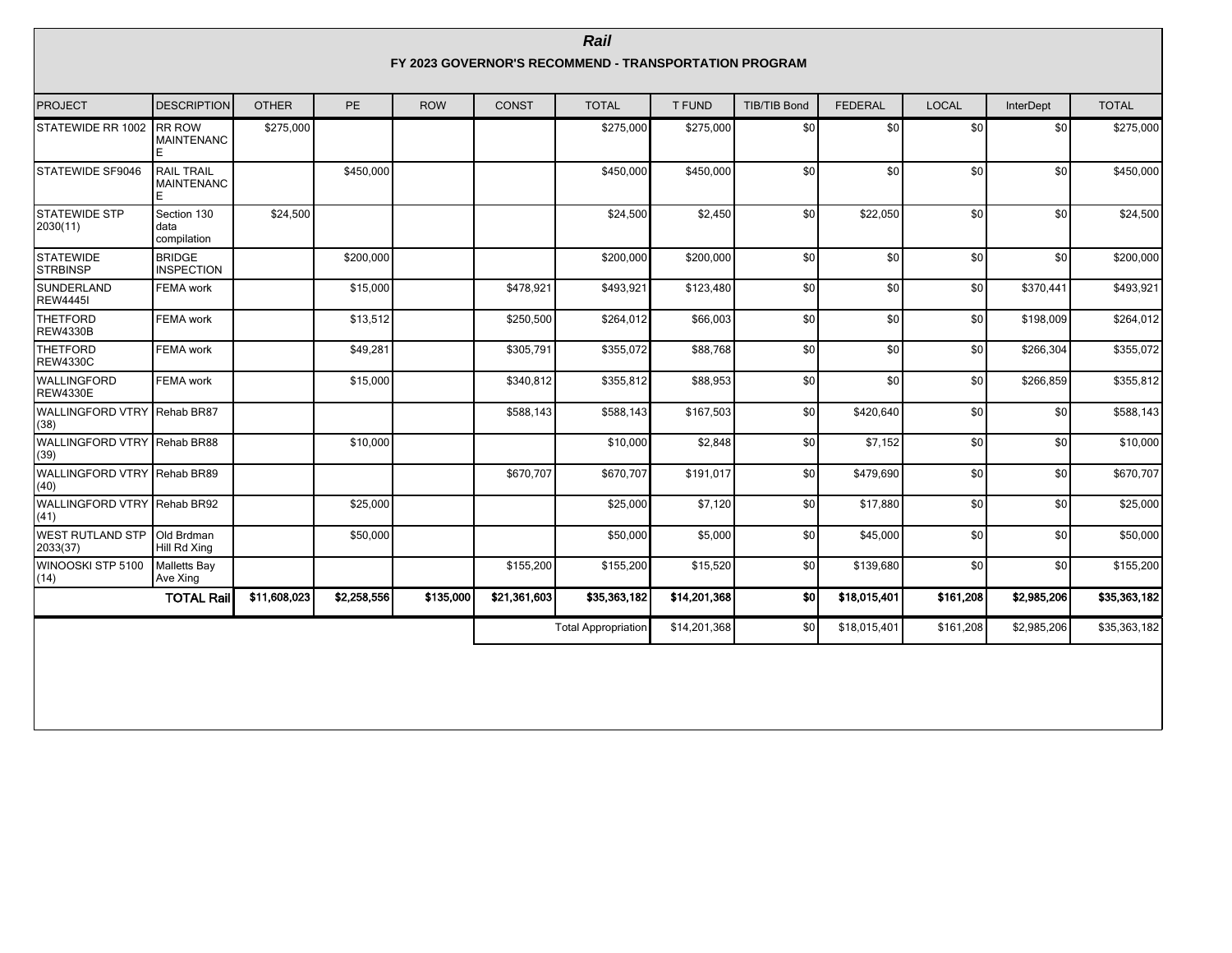# **RAIL**

|              | <b>Estimated</b><br><b>Budget Year</b><br>FY 2023 | Projected<br>FY 2024 | Projected<br>FY 2025 | <b>Projected</b><br>FY 2026 |
|--------------|---------------------------------------------------|----------------------|----------------------|-----------------------------|
| <b>PE</b>    | \$2,258,556                                       | \$2,089,108          | \$1,508,000          | \$1,140,269                 |
| <b>ROW</b>   | \$135,000                                         | \$70,000             | \$0                  | \$0                         |
| <b>CONST</b> | \$21,361,646                                      | \$20,691,573         | \$8,079,548          | \$5,216,000                 |
| <b>OTHER</b> | \$11,608,023                                      | \$11,608,023         | \$11,183,523         | \$10,923,523                |
| <b>TOTAL</b> | \$35,363,225                                      | \$34,458,704         | \$20,771,071         | \$17,279,792                |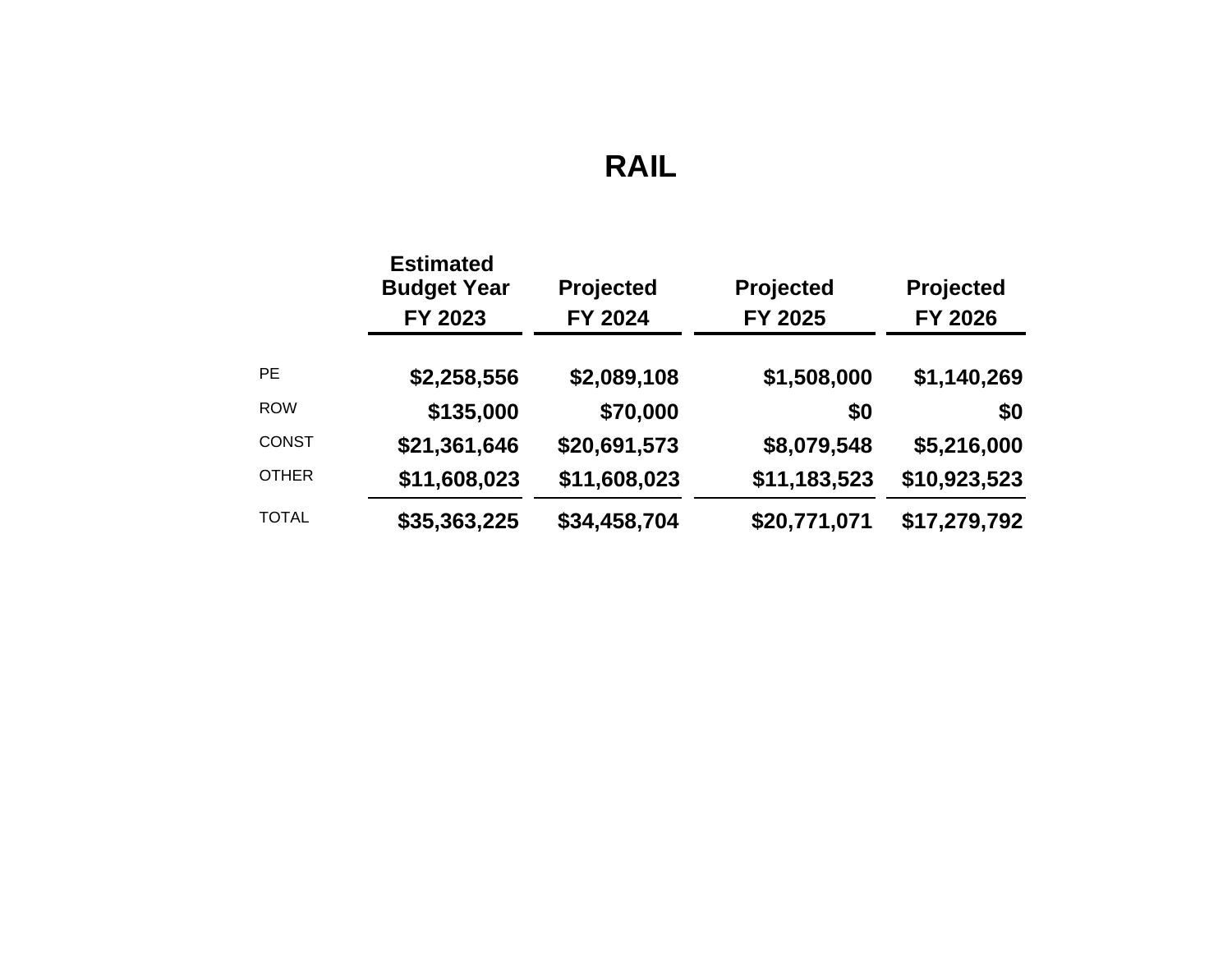| <b>PROJECT INFORMATION</b>                                                  | <b>PHASE</b><br><b>AND</b><br><b>FUNDING</b> | <b>ESTIMATED</b><br><b>TOTAL COST</b>                       | <b>ACTUAL</b><br><b>EXPENDED</b><br><b>THRU FY 2021</b> | <b>ESTIMATED</b><br><b>CURRENT YEAR   BUDGET YEAR</b><br>FY 2022                             | <b>ESTIMATED</b><br>FY 2023 | <b>PROJECTED</b><br>FY 2024 | <b>PROJECTED</b><br>FY 2025 | <b>PROJECTED</b><br>FY 2026 | <b>ESTIMATED</b><br><b>COST TO</b><br><b>COMPLETE</b> |
|-----------------------------------------------------------------------------|----------------------------------------------|-------------------------------------------------------------|---------------------------------------------------------|----------------------------------------------------------------------------------------------|-----------------------------|-----------------------------|-----------------------------|-----------------------------|-------------------------------------------------------|
| <b>RAIL</b>                                                                 | PE                                           | 107,000                                                     | 92,302                                                  | 14,698                                                                                       | $\bf{0}$                    | $\boldsymbol{0}$            | 0                           | 0                           | $\mathbf{0}$                                          |
| <b>ALBURGH</b>                                                              | <b>ROW</b>                                   | $\bf{0}$                                                    | 0                                                       | <sup>0</sup>                                                                                 |                             | O                           |                             |                             | $\bf{0}$                                              |
| NH 036-1(15)                                                                | CONST                                        | 392,150                                                     | 0                                                       | 275,100                                                                                      | 117,050                     | 0                           |                             |                             | $\mathbf{0}$                                          |
|                                                                             | <b>OTHER</b>                                 | $\Omega$                                                    | 0                                                       | 0                                                                                            | $\bf{0}$                    | 0                           | 0                           |                             | $\mathbf{0}$                                          |
|                                                                             | <b>TOTAL</b>                                 | 499,150                                                     | 92,302                                                  | 289,798                                                                                      | 117,050                     | $\mathbf 0$                 | $\mathbf 0$                 | $\mathbf{0}$                | $\mathbf{0}$                                          |
| Route:<br><b>VT-78</b>                                                      |                                              | Description: Safety improvements at RT 78/NECR. MP 15.8.    |                                                         |                                                                                              |                             |                             |                             |                             |                                                       |
| YearAdded: 2019<br>Project Manager:<br>Jason Owen<br>802-595-1215           | <b>Comments:</b>                             |                                                             |                                                         |                                                                                              |                             |                             |                             |                             |                                                       |
| <b>RAIL</b>                                                                 | PE                                           | $\bf{0}$                                                    |                                                         |                                                                                              | $\Omega$                    |                             | 0                           | 0                           | 0                                                     |
| <b>AMTRAK OPERATIONS</b>                                                    | <b>ROW</b>                                   | $\Omega$                                                    | $\bf{0}$<br>0                                           | $\bf{0}$<br>O                                                                                | n                           | $\bf{0}$<br>0               | 0                           |                             |                                                       |
| <b>AMTK(21)</b>                                                             | <b>CONST</b>                                 |                                                             | $\Omega$                                                |                                                                                              |                             |                             |                             |                             | $\mathbf{0}$                                          |
|                                                                             | <b>OTHER</b>                                 | 3,000,000                                                   |                                                         |                                                                                              |                             | o                           | 0                           |                             | 3,000,000                                             |
|                                                                             | <b>TOTAL</b>                                 | 3,000,000                                                   | 0<br>$\mathbf 0$                                        | 0<br>$\mathbf 0$                                                                             | 0<br>$\mathbf{0}$           | 0<br>$\mathbf 0$            | $\mathbf 0$                 | 0                           | 3,000,000                                             |
| Route:<br>YearAdded: 2023<br>Project Manager:<br>Paul Libby<br>802-595-0720 | <b>Comments:</b>                             | Description: Statewide Intercity Passenger Rail operations. |                                                         |                                                                                              |                             |                             |                             |                             |                                                       |
|                                                                             |                                              |                                                             |                                                         |                                                                                              |                             |                             |                             |                             |                                                       |
| <b>RAIL</b>                                                                 | PE<br><b>ROW</b>                             | 200,000<br>n                                                | 0                                                       | 100,000                                                                                      | 100,000                     | $\mathbf 0$                 | 0                           | 0                           | $\mathbf{0}$                                          |
| <b>AMTRAK STATIONS</b>                                                      |                                              |                                                             | 0                                                       | 0                                                                                            | $\Omega$                    | 0                           |                             |                             | $\mathbf{0}$                                          |
| AMTRK(1)                                                                    | <b>CONST</b><br><b>OTHER</b>                 | $\Omega$<br>$\Omega$                                        | 0                                                       |                                                                                              |                             | O                           | n<br>0                      |                             | $\mathbf{0}$<br>$\mathbf{0}$                          |
|                                                                             | <b>TOTAL</b>                                 | 200,000                                                     | 0                                                       | n                                                                                            | n                           | 0                           |                             |                             |                                                       |
|                                                                             |                                              |                                                             | $\mathbf{0}$                                            | 100,000                                                                                      | 100,000                     | $\mathbf 0$                 | $\mathbf 0$                 | $\mathbf 0$                 | $\mathbf{0}$                                          |
| Route:                                                                      |                                              |                                                             |                                                         | Description: Statewide Amtrak station improvements and upgrades. Anticipated FRA CRISI Grant |                             |                             |                             |                             |                                                       |
| YearAdded: 2023<br>Project Manager:<br>Paul Libby<br>802-595-0720           | <b>Comments:</b>                             |                                                             |                                                         |                                                                                              |                             |                             |                             |                             |                                                       |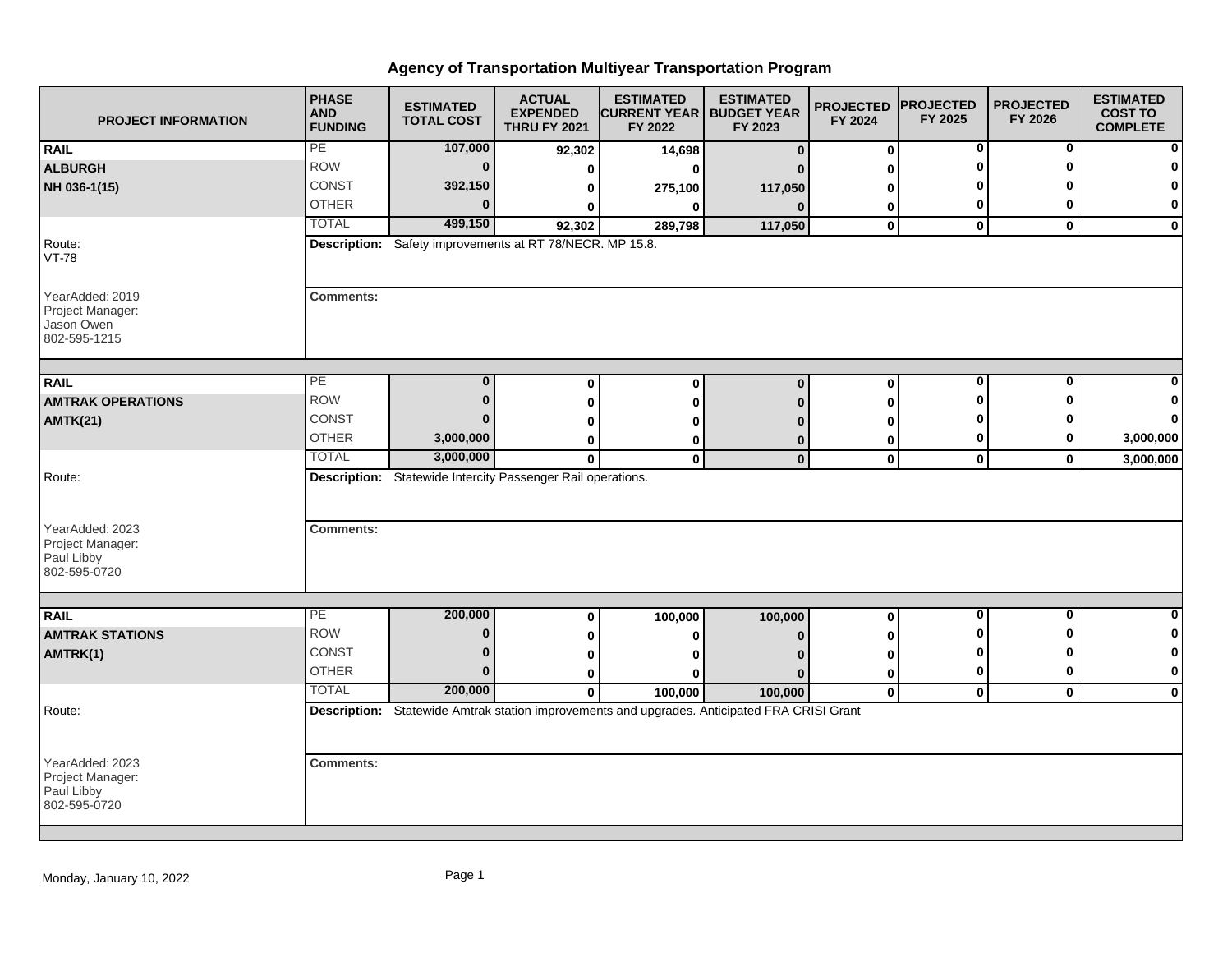| <b>PROJECT INFORMATION</b>                                                 | <b>PHASE</b><br><b>AND</b><br><b>FUNDING</b> | <b>ESTIMATED</b><br><b>TOTAL COST</b>                           | <b>ACTUAL</b><br><b>EXPENDED</b><br><b>THRU FY 2021</b> | <b>ESTIMATED</b><br><b>CURRENT YEAR   BUDGET YEAR</b><br>FY 2022                                    | <b>ESTIMATED</b><br>FY 2023 | <b>PROJECTED</b><br>FY 2024 | <b>PROJECTED</b><br>FY 2025 | <b>PROJECTED</b><br>FY 2026 | <b>ESTIMATED</b><br><b>COST TO</b><br><b>COMPLETE</b> |
|----------------------------------------------------------------------------|----------------------------------------------|-----------------------------------------------------------------|---------------------------------------------------------|-----------------------------------------------------------------------------------------------------|-----------------------------|-----------------------------|-----------------------------|-----------------------------|-------------------------------------------------------|
| <b>RAIL</b>                                                                | PE                                           | 135,000                                                         | 72,378                                                  | 40,000                                                                                              | 22,622                      | $\bf{0}$                    | 0                           | 0                           | $\mathbf{0}$                                          |
| <b>ARLINGTON</b>                                                           | <b>ROW</b>                                   | 20,000                                                          | 0                                                       | 0                                                                                                   | 20,000                      | 0                           |                             |                             | $\mathbf{0}$                                          |
| <b>VTRY(25)</b>                                                            | CONST                                        | 631,804                                                         | 0                                                       | 0                                                                                                   | 275,000                     | 356,804                     |                             |                             | $\mathbf{0}$                                          |
|                                                                            | <b>OTHER</b>                                 | $\bf{0}$                                                        | 0                                                       | 0                                                                                                   | $\mathbf{0}$                | $\Omega$                    | 0                           |                             | $\mathbf{0}$                                          |
|                                                                            | <b>TOTAL</b>                                 | 786,804                                                         | 72,378                                                  | 40,000                                                                                              | 317,622                     | 356,804                     | $\mathbf 0$                 | $\mathbf{0}$                | $\mathbf{0}$                                          |
| Route:<br>VTR Vermont Railway B&R                                          |                                              |                                                                 |                                                         | Description: Rehab of bridge 62 in Arlington on the VTR B&R, MP 14.72. Part of the FRA BUILD Grant. |                             |                             |                             |                             |                                                       |
| YearAdded: 2021<br>Project Manager:<br>Adam Goudreau                       | <b>Comments:</b>                             |                                                                 |                                                         |                                                                                                     |                             |                             |                             |                             |                                                       |
|                                                                            |                                              |                                                                 |                                                         |                                                                                                     |                             |                             | $\mathbf 0$                 | $\bf{0}$                    |                                                       |
| <b>RAIL</b>                                                                | PE                                           | 250,000                                                         | $\mathbf 0$                                             | $\mathbf{0}$                                                                                        | $\mathbf 0$                 | $\pmb{0}$                   | Λ                           |                             | 250,000                                               |
| <b>BARNET</b>                                                              | <b>ROW</b>                                   | $\bf{0}$                                                        | 0                                                       | 0                                                                                                   | Ю                           | 0                           |                             |                             | $\mathbf{0}$                                          |
|                                                                            | CONST                                        | 2,075,000                                                       | 0                                                       | 0                                                                                                   |                             | ŋ                           |                             |                             | 2,075,000                                             |
|                                                                            | <b>OTHER</b><br><b>TOTAL</b>                 | $\bf{0}$<br>2,325,000                                           | 0                                                       | 0                                                                                                   | 0                           | 0                           | 0                           |                             | $\mathbf{0}$                                          |
| Route:<br><b>WACR Washington County Railroad Conn</b><br><b>River Divi</b> |                                              | Description: BRIDGE 535, CONN RIVER MAIN LINE                   | $\mathbf{0}$                                            | $\mathbf{0}$                                                                                        | $\mathbf 0$                 | $\mathbf 0$                 | $\mathbf 0$                 | $\mathbf{0}$                | 2,325,000                                             |
| YearAdded: 2017<br>Project Manager:<br>Paul Libby<br>802-595-0720          | <b>Comments:</b>                             |                                                                 |                                                         |                                                                                                     |                             |                             |                             |                             |                                                       |
| <b>RAIL</b>                                                                | PE                                           | 200,000                                                         | 171,060                                                 | 28,940                                                                                              | $\mathbf{0}$                |                             | $\bf{0}$                    | $\bf{0}$                    | $\mathbf{0}$                                          |
| <b>BARRE CITY</b>                                                          | <b>ROW</b>                                   | 50,000                                                          | 8,529                                                   | 41,471                                                                                              |                             | $\pmb{0}$<br>0              |                             |                             | $\mathbf{0}$                                          |
| STP 6000(30)                                                               | <b>CONST</b>                                 | 796,448                                                         | 0                                                       | 250,000                                                                                             | 523,021                     | 0                           | Ω                           |                             | 23,427                                                |
|                                                                            | <b>OTHER</b>                                 | $\bf{0}$                                                        | $\mathbf{0}$                                            | $\bf{0}$                                                                                            |                             | 0                           | 0                           | 0                           | $\mathbf{0}$                                          |
|                                                                            | <b>TOTAL</b>                                 | 1,046,448                                                       | 179,589                                                 | 320,411                                                                                             | 523,021                     | $\mathbf 0$                 | $\mathbf 0$                 | $\mathbf{0}$                | 23,427                                                |
| Route:<br><b>WACR Washington County Railroad</b><br>Montpelier & Ba        |                                              | Description: Crossing Improvements at Berlin St. in Barre City. |                                                         |                                                                                                     |                             |                             |                             |                             |                                                       |
| YearAdded: 2020<br>Project Manager:<br>Shaun Corbett<br>802-371-7943       | <b>Comments:</b>                             |                                                                 |                                                         |                                                                                                     |                             |                             |                             |                             |                                                       |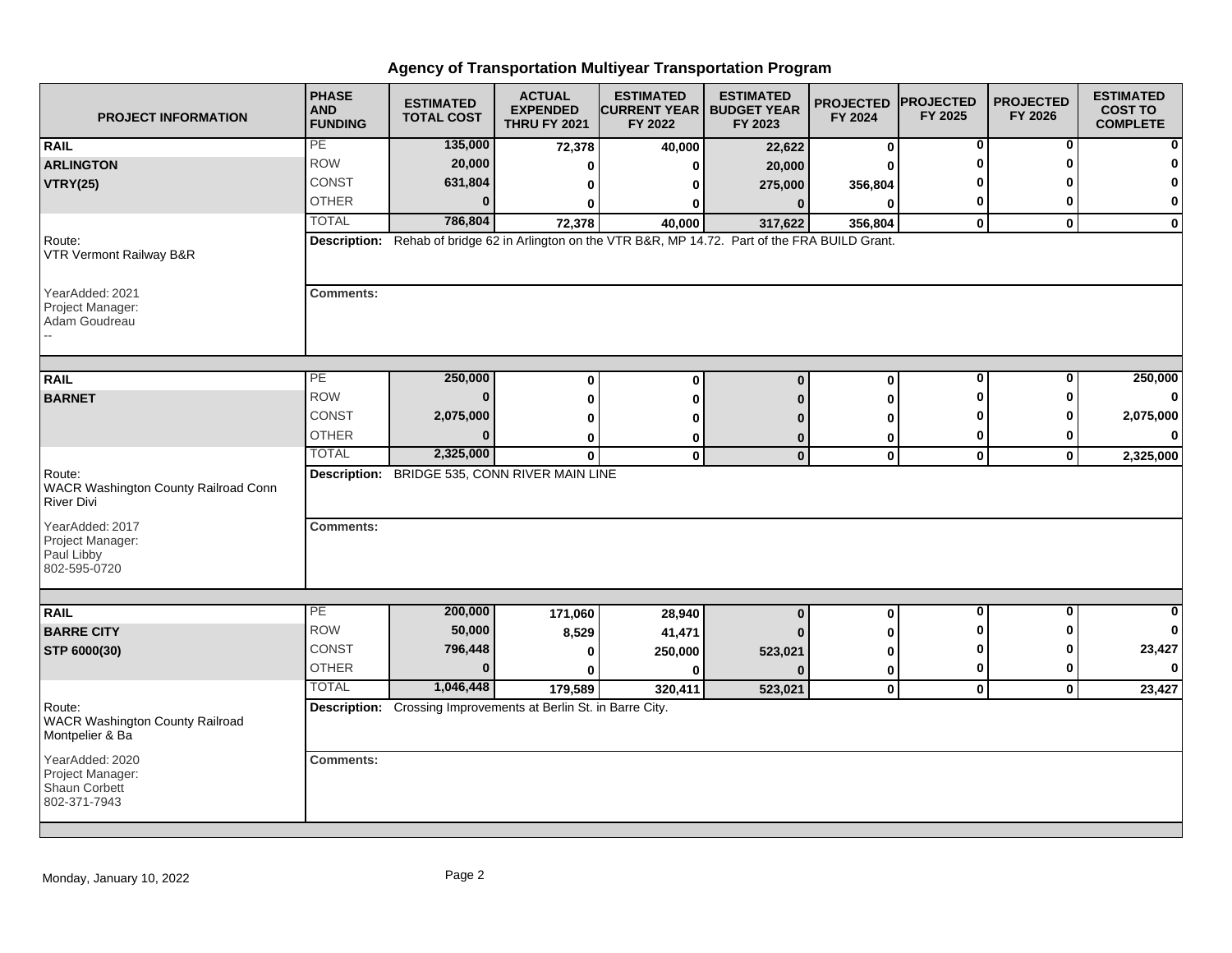| <b>PROJECT INFORMATION</b>                                          | <b>PHASE</b><br><b>AND</b><br><b>FUNDING</b> | <b>ESTIMATED</b><br><b>TOTAL COST</b>                           | <b>ACTUAL</b><br><b>EXPENDED</b><br><b>THRU FY 2021</b> | <b>ESTIMATED</b><br><b>CURRENT YEAR   BUDGET YEAR</b><br>FY 2022 | <b>ESTIMATED</b><br>FY 2023                                                                | <b>PROJECTED</b><br>FY 2024 | <b>PROJECTED</b><br>FY 2025 | <b>PROJECTED</b><br>FY 2026 | <b>ESTIMATED</b><br><b>COST TO</b><br><b>COMPLETE</b> |
|---------------------------------------------------------------------|----------------------------------------------|-----------------------------------------------------------------|---------------------------------------------------------|------------------------------------------------------------------|--------------------------------------------------------------------------------------------|-----------------------------|-----------------------------|-----------------------------|-------------------------------------------------------|
| <b>RAIL</b>                                                         | PE                                           | $\bf{0}$                                                        | 0                                                       | 0                                                                | $\bf{0}$                                                                                   | 0                           | $\mathbf 0$                 | $\bf{0}$                    |                                                       |
| <b>BARRE CITY</b>                                                   | <b>ROW</b>                                   | $\bf{0}$                                                        | 0                                                       | O                                                                |                                                                                            | 0                           | n                           | ŋ                           |                                                       |
| STP 6000(31)                                                        | CONST                                        | $\bf{0}$                                                        | 0                                                       | ŋ                                                                | $\Omega$                                                                                   | 0                           |                             |                             | 0                                                     |
|                                                                     | <b>OTHER</b>                                 | $\bf{0}$                                                        | 0                                                       | 0                                                                | $\bf{0}$                                                                                   | 0                           | 0                           | 0                           | 0                                                     |
|                                                                     | <b>TOTAL</b>                                 | $\overline{0}$                                                  | $\Omega$                                                | $\mathbf{0}$                                                     | $\mathbf 0$                                                                                | 0                           | $\mathbf 0$                 | $\mathbf 0$                 | $\mathbf{0}$                                          |
| Route:<br><b>WACR Washington County Railroad</b><br>Montpelier & Ba |                                              | Description: Crossing improvements to Quarry St. in Barre City. |                                                         |                                                                  |                                                                                            |                             |                             |                             |                                                       |
| YearAdded: 2020<br>Project Manager:<br>Paul Libby<br>802-595-0720   | <b>Comments:</b>                             |                                                                 |                                                         |                                                                  |                                                                                            |                             |                             |                             |                                                       |
| <b>RAIL</b>                                                         | PE                                           | $\mathbf{0}$                                                    | $\bf{0}$                                                | $\bf{0}$                                                         | 50,000                                                                                     | 75,000                      | 0                           | $\bf{0}$                    |                                                       |
| <b>BARRE CITY</b>                                                   | <b>ROW</b>                                   | $\mathbf{0}$                                                    | 0                                                       | 0                                                                | $\bf{0}$                                                                                   | 0                           | $\bf{0}$                    | ŋ                           |                                                       |
| STP 6000(32)                                                        | CONST                                        | 0                                                               | ŋ                                                       | ŋ                                                                | $\Omega$                                                                                   | 400,000                     | 250,000                     |                             | n                                                     |
|                                                                     | <b>OTHER</b>                                 | $\bf{0}$                                                        | 0                                                       | 0                                                                | $\Omega$                                                                                   | 0                           | 0                           | 0                           | 0                                                     |
|                                                                     | <b>TOTAL</b>                                 | $\mathbf{0}$                                                    | $\bf{0}$                                                | $\bf{0}$                                                         | 50,000                                                                                     | 475,000                     | 250,000                     | $\mathbf 0$                 | $\mathbf 0$                                           |
| Route:<br><b>WACR Washington County Railroad</b><br>Montpelier & Ba |                                              |                                                                 |                                                         |                                                                  | Description: Crossing improvements at Hill Street in Barre City on the WACR M&B rail line. |                             |                             |                             |                                                       |
| YearAdded: 2023<br>Project Manager:<br>Paul Libby<br>802-595-0720   | <b>Comments:</b>                             |                                                                 |                                                         |                                                                  |                                                                                            |                             |                             |                             |                                                       |
|                                                                     |                                              |                                                                 |                                                         |                                                                  |                                                                                            |                             |                             |                             |                                                       |
| <b>RAIL</b>                                                         | PE                                           | 40,000                                                          | 50,306                                                  | 0                                                                | $\bf{0}$                                                                                   | 0                           | 0                           | 0                           | 0                                                     |
| <b>BARRE CITY</b>                                                   | <b>ROW</b>                                   | $\bf{0}$                                                        | 0                                                       | 0                                                                | n                                                                                          | 0                           | o                           | ŋ                           | 0                                                     |
| <b>WACR(11)</b>                                                     | CONST                                        | $\mathbf{0}$                                                    | 0                                                       | O                                                                | $\Omega$                                                                                   | $\bf{0}$                    | Ω                           | ŋ                           | $\mathbf 0$                                           |
|                                                                     | <b>OTHER</b>                                 | $\bf{0}$                                                        | 0                                                       | 0                                                                | $\bf{0}$                                                                                   | 0                           | 0                           | $\bf{0}$                    | $\mathbf 0$                                           |
|                                                                     | <b>TOTAL</b>                                 | 40,000                                                          | 50,306                                                  | $\mathbf 0$                                                      | $\mathbf 0$                                                                                | 0                           | $\mathbf 0$                 | $\mathbf 0$                 | $\mathbf 0$                                           |
| Route:<br>WACR Washington County Railroad<br>Montpelier & Ba        |                                              | Description: Rehab bridge 308 in Barre City on the WACR M&B.    |                                                         |                                                                  |                                                                                            |                             |                             |                             |                                                       |
| YearAdded: 2021<br>Project Manager:<br>Paul Libby<br>802-595-0720   | <b>Comments:</b>                             |                                                                 |                                                         |                                                                  |                                                                                            |                             |                             |                             |                                                       |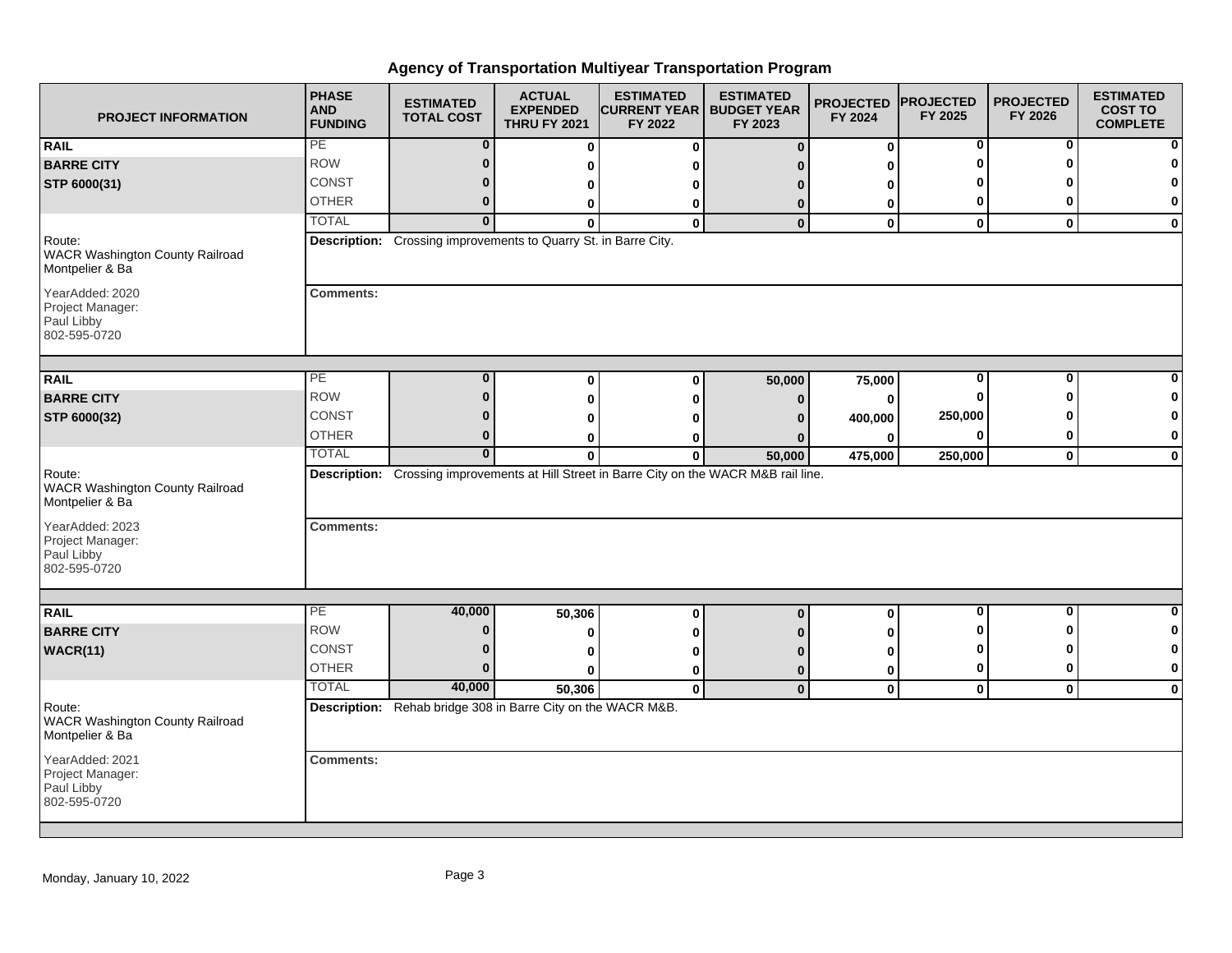| <b>PROJECT INFORMATION</b>                                                        | <b>PHASE</b><br><b>AND</b><br><b>FUNDING</b> | <b>ESTIMATED</b><br><b>TOTAL COST</b>                  | <b>ACTUAL</b><br><b>EXPENDED</b><br><b>THRU FY 2021</b> | <b>ESTIMATED</b><br><b>CURRENT YEAR   BUDGET YEAR</b><br>FY 2022       | <b>ESTIMATED</b><br>FY 2023 | <b>PROJECTED</b><br>FY 2024 | <b>PROJECTED</b><br>FY 2025 | <b>PROJECTED</b><br>FY 2026 | <b>ESTIMATED</b><br><b>COST TO</b><br><b>COMPLETE</b> |
|-----------------------------------------------------------------------------------|----------------------------------------------|--------------------------------------------------------|---------------------------------------------------------|------------------------------------------------------------------------|-----------------------------|-----------------------------|-----------------------------|-----------------------------|-------------------------------------------------------|
| <b>RAIL</b>                                                                       | PE                                           | 0                                                      | $\bf{0}$                                                | 0                                                                      | $\Omega$                    | $\bf{0}$                    | 0                           | 0                           | $\mathbf{0}$                                          |
| <b>BARRE-BERLIN-MONTPELIER</b>                                                    | <b>ROW</b>                                   | $\bf{0}$                                               |                                                         |                                                                        |                             |                             |                             |                             | $\mathbf{0}$                                          |
| 04-9038                                                                           | CONST                                        | 0                                                      | 4,304,369                                               |                                                                        |                             |                             |                             |                             | $\mathbf{0}$                                          |
|                                                                                   | <b>OTHER</b>                                 | 0                                                      |                                                         | 260,000                                                                | 260,000                     | 260,000                     | 260,000                     |                             | $\mathbf{0}$                                          |
|                                                                                   | <b>TOTAL</b>                                 | 0                                                      | 4,304,369                                               | 260,000                                                                | 260,000                     | 260,000                     | 260,000                     | $\mathbf{0}$                | $\mathbf{0}$                                          |
| Route:<br>WASHINGTON CO. RR                                                       |                                              | Description: LEASE SUBSIDY, AND INFRASTRUCTURE REPAIR. |                                                         |                                                                        |                             |                             |                             |                             |                                                       |
| YearAdded: Prior to 2006<br>Project Manager:<br>Daniel Delabruere<br>802-279-2647 | <b>Comments:</b>                             |                                                        |                                                         |                                                                        |                             |                             |                             |                             |                                                       |
| <b>RAIL</b>                                                                       | PE                                           | 100,000                                                |                                                         |                                                                        | $\Omega$                    |                             | 0                           | 75,000                      | 25,000                                                |
| <b>BARTON</b>                                                                     | <b>ROW</b>                                   | $\bf{0}$                                               | $\bf{0}$                                                | 0                                                                      |                             | 0                           |                             |                             | $\mathbf{0}$                                          |
|                                                                                   | <b>CONST</b>                                 | 125,000                                                | $\bf{0}$<br>ŋ                                           |                                                                        |                             | O                           |                             |                             | 125,000                                               |
|                                                                                   | <b>OTHER</b>                                 | $\Omega$                                               |                                                         |                                                                        |                             |                             | 0                           |                             | $\mathbf{0}$                                          |
|                                                                                   | <b>TOTAL</b>                                 | 225,000                                                | 0<br>$\mathbf 0$                                        | $\bf{0}$                                                               | $\mathbf 0$                 | ŋ<br>$\mathbf 0$            | $\mathbf 0$                 | 75,000                      | 150,000                                               |
| Route:<br>WACR Washington County Railroad Conn<br><b>River Divi</b>               |                                              |                                                        |                                                         | Description: BRIDGE 559 REHAB, CONN RIVER MAIN LINE, MP: 9.30          |                             |                             |                             |                             |                                                       |
| YearAdded: 2017<br>Project Manager:<br>Paul Libby<br>802-595-0720                 | <b>Comments:</b>                             |                                                        |                                                         |                                                                        |                             |                             |                             |                             |                                                       |
|                                                                                   | PE                                           | 100,000                                                |                                                         |                                                                        |                             |                             | $\bf{0}$                    | $\bf{0}$                    | $\mathbf{0}$                                          |
| <b>RAIL</b><br><b>BRANDON</b>                                                     | <b>ROW</b>                                   | $\bf{0}$                                               | $\bf{0}$                                                | 0                                                                      | $\mathbf 0$                 | 100,000                     |                             |                             | $\mathbf{0}$                                          |
| VTRY()                                                                            | CONST                                        | 225,000                                                | 0                                                       |                                                                        |                             | ŋ                           | 225,000                     |                             | $\mathbf{0}$                                          |
|                                                                                   | <b>OTHER</b>                                 | $\bf{0}$                                               | $\bf{0}$                                                |                                                                        |                             | ŋ<br>O                      | $\Omega$                    | ŋ                           | $\mathbf{0}$                                          |
|                                                                                   | <b>TOTAL</b>                                 | 325,000                                                | $\bf{0}$<br>$\mathbf{0}$                                | ŋ<br>$\mathbf{0}$                                                      | 0<br>$\Omega$               |                             |                             | $\mathbf{0}$                |                                                       |
| Route:<br>VTR Vermont Railway Northern                                            |                                              |                                                        |                                                         | Description: Rehab bridge 222 in Brandon on the VTR Northern. MP 70.85 |                             | 100,000                     | 225,000                     |                             | $\mathbf{0}$                                          |
| YearAdded: 2019<br>Project Manager:<br>Paul Libby<br>802-595-0720                 | <b>Comments:</b>                             |                                                        |                                                         |                                                                        |                             |                             |                             |                             |                                                       |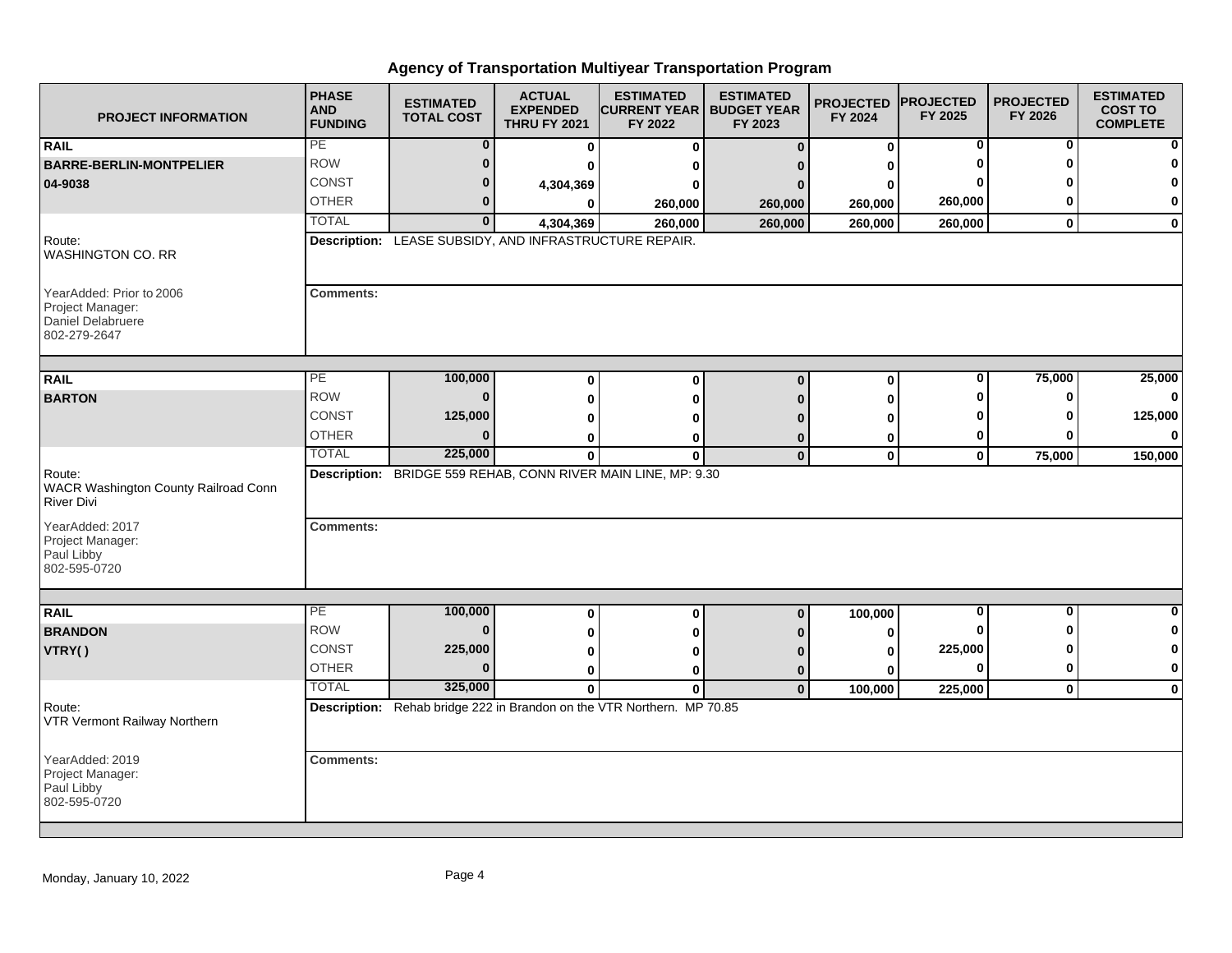| <b>PROJECT INFORMATION</b>                                   | <b>PHASE</b><br><b>AND</b><br><b>FUNDING</b> | <b>ESTIMATED</b><br><b>TOTAL COST</b> | <b>ACTUAL</b><br><b>EXPENDED</b><br><b>THRU FY 2021</b> | <b>ESTIMATED</b><br><b>CURRENT YEAR   BUDGET YEAR</b><br>FY 2022                                                | <b>ESTIMATED</b><br>FY 2023 | <b>PROJECTED</b><br>FY 2024 | <b>PROJECTED</b><br>FY 2025 | <b>PROJECTED</b><br>FY 2026 | <b>ESTIMATED</b><br><b>COST TO</b><br><b>COMPLETE</b> |
|--------------------------------------------------------------|----------------------------------------------|---------------------------------------|---------------------------------------------------------|-----------------------------------------------------------------------------------------------------------------|-----------------------------|-----------------------------|-----------------------------|-----------------------------|-------------------------------------------------------|
| <b>RAIL</b>                                                  | PE                                           | 285,000                               | 264,925                                                 | 20,075                                                                                                          | $\mathbf{0}$                | $\bf{0}$                    | 0                           | 0                           |                                                       |
| <b>BURLINGTON</b>                                            | <b>ROW</b>                                   | 10,000                                | 7,864                                                   | 2,136                                                                                                           |                             | ŋ                           | O                           | ŋ                           |                                                       |
| STP 2035(27)                                                 | <b>CONST</b>                                 | 1,455,147                             | 92,502                                                  | 1,315,000                                                                                                       | 47,644                      | 0                           |                             |                             | O                                                     |
|                                                              | <b>OTHER</b>                                 | 9,289                                 | $\bf{0}$                                                | 9,289                                                                                                           |                             | 0                           | 0                           | 0                           | $\bf{0}$                                              |
|                                                              | <b>TOTAL</b>                                 | 1,759,436                             | 365,291                                                 | 1,346,500                                                                                                       | 47,644                      | $\bf{0}$                    | $\mathbf 0$                 | $\mathbf{0}$                | $\mathbf 0$                                           |
| Route:<br><b>VTR Vermont Railway Northern</b>                |                                              |                                       |                                                         | Description: Crossing improvements at King Street in Burlington, DOT #837-101B.                                 |                             |                             |                             |                             |                                                       |
| YearAdded: 2021<br>Project Manager:<br><b>Jared Grigas</b>   | <b>Comments:</b>                             |                                       |                                                         |                                                                                                                 |                             |                             |                             |                             |                                                       |
|                                                              |                                              |                                       |                                                         |                                                                                                                 |                             |                             |                             |                             |                                                       |
| <b>RAIL</b>                                                  | PE.                                          | 250,000                               | 233,702                                                 | 4,479                                                                                                           | $\mathbf{0}$                | $\bf{0}$                    | 0                           | 0                           | 11,819                                                |
| <b>BURLINGTON</b>                                            | <b>ROW</b>                                   | $\Omega$                              | 0                                                       | $\bf{0}$                                                                                                        |                             | O                           | Ω                           | ŋ                           |                                                       |
| STP 2035(28)                                                 | <b>CONST</b>                                 | 2,538,619                             | 188,332                                                 | 2,383,486                                                                                                       | 50,000                      | O                           |                             |                             | n                                                     |
|                                                              | <b>OTHER</b>                                 | 412,324                               |                                                         | 412,324                                                                                                         |                             | 0                           | 0                           | 0                           | $\Omega$                                              |
|                                                              | <b>TOTAL</b>                                 | 3,200,943                             | 422,034                                                 | 2,800,289                                                                                                       | 50,000                      | $\bf{0}$                    | $\mathbf{0}$                | $\mathbf{0}$                | 11,819                                                |
| Route:<br>VTR Vermont Railway Northern                       |                                              |                                       |                                                         | Description: Crossing improvements at Maple Street in Burlington on the VTR Northern, MP 121.64. DOT #837-100U. |                             |                             |                             |                             |                                                       |
| YearAdded: 2022<br>Project Manager:<br>Jared Grigas          | <b>Comments:</b>                             |                                       |                                                         |                                                                                                                 |                             |                             |                             |                             |                                                       |
|                                                              |                                              |                                       |                                                         |                                                                                                                 |                             |                             |                             |                             |                                                       |
| <b>RAIL</b>                                                  | PE                                           | 150,000                               | 0                                                       | 75,000                                                                                                          | 75,000                      | 0                           | 0                           | $\bf{0}$                    | 0                                                     |
| <b>BURLINGTON</b>                                            | <b>ROW</b>                                   | $\mathbf{0}$                          | 0                                                       | 0                                                                                                               |                             | O                           | 0                           | U                           | n                                                     |
| STP 2035(29)                                                 | CONST                                        | 525,000                               | 0                                                       | ŋ                                                                                                               | 75,000                      | 450,000                     | 0                           | ŋ                           |                                                       |
|                                                              | <b>OTHER</b>                                 | $\bf{0}$                              | $\bf{0}$                                                | ŋ                                                                                                               | $\Omega$                    | $\Omega$                    | 0                           | 0                           | $\mathbf 0$                                           |
|                                                              | <b>TOTAL</b>                                 | 675,000                               | $\mathbf{0}$                                            | 75,000                                                                                                          | 150,000                     | 450,000                     | $\mathbf 0$                 | $\mathbf{0}$                | $\bf{0}$                                              |
| Route:<br>NECR New England Central Railroad Division<br>Burl |                                              |                                       |                                                         | Description: Crossing improvements at Intervale Rd on the NECR in Burlington. DOT # 247-711E.                   |                             |                             |                             |                             |                                                       |
| YearAdded: 2022<br>Project Manager:<br>Adam Goudreau         | <b>Comments:</b>                             |                                       |                                                         |                                                                                                                 |                             |                             |                             |                             |                                                       |
|                                                              |                                              |                                       |                                                         |                                                                                                                 |                             |                             |                             |                             |                                                       |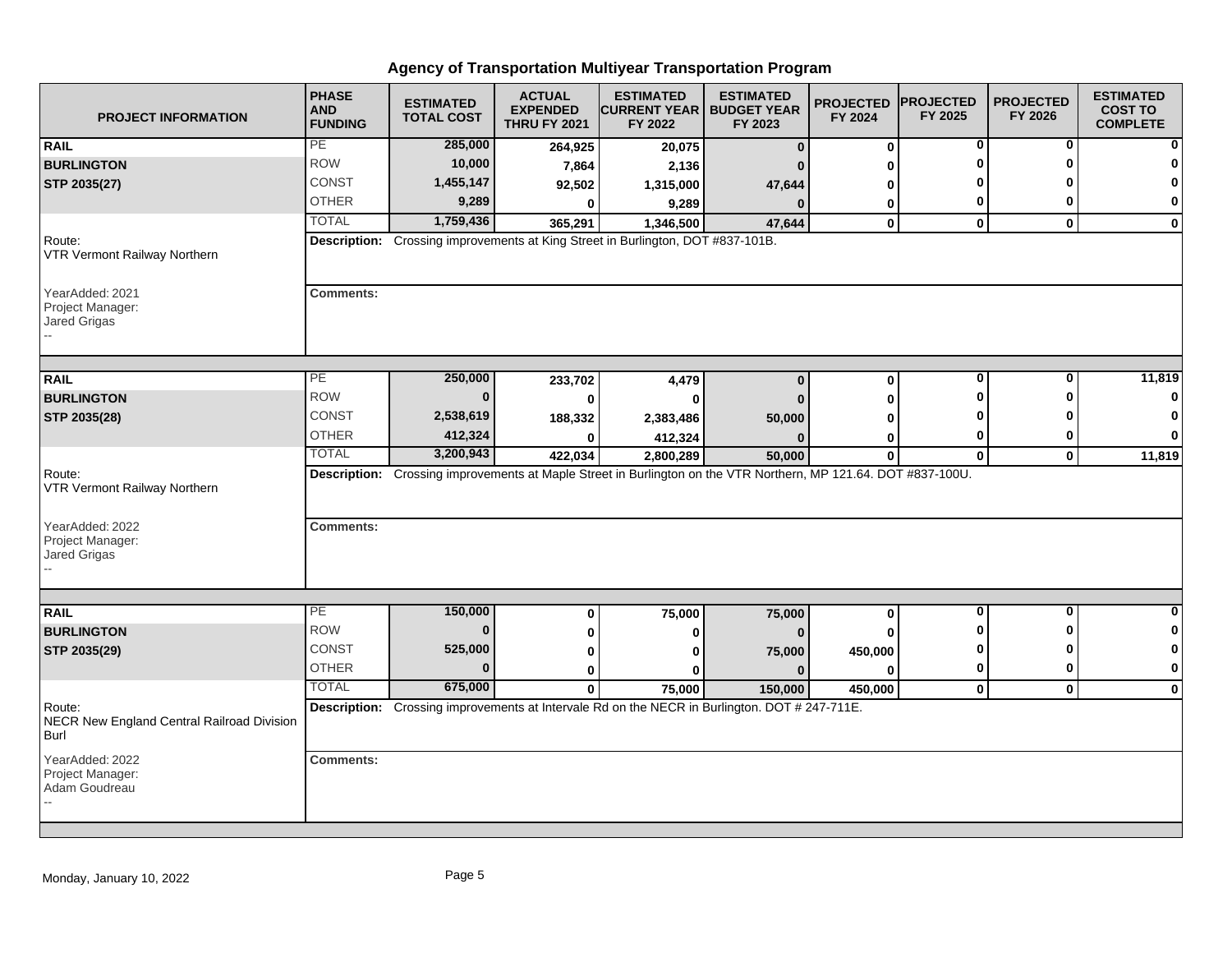| <b>PROJECT INFORMATION</b>                                        | <b>PHASE</b><br><b>AND</b><br><b>FUNDING</b> | <b>ESTIMATED</b><br><b>TOTAL COST</b> | <b>ACTUAL</b><br><b>EXPENDED</b><br><b>THRU FY 2021</b> | <b>ESTIMATED</b><br><b>CURRENT YEAR   BUDGET YEAR</b><br>FY 2022                                               | <b>ESTIMATED</b><br>FY 2023 | <b>PROJECTED</b><br>FY 2024 | <b>PROJECTED</b><br>FY 2025 | <b>PROJECTED</b><br>FY 2026 | <b>ESTIMATED</b><br><b>COST TO</b><br><b>COMPLETE</b> |
|-------------------------------------------------------------------|----------------------------------------------|---------------------------------------|---------------------------------------------------------|----------------------------------------------------------------------------------------------------------------|-----------------------------|-----------------------------|-----------------------------|-----------------------------|-------------------------------------------------------|
| <b>RAIL</b>                                                       | PE                                           | 225,000                               | 203,991                                                 | 16,363                                                                                                         | $\bf{0}$                    | $\bf{0}$                    | 0                           | 0                           | 4,646                                                 |
| <b>BURLINGTON</b>                                                 | <b>ROW</b>                                   | $\bf{0}$                              | 0                                                       | ŋ                                                                                                              |                             | 0                           | 0                           | U                           | $\mathbf{0}$                                          |
| <b>VTRY(50)</b>                                                   | <b>CONST</b>                                 | 2,417,854                             | 94,166                                                  | 3,074,298                                                                                                      | 50,000                      | 0                           |                             |                             | n                                                     |
|                                                                   | <b>OTHER</b>                                 | 0                                     | 0                                                       | 0                                                                                                              | $\Omega$                    | 0                           | 0                           | 0                           | $\bf{0}$                                              |
|                                                                   | <b>TOTAL</b>                                 | 2,642,854                             | 298,157                                                 | 3,090,661                                                                                                      | 50,000                      | $\Omega$                    | $\mathbf{0}$                | $\mathbf{0}$                | 4,646                                                 |
| Route:<br>VTR Vermont Railway Northern                            |                                              |                                       |                                                         | Description: Remove two existing manual switches and replace with power switches. Part of FRA TIGER VII Grant. |                             |                             |                             |                             |                                                       |
| YearAdded: 2021<br>Project Manager:<br>Jared Grigas               | <b>Comments:</b>                             |                                       |                                                         |                                                                                                                |                             |                             |                             |                             |                                                       |
| <b>RAIL</b>                                                       | $\overline{PE}$                              | 255,000                               | 121,932                                                 | 65,000                                                                                                         | 23,068                      | $\bf{0}$                    | 0                           | $\bf{0}$                    | 45,000                                                |
| <b>BURLINGTON</b>                                                 | <b>ROW</b>                                   | $\bf{0}$                              | 0                                                       | 0                                                                                                              | $\Omega$                    | 0                           | ŋ                           | ŋ                           |                                                       |
| <b>VTRY(51)</b>                                                   | CONST                                        | 4,577,411                             | 0                                                       | 4,227,411                                                                                                      | 350,000                     | 0                           |                             |                             | n                                                     |
|                                                                   | <b>OTHER</b>                                 | 0                                     | 0                                                       | ŋ                                                                                                              |                             | 0                           | 0                           | 0                           | 0                                                     |
|                                                                   | <b>TOTAL</b>                                 | 4,832,411                             | 121,932                                                 | 4,292,411                                                                                                      | 373,068                     | $\mathbf 0$                 | $\mathbf 0$                 | $\mathbf{0}$                | 45,000                                                |
| Route:<br>VTR Vermont Railway Northern                            |                                              |                                       |                                                         | Description: Build Amtrak siding in Burlington yard to overnight passenger train.                              |                             |                             |                             |                             |                                                       |
| YearAdded: 2022<br>Project Manager:<br>Paul Libby<br>802-595-0720 | <b>Comments:</b>                             |                                       |                                                         |                                                                                                                |                             |                             |                             |                             |                                                       |
|                                                                   |                                              |                                       |                                                         |                                                                                                                |                             |                             |                             |                             |                                                       |
| <b>RAIL</b>                                                       | PE                                           | 200,000                               | 70,043                                                  | 100,000                                                                                                        | 9,957                       | $\bf{0}$                    | 0                           | $\bf{0}$                    | 20,000                                                |
| <b>BURLINGTON</b>                                                 | <b>ROW</b>                                   | $\bf{0}$                              | 0                                                       | 0                                                                                                              |                             | 0                           | O                           | ŋ                           | 0                                                     |
| <b>VTRY(52)</b>                                                   | <b>CONST</b>                                 | 587,995                               | 0                                                       | 650,000                                                                                                        | 42,666                      | 0                           | 0                           | ŋ                           |                                                       |
|                                                                   | <b>OTHER</b>                                 | 0                                     | $\bf{0}$                                                | 0                                                                                                              |                             | $\mathbf 0$                 | 0                           | 0                           | $\bf{0}$                                              |
|                                                                   | <b>TOTAL</b>                                 | 787,995                               | 70,043                                                  | 750,000                                                                                                        | 52,623                      | $\mathbf 0$                 | $\mathbf{0}$                | $\mathbf{0}$                | 20,000                                                |
| Route:<br>LaValley Lane                                           |                                              |                                       |                                                         | Description: Re-align LaValley Lane to accommodate new Amtrak siding in Burlington yard.                       |                             |                             |                             |                             |                                                       |
| YearAdded: 2022<br>Project Manager:<br>Jared Grigas               | <b>Comments:</b>                             |                                       |                                                         |                                                                                                                |                             |                             |                             |                             |                                                       |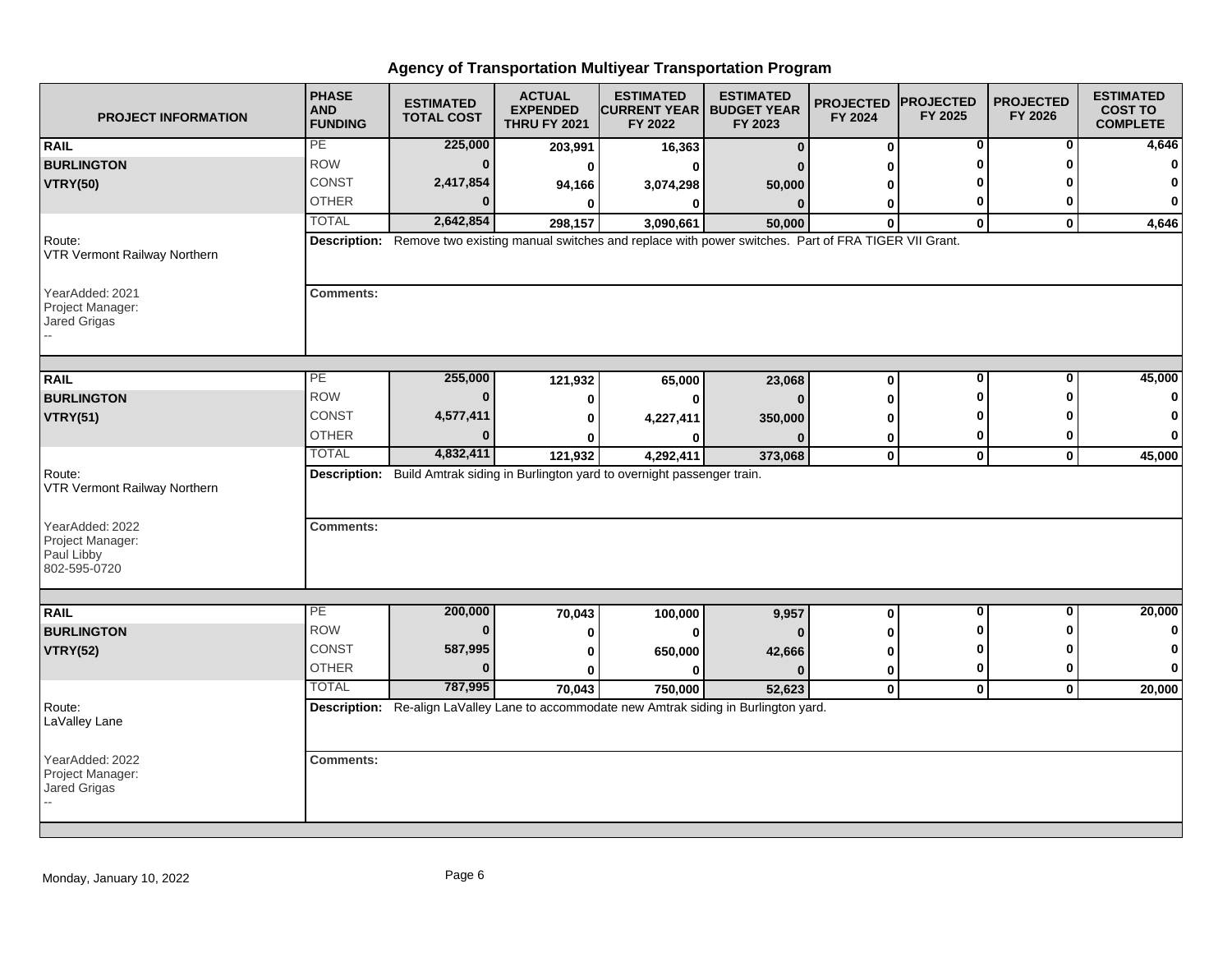| <b>PROJECT INFORMATION</b>                                        | <b>PHASE</b><br><b>AND</b><br><b>FUNDING</b> | <b>ESTIMATED</b><br><b>TOTAL COST</b> | <b>ACTUAL</b><br><b>EXPENDED</b><br><b>THRU FY 2021</b> | <b>ESTIMATED</b><br><b>CURRENT YEAR   BUDGET YEAR</b><br>FY 2022                                        | <b>ESTIMATED</b><br>FY 2023 | <b>PROJECTED</b><br>FY 2024 | <b>PROJECTED</b><br>FY 2025 | <b>PROJECTED</b><br>FY 2026 | <b>ESTIMATED</b><br><b>COST TO</b><br><b>COMPLETE</b> |
|-------------------------------------------------------------------|----------------------------------------------|---------------------------------------|---------------------------------------------------------|---------------------------------------------------------------------------------------------------------|-----------------------------|-----------------------------|-----------------------------|-----------------------------|-------------------------------------------------------|
| <b>RAIL</b>                                                       | PE                                           | $\bf{0}$                              | $\bf{0}$                                                | $\bf{0}$                                                                                                | 50,000                      | 75,000                      | 0                           | 0                           |                                                       |
| <b>CASTLETON</b>                                                  | <b>ROW</b>                                   | $\bf{0}$                              | 0                                                       | ŋ                                                                                                       | 0                           | 0                           |                             |                             |                                                       |
| STP 2033(36)                                                      | <b>CONST</b>                                 | $\bf{0}$                              | 0                                                       | o                                                                                                       | n                           | 400,000                     | 250,000                     |                             |                                                       |
|                                                                   | <b>OTHER</b>                                 | $\mathbf{0}$                          | 0                                                       | 0                                                                                                       | n                           | $\bf{0}$                    | 0                           | 0                           | 0                                                     |
|                                                                   | <b>TOTAL</b>                                 | $\mathbf{0}$                          | $\bf{0}$                                                | $\bf{0}$                                                                                                | 50,000                      | 475,000                     | 250,000                     | $\bf{0}$                    | $\mathbf 0$                                           |
| Route:<br>CLP Clarendon & Pittsford Railroad                      |                                              |                                       |                                                         | Description: Railroad crossing improvements at Crampton Rd in Castleton (private) on the CLP rail line. |                             |                             |                             |                             |                                                       |
| YearAdded: 2023<br>Project Manager:<br>Paul Libby<br>802-595-0720 | <b>Comments:</b>                             |                                       |                                                         |                                                                                                         |                             |                             |                             |                             |                                                       |
| <b>RAIL</b>                                                       | PE                                           | 250,000                               | 236,081                                                 | 10,000                                                                                                  | 3,919                       | 0                           | 0                           | 0                           |                                                       |
| <b>CAVENDISH</b>                                                  | <b>ROW</b>                                   | 15,000                                | 282                                                     | 14,718                                                                                                  |                             | O                           | Ω                           | Λ                           |                                                       |
| <b>GMRC(24)</b>                                                   | <b>CONST</b>                                 | 3,028,696                             | O                                                       | ŋ                                                                                                       | 1,342,650                   | 1,686,046                   |                             |                             |                                                       |
|                                                                   | <b>OTHER</b>                                 | $\Omega$                              |                                                         | ŋ                                                                                                       |                             | ŋ                           | 0                           | 0                           | $\mathbf 0$                                           |
|                                                                   | <b>TOTAL</b>                                 | 3,293,696                             | 236,363                                                 | 24,718                                                                                                  | 1,346,569                   | 1,686,046                   | $\mathbf 0$                 | $\mathbf{0}$                | $\bf{0}$                                              |
| Route:<br><b>GMRC Green Mountain Railroad Bellows Falls</b>       |                                              |                                       |                                                         | Description: BRIDGE 132 REHAB, GREEN MTN RR CORP, MP: 24.31                                             |                             |                             |                             |                             |                                                       |
| YearAdded: 2017<br>Project Manager:<br>Kyle Wells<br>802-505-1707 | <b>Comments:</b>                             |                                       |                                                         |                                                                                                         |                             |                             |                             |                             |                                                       |
|                                                                   |                                              |                                       |                                                         |                                                                                                         |                             |                             |                             |                             |                                                       |
| <b>RAIL</b>                                                       | PE<br><b>ROW</b>                             | $\bf{0}$<br>$\bf{0}$                  | $\bf{0}$                                                | $\bf{0}$                                                                                                | $\mathbf{0}$                | 0                           | 0<br>Ω                      | $\bf{0}$<br>U               | O                                                     |
| <b>CAVENDISH</b>                                                  | CONST                                        | $\Omega$                              | 0                                                       | ŋ                                                                                                       |                             | 0                           |                             |                             |                                                       |
| STP 2032()                                                        |                                              |                                       | 0                                                       |                                                                                                         |                             | ŋ                           | Ω                           | 0                           | $\mathbf 0$                                           |
|                                                                   | <b>OTHER</b>                                 | $\bf{0}$                              | 0                                                       | 0                                                                                                       | $\Omega$                    | 0                           | 0                           |                             |                                                       |
|                                                                   | <b>TOTAL</b>                                 | $\mathbf{0}$                          | $\mathbf{0}$                                            | $\bf{0}$                                                                                                | $\mathbf 0$                 | $\mathbf{0}$                | $\mathbf{0}$                | $\mathbf 0$                 | $\bf{0}$                                              |
| Route:<br><b>GMRC Green Mountain Railroad Bellows Falls</b>       |                                              |                                       |                                                         | Description: DENSMORE RD (TH39) RESURFACING, GREEN MTN RR CORP, CROSSING #: 859-839R, MP 20.69          |                             |                             |                             |                             |                                                       |
| YearAdded: 2017<br>Project Manager:<br>Paul Libby<br>802-595-0720 | <b>Comments:</b>                             |                                       |                                                         |                                                                                                         |                             |                             |                             |                             |                                                       |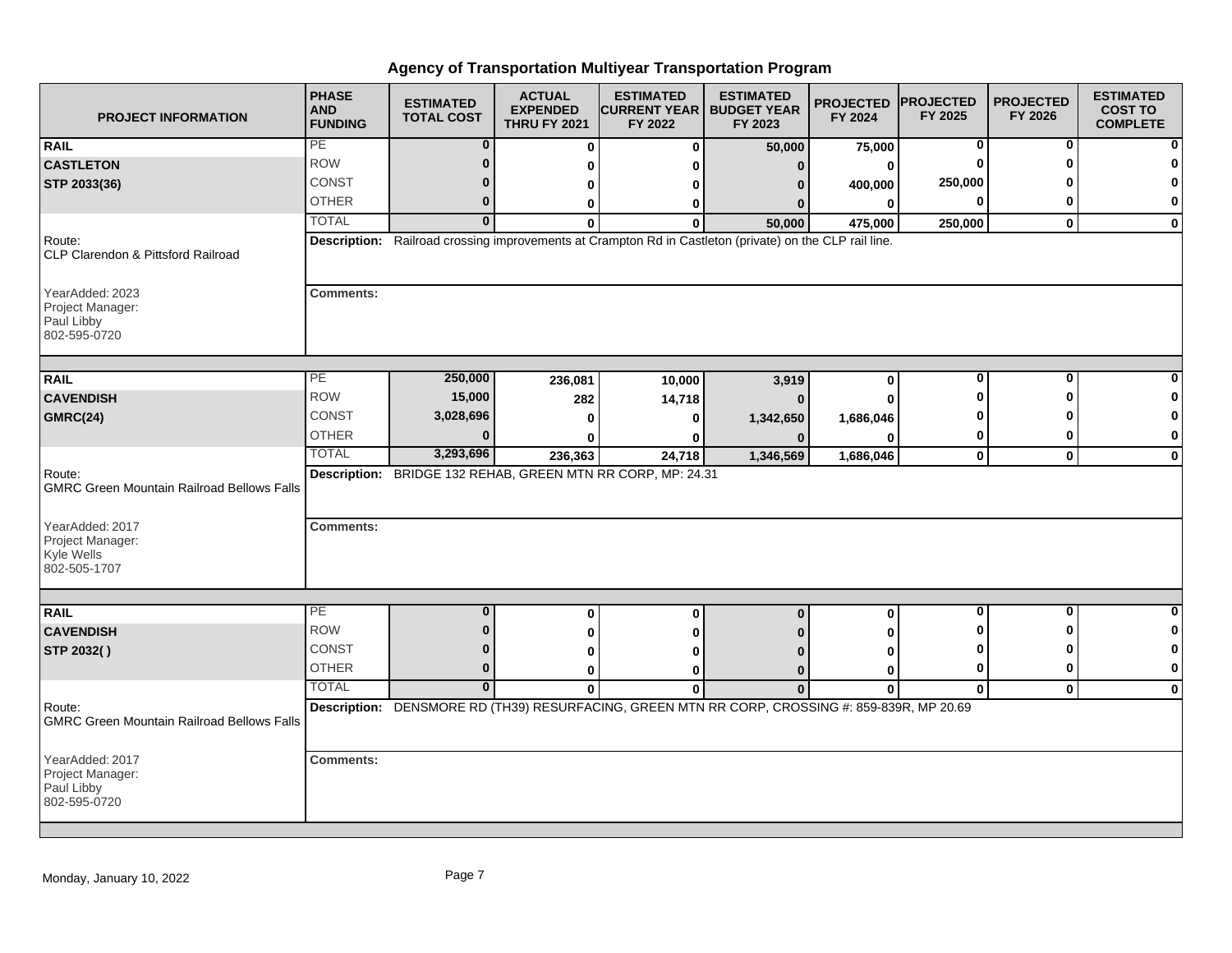| <b>PROJECT INFORMATION</b>                                        | <b>PHASE</b><br><b>AND</b><br><b>FUNDING</b> | <b>ESTIMATED</b><br><b>TOTAL COST</b> | <b>ACTUAL</b><br><b>EXPENDED</b><br><b>THRU FY 2021</b> | <b>ESTIMATED</b><br><b>CURRENT YEAR   BUDGET YEAR</b><br>FY 2022               | <b>ESTIMATED</b><br>FY 2023 | <b>PROJECTED</b><br>FY 2024 | <b>PROJECTED</b><br>FY 2025 | <b>PROJECTED</b><br>FY 2026 | <b>ESTIMATED</b><br><b>COST TO</b><br><b>COMPLETE</b> |
|-------------------------------------------------------------------|----------------------------------------------|---------------------------------------|---------------------------------------------------------|--------------------------------------------------------------------------------|-----------------------------|-----------------------------|-----------------------------|-----------------------------|-------------------------------------------------------|
| <b>RAIL</b>                                                       | PE                                           | 190,000                               | 145,415                                                 | 44,585                                                                         | $\Omega$                    | $\mathbf 0$                 | 0                           | 0                           | $\mathbf{0}$                                          |
| <b>CHARLOTTE</b>                                                  | <b>ROW</b>                                   | $\bf{0}$                              | 0                                                       |                                                                                |                             |                             |                             |                             | $\bf{0}$                                              |
| <b>VTRY(15)</b>                                                   | <b>CONST</b>                                 | 588,394                               |                                                         | 248,013                                                                        | 340,381                     |                             |                             |                             | $\mathbf{0}$                                          |
|                                                                   | <b>OTHER</b>                                 | ŋ                                     |                                                         | 0                                                                              | $\Omega$                    | 0                           | 0                           |                             | $\mathbf{0}$                                          |
|                                                                   | <b>TOTAL</b>                                 | 778,394                               | 145,415                                                 | 292,598                                                                        | 340,381                     | $\mathbf 0$                 | $\mathbf{0}$                | $\mathbf{0}$                | $\mathbf{0}$                                          |
| Route:<br>VTR Vermont Railway Northern                            |                                              |                                       |                                                         | Description: Rehab bridge 252.7 in Charlotte on the VTR Northern. MP 107.14    |                             |                             |                             |                             |                                                       |
| YearAdded: 2018<br>Project Manager:<br><b>Bruce King</b>          | <b>Comments:</b>                             |                                       |                                                         |                                                                                |                             |                             |                             |                             |                                                       |
|                                                                   |                                              |                                       |                                                         |                                                                                |                             |                             |                             |                             |                                                       |
| <b>RAIL</b>                                                       | PE                                           | 100,000                               | $\bf{0}$                                                | $\Omega$                                                                       | $\Omega$                    | 100,000                     | 0                           | $\Omega$                    | 0                                                     |
| <b>CHESTER</b>                                                    | <b>ROW</b>                                   | $\bf{0}$                              | 0                                                       |                                                                                |                             | 0                           |                             |                             | $\bf{0}$                                              |
|                                                                   | CONST                                        | 225,000                               | 0                                                       |                                                                                |                             | ŋ                           | 225,000                     |                             | $\mathbf{0}$                                          |
|                                                                   | <b>OTHER</b>                                 | $\bf{0}$                              | 0                                                       |                                                                                |                             |                             |                             |                             | 0                                                     |
|                                                                   | <b>TOTAL</b>                                 | 325,000                               | $\mathbf{0}$                                            | 0                                                                              | $\Omega$                    | 100,000                     | 225,000                     | $\mathbf 0$                 | $\mathbf{0}$                                          |
| Route:<br><b>GMRC Green Mountain Railroad Bellows Falls</b>       |                                              |                                       |                                                         | Description: Rehab BR 124 in Chester on the Green Mountain RR, MP 18.2.        |                             |                             |                             |                             |                                                       |
| YearAdded: 2019<br>Project Manager:<br>Paul Libby<br>802-595-0720 | <b>Comments:</b>                             |                                       |                                                         |                                                                                |                             |                             |                             |                             |                                                       |
|                                                                   |                                              |                                       |                                                         |                                                                                |                             |                             |                             |                             |                                                       |
| <b>RAIL</b>                                                       | PE                                           | 283,342                               | 210,059                                                 | $\bf{0}$                                                                       | $\mathbf{0}$                | $\bf{0}$                    | $\bf{0}$                    | 73,849                      | $\mathbf{0}$                                          |
| <b>CHESTER</b>                                                    | <b>ROW</b>                                   | $\bf{0}$                              | 0                                                       |                                                                                |                             |                             |                             | n                           | $\mathbf{0}$                                          |
| <b>GMRC(11)</b>                                                   | <b>CONST</b>                                 | 375,000                               | 0                                                       |                                                                                |                             | ŋ                           |                             |                             | 375,000                                               |
|                                                                   | <b>OTHER</b>                                 | $\bf{0}$                              | O                                                       | o                                                                              | $\Omega$                    | 0                           | 0                           |                             | $\mathbf{0}$                                          |
|                                                                   | <b>TOTAL</b>                                 | 658,342                               | 210,059                                                 | $\bf{0}$                                                                       | $\Omega$                    | $\mathbf 0$                 | $\mathbf{0}$                | 73,849                      | 375,000                                               |
| Route:<br><b>GMRC Green Mountain Railroad Bellows Falls</b>       |                                              |                                       |                                                         | <b>Description: IMPROVEMENTS TO BR119 ON THE GREEN MOUNTAIN RR IN CHESTER.</b> |                             |                             |                             |                             |                                                       |
| YearAdded: 2010<br>Project Manager:<br>Paul Libby<br>802-595-0720 | <b>Comments:</b>                             |                                       |                                                         |                                                                                |                             |                             |                             |                             |                                                       |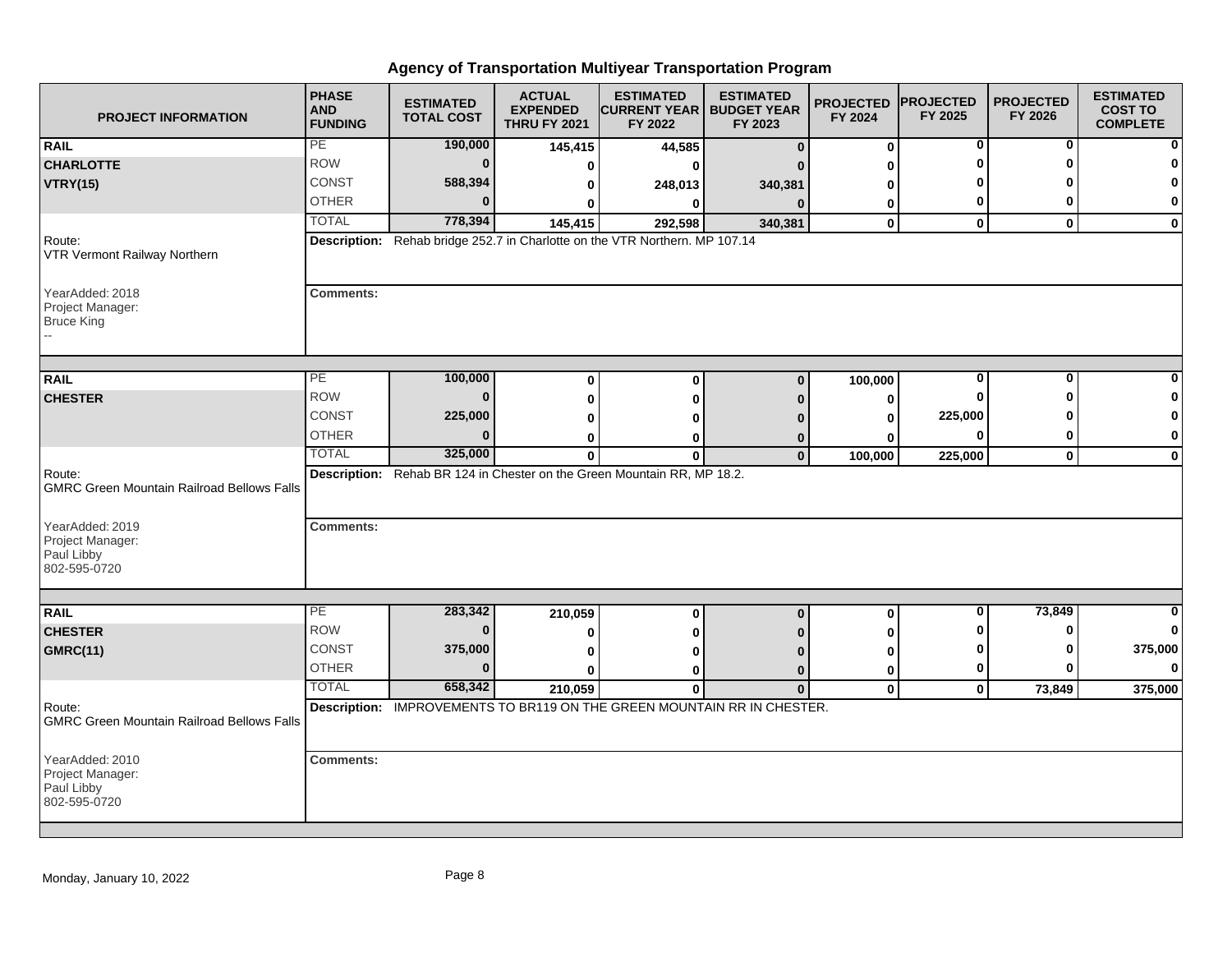| <b>PROJECT INFORMATION</b>                                                     | <b>PHASE</b><br><b>AND</b><br><b>FUNDING</b> | <b>ESTIMATED</b><br><b>TOTAL COST</b> | <b>ACTUAL</b><br><b>EXPENDED</b><br><b>THRU FY 2021</b> | <b>ESTIMATED</b><br><b>CURRENT YEAR   BUDGET YEAR</b><br>FY 2022                                            | <b>ESTIMATED</b><br>FY 2023 | <b>PROJECTED</b><br>FY 2024 | <b>PROJECTED</b><br>FY 2025 | <b>PROJECTED</b><br>FY 2026 | <b>ESTIMATED</b><br><b>COST TO</b><br><b>COMPLETE</b> |
|--------------------------------------------------------------------------------|----------------------------------------------|---------------------------------------|---------------------------------------------------------|-------------------------------------------------------------------------------------------------------------|-----------------------------|-----------------------------|-----------------------------|-----------------------------|-------------------------------------------------------|
| <b>RAIL</b>                                                                    | PE                                           | 135,000                               | 128,098                                                 | 6,902                                                                                                       | $\Omega$                    | 0                           | 0                           | 0                           |                                                       |
| <b>CHESTER</b>                                                                 | <b>ROW</b>                                   | 25,000                                | 1,890                                                   | 23,110                                                                                                      |                             | ŋ                           | n                           |                             |                                                       |
| <b>GMRC(25)</b>                                                                | <b>CONST</b>                                 | 790,903                               | 0                                                       | 0                                                                                                           | 425,000                     | 365,903                     |                             |                             |                                                       |
|                                                                                | <b>OTHER</b>                                 | $\bf{0}$                              | <sup>0</sup>                                            | 0                                                                                                           | $\mathbf{0}$                | $\Omega$                    | 0                           | 0                           | 0                                                     |
|                                                                                | <b>TOTAL</b>                                 | 950,903                               | 129,988                                                 | 30,012                                                                                                      | 425,000                     | 365,903                     | $\mathbf 0$                 | $\bf{0}$                    | $\bf{0}$                                              |
| Route:<br><b>GMRC Green Mountain Railroad Bellows Falls</b>                    |                                              |                                       |                                                         | Description: BRIDGE 125 REHAB, GREEN MTN RR CORP, MP: 18.60.                                                |                             |                             |                             |                             |                                                       |
| YearAdded: 2017<br>Project Manager:<br>Shaun Corbett<br>802-371-7943           | <b>Comments:</b>                             |                                       |                                                         |                                                                                                             |                             |                             |                             |                             |                                                       |
| <b>RAIL</b>                                                                    | PE                                           | 150,000                               |                                                         |                                                                                                             |                             |                             | 75,000                      | 0                           |                                                       |
| <b>CHESTER</b>                                                                 | <b>ROW</b>                                   | $\Omega$                              | $\bf{0}$                                                | $\bf{0}$                                                                                                    | $\mathbf{0}$                | 75,000                      | 0                           | ŋ                           |                                                       |
| STP 2032()                                                                     | <b>CONST</b>                                 | 550,000                               | $\bf{0}$                                                | ŋ                                                                                                           | n                           | $\bf{0}$                    | 75,000                      | 475,000                     |                                                       |
|                                                                                | <b>OTHER</b>                                 | $\Omega$                              | 0                                                       |                                                                                                             |                             | 0                           | 0                           | 0                           | 0                                                     |
|                                                                                | <b>TOTAL</b>                                 | 700,000                               | 0<br>$\bf{0}$                                           | 0<br>$\mathbf{0}$                                                                                           | $\bf{0}$                    | 0<br>75,000                 | 150,000                     | 475,000                     | $\bf{0}$                                              |
| Route:<br><b>GMRC Green Mountain Railroad Bellows Falls</b><br>YearAdded: 2017 | <b>Comments:</b>                             |                                       |                                                         | Description: CAVENDISH ROAD (TH19) CROSSING RESURFACING, GREEN MTN RR CORP, CROSSING #: 859-835N, MP: 19.06 |                             |                             |                             |                             |                                                       |
| Project Manager:<br>Paul Libby<br>802-595-0720                                 |                                              |                                       |                                                         |                                                                                                             |                             |                             |                             |                             |                                                       |
| <b>RAIL</b>                                                                    | $\overline{PE}$                              | $\bf{0}$                              | 0                                                       | 0                                                                                                           | $\bf{0}$                    | 0                           | $\bf{0}$                    | $\bf{0}$                    | n                                                     |
| <b>CHESTER</b>                                                                 | <b>ROW</b>                                   | $\bf{0}$                              | 0                                                       | ŋ                                                                                                           |                             | 0                           | o                           |                             |                                                       |
| STP 2032()                                                                     | <b>CONST</b>                                 | $\bf{0}$                              | 0                                                       | ŋ                                                                                                           |                             | 0                           |                             |                             |                                                       |
|                                                                                | <b>OTHER</b>                                 | $\mathbf{0}$                          | 0                                                       | ŋ                                                                                                           | n                           | $\bf{0}$                    | 0                           | 0                           | 0                                                     |
|                                                                                | <b>TOTAL</b>                                 | $\overline{0}$                        | $\bf{0}$                                                | $\bf{0}$                                                                                                    | $\mathbf 0$                 | $\bf{0}$                    | $\mathbf 0$                 | $\mathbf 0$                 | $\mathbf 0$                                           |
| Route:<br><b>GMRC Green Mountain Railroad Bellows Falls</b>                    |                                              |                                       |                                                         | Description: FIRST AVENUE (TH87) CROSSING RESURFACING, GREEN MTN RR CORP, CROSSING #: 859-814V, MP: 13.65   |                             |                             |                             |                             |                                                       |
| YearAdded: 2017<br>Project Manager:<br>Paul Libby<br>802-595-0720              | <b>Comments:</b>                             |                                       |                                                         |                                                                                                             |                             |                             |                             |                             |                                                       |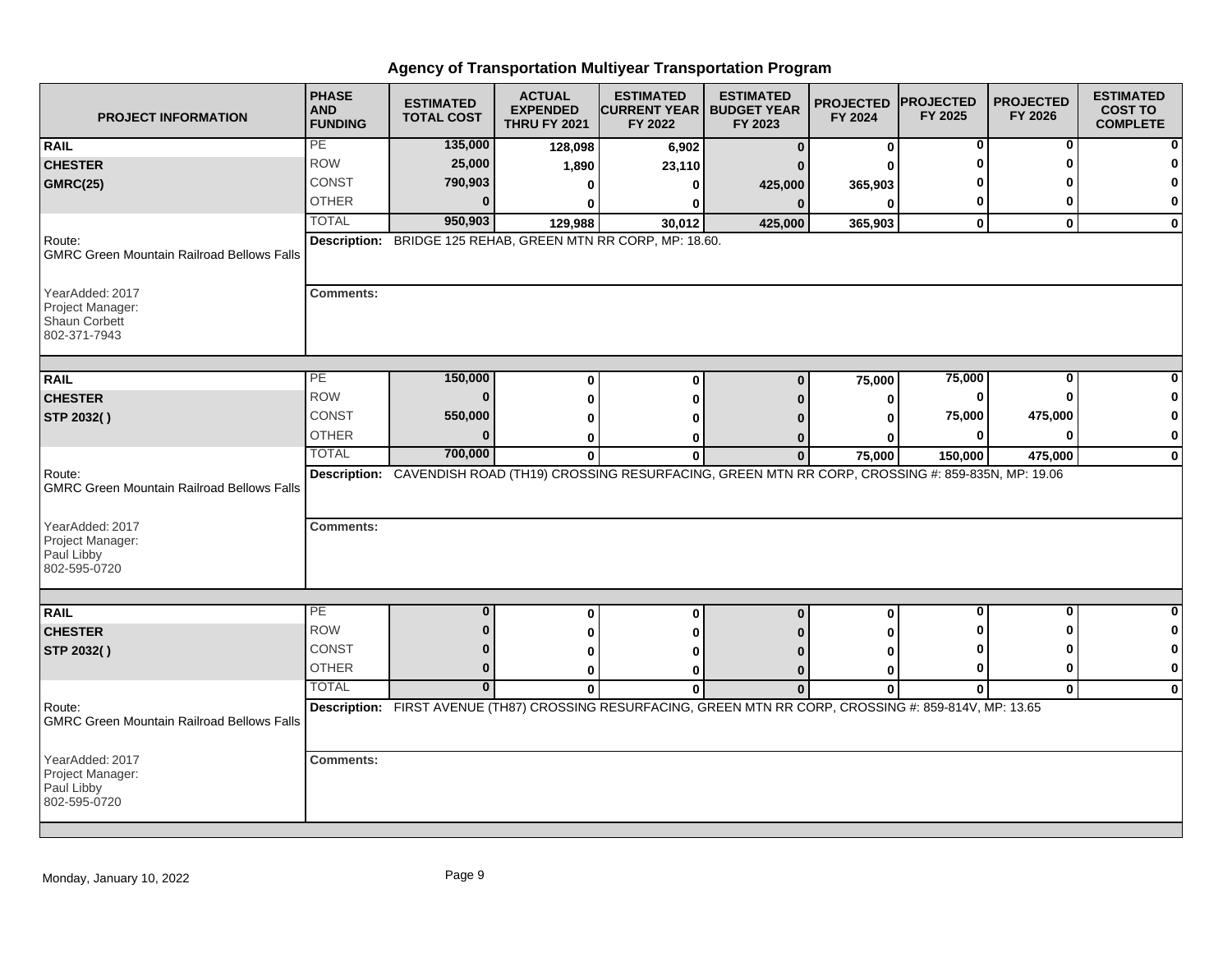| <b>PROJECT INFORMATION</b>                                        | <b>PHASE</b><br><b>AND</b><br><b>FUNDING</b> | <b>ESTIMATED</b><br><b>TOTAL COST</b> | <b>ACTUAL</b><br><b>EXPENDED</b><br><b>THRU FY 2021</b> | <b>ESTIMATED</b><br><b>CURRENT YEAR   BUDGET YEAR</b><br>FY 2022                                   | <b>ESTIMATED</b><br>FY 2023 | <b>PROJECTED</b><br>FY 2024 | <b>PROJECTED</b><br>FY 2025 | <b>PROJECTED</b><br>FY 2026 | <b>ESTIMATED</b><br><b>COST TO</b><br><b>COMPLETE</b> |
|-------------------------------------------------------------------|----------------------------------------------|---------------------------------------|---------------------------------------------------------|----------------------------------------------------------------------------------------------------|-----------------------------|-----------------------------|-----------------------------|-----------------------------|-------------------------------------------------------|
| <b>RAIL</b>                                                       | PE                                           | 0                                     | $\bf{0}$                                                | $\bf{0}$                                                                                           | 50,000                      | 75,000                      | 0                           | 0                           |                                                       |
| <b>CHESTER</b>                                                    | <b>ROW</b>                                   | $\bf{0}$                              | O                                                       | ŋ                                                                                                  | $\Omega$                    | 0                           |                             |                             |                                                       |
| STP 2032(7)                                                       | CONST                                        | $\bf{0}$                              | 0                                                       | o                                                                                                  | n                           | 400,000                     | 250,000                     |                             |                                                       |
|                                                                   | <b>OTHER</b>                                 | $\bf{0}$                              | 0                                                       | 0                                                                                                  | 0                           | 0                           | $\bf{0}$                    | o                           | $\bf{0}$                                              |
|                                                                   | <b>TOTAL</b>                                 | $\overline{\mathbf{0}}$               | $\bf{0}$                                                | $\bf{0}$                                                                                           | 50,000                      | 475,000                     | 250,000                     | $\mathbf{0}$                | $\mathbf 0$                                           |
| Route:<br><b>GMRC Green Mountain Railroad Bellows Falls</b>       |                                              |                                       |                                                         | Description: Crossing improvements at Missing Link Rd (TH6) in Chester on the GMRR.                |                             |                             |                             |                             |                                                       |
| YearAdded: 2023<br>Project Manager:<br>Paul Libby<br>802-595-0720 | <b>Comments:</b>                             |                                       |                                                         |                                                                                                    |                             |                             |                             |                             |                                                       |
| <b>RAIL</b>                                                       | PE                                           | 140,000                               | 97,367                                                  | 42,633                                                                                             | $\bf{0}$                    | 0                           | $\bf{0}$                    | 0                           |                                                       |
| <b>CLARENDON</b>                                                  | <b>ROW</b>                                   | $\bf{0}$                              | 0                                                       | 0                                                                                                  |                             | ŋ                           | n                           | ŋ                           |                                                       |
| <b>VTRY(42)</b>                                                   | CONST                                        | 1,118,768                             | 0                                                       | 200,000                                                                                            | 918,768                     | ŋ                           |                             |                             | 0                                                     |
|                                                                   | <b>OTHER</b>                                 | 0                                     |                                                         | ŋ                                                                                                  |                             | 0                           | 0                           | 0                           | 0                                                     |
|                                                                   | <b>TOTAL</b>                                 | 1,258,768                             | 97,367                                                  | 242,633                                                                                            | 918,768                     | $\mathbf 0$                 | $\mathbf{0}$                | $\mathbf 0$                 | $\mathbf 0$                                           |
| Route:<br>VTR Vermont Railway B&R                                 |                                              |                                       |                                                         | Description: Replace bridge 93 in Clarendon on the VTR B&R, MP 47.92. Part of the FRA BUILD Grant. |                             |                             |                             |                             |                                                       |
| YearAdded: 2021<br>Project Manager:<br>Adam Goudreau              | <b>Comments:</b>                             |                                       |                                                         |                                                                                                    |                             |                             |                             |                             |                                                       |
| <b>RAIL</b>                                                       | PE                                           | 125,000                               |                                                         |                                                                                                    |                             |                             | 0                           | $\bf{0}$                    | $\bf{0}$                                              |
| <b>CLARENDON</b>                                                  | <b>ROW</b>                                   | $\bf{0}$                              | 103,957<br>O                                            | 21,043<br>$\bf{0}$                                                                                 | $\bf{0}$                    | 0                           |                             | ŋ                           | 0                                                     |
| <b>VTRY(43)</b>                                                   | <b>CONST</b>                                 | 557,718                               | 0                                                       | 150,000                                                                                            | 407,718                     | ŋ                           | 0                           | ŋ                           | 0                                                     |
|                                                                   | <b>OTHER</b>                                 | $\bf{0}$                              | 0                                                       | 0                                                                                                  | n                           | 0                           | 0                           | $\bf{0}$                    | $\mathbf 0$                                           |
|                                                                   | <b>TOTAL</b>                                 | 682,718                               | 103,957                                                 | 171,043                                                                                            | 407,718                     | 0                           | $\mathbf 0$                 | $\mathbf 0$                 | $\bf{0}$                                              |
| Route:<br>VTR Vermont Railway B&R                                 |                                              |                                       |                                                         | Description: Rehab bridge 96 in Clarendon on the VTR B&R, MP 50.49. Part of the FRA BUILD Grant.   |                             |                             |                             |                             |                                                       |
| YearAdded: 2021<br>Project Manager:<br>Adam Goudreau              | <b>Comments:</b>                             |                                       |                                                         |                                                                                                    |                             |                             |                             |                             |                                                       |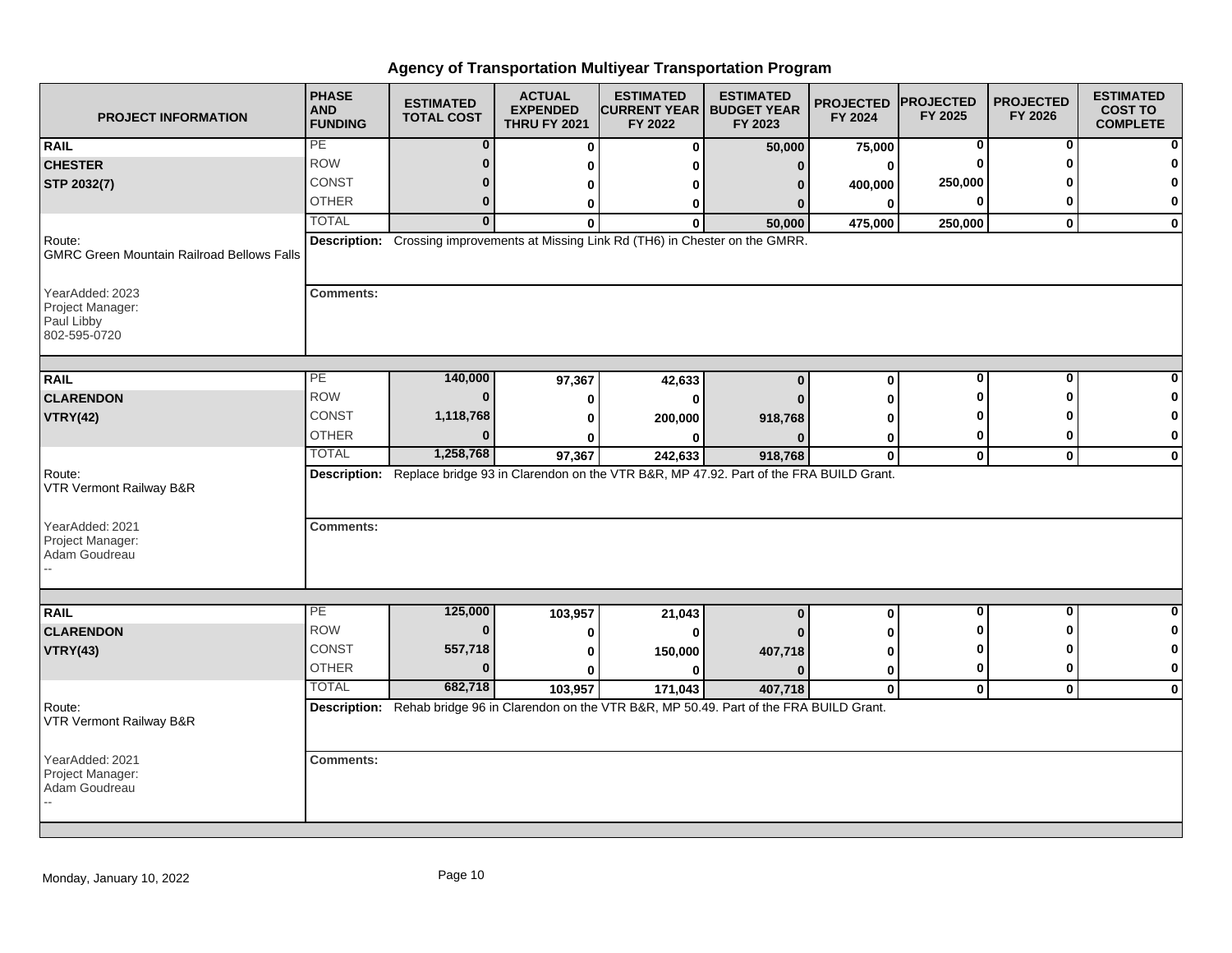| <b>PROJECT INFORMATION</b>                                          | <b>PHASE</b><br><b>AND</b><br><b>FUNDING</b> | <b>ESTIMATED</b><br><b>TOTAL COST</b>             | <b>ACTUAL</b><br><b>EXPENDED</b><br><b>THRU FY 2021</b> | <b>ESTIMATED</b><br><b>CURRENT YEAR   BUDGET YEAR</b><br>FY 2022                                                                 | <b>ESTIMATED</b><br>FY 2023 | <b>PROJECTED</b><br>FY 2024 | <b>PROJECTED</b><br>FY 2025 | <b>PROJECTED</b><br>FY 2026 | <b>ESTIMATED</b><br><b>COST TO</b><br><b>COMPLETE</b> |
|---------------------------------------------------------------------|----------------------------------------------|---------------------------------------------------|---------------------------------------------------------|----------------------------------------------------------------------------------------------------------------------------------|-----------------------------|-----------------------------|-----------------------------|-----------------------------|-------------------------------------------------------|
| <b>RAIL</b>                                                         | PE                                           | 118,000                                           | 97,587                                                  | 20,413                                                                                                                           | $\mathbf{0}$                | $\bf{0}$                    | 0                           | 0                           |                                                       |
| <b>CLARENDON</b>                                                    | <b>ROW</b>                                   | $\bf{0}$                                          | 0                                                       | ŋ                                                                                                                                |                             | 0                           | ŋ                           | ŋ                           |                                                       |
| <b>VTRY(44)</b>                                                     | <b>CONST</b>                                 | 562,098                                           | 0                                                       | 150,000                                                                                                                          | 412,098                     | 0                           |                             |                             |                                                       |
|                                                                     | <b>OTHER</b>                                 | 0                                                 | 0                                                       | 0                                                                                                                                | $\Omega$                    | 0                           | 0                           | 0                           | 0                                                     |
|                                                                     | <b>TOTAL</b>                                 | 680,098                                           | 97,587                                                  | 170,413                                                                                                                          | 412,098                     | $\mathbf{0}$                | $\mathbf{0}$                | $\bf{0}$                    | $\mathbf 0$                                           |
| Route:<br>VTR Vermont Railway B&R                                   |                                              |                                                   |                                                         | Description: Rehab bridge 98 in Clarendon on the VTR B&R, MP 51.26. Part of the FRA BUILD Grant.                                 |                             |                             |                             |                             |                                                       |
| YearAdded: 2021<br>Project Manager:<br>Adam Goudreau                | <b>Comments:</b>                             |                                                   |                                                         |                                                                                                                                  |                             |                             |                             |                             |                                                       |
| <b>RAIL</b>                                                         | $\overline{PE}$                              | 50,000                                            |                                                         |                                                                                                                                  |                             |                             | 50,000                      | $\mathbf 0$                 |                                                       |
| <b>COVENTRY</b>                                                     | <b>ROW</b>                                   | $\bf{0}$                                          | $\bf{0}$                                                | $\bf{0}$                                                                                                                         | $\bf{0}$                    | $\bf{0}$                    | 0                           | U                           |                                                       |
|                                                                     | CONST                                        | 200,000                                           | 0                                                       | 0                                                                                                                                | n                           | 0                           | 0                           | 200,000                     |                                                       |
|                                                                     | <b>OTHER</b>                                 | 0                                                 | 0                                                       | 0                                                                                                                                |                             | ŋ                           | 0                           | $\bf{0}$                    | 0                                                     |
|                                                                     | <b>TOTAL</b>                                 | 250,000                                           | 0<br>$\mathbf{0}$                                       | 0<br>$\mathbf{0}$                                                                                                                | $\Omega$<br>$\bf{0}$        | 0<br>$\mathbf 0$            | 50,000                      | 200,000                     | $\mathbf 0$                                           |
| Route:<br>WACR Washington County Railroad Conn<br><b>River Divi</b> |                                              | Description: Rehab bridge 568 in Coventry. MP 2.2 |                                                         |                                                                                                                                  |                             |                             |                             |                             |                                                       |
| YearAdded: 2019<br>Project Manager:<br>Paul Libby<br>802-595-0720   | <b>Comments:</b>                             |                                                   |                                                         |                                                                                                                                  |                             |                             |                             |                             |                                                       |
|                                                                     |                                              |                                                   |                                                         |                                                                                                                                  |                             |                             |                             |                             |                                                       |
| <b>RAIL</b>                                                         | PE                                           | 150,000                                           | $\bf{0}$                                                | 0                                                                                                                                | $\bf{0}$                    | 100,000                     | 50,000                      | $\bf{0}$                    | $\bf{0}$                                              |
| <b>COVENTRY</b>                                                     | <b>ROW</b>                                   | $\bf{0}$                                          | 0                                                       | 0                                                                                                                                |                             | 0                           | $\bf{0}$                    | U                           |                                                       |
|                                                                     | <b>CONST</b>                                 | 600,000                                           | 0                                                       | ŋ                                                                                                                                |                             | 0                           | 600,000                     | ŋ                           |                                                       |
|                                                                     | <b>OTHER</b>                                 | $\bf{0}$                                          | 0                                                       | 0                                                                                                                                | $\Omega$                    | O                           | 0                           | 0                           | $\mathbf 0$                                           |
|                                                                     | <b>TOTAL</b>                                 | 750,000                                           | $\mathbf{0}$                                            | $\mathbf{0}$                                                                                                                     | $\Omega$                    | 100,000                     | 650,000                     | $\mathbf{0}$                | $\bf{0}$                                              |
| Route:<br>WACR Washington County Railroad Conn<br><b>River Divi</b> |                                              |                                                   |                                                         | Description: Remove 5 existing large culverts, replace with steel trestle bridge. Washington County RR, Conn River Line. MP 6.90 |                             |                             |                             |                             |                                                       |
| YearAdded: 2021<br>Project Manager:<br>Paul Libby<br>802-595-0720   | <b>Comments:</b>                             |                                                   |                                                         |                                                                                                                                  |                             |                             |                             |                             |                                                       |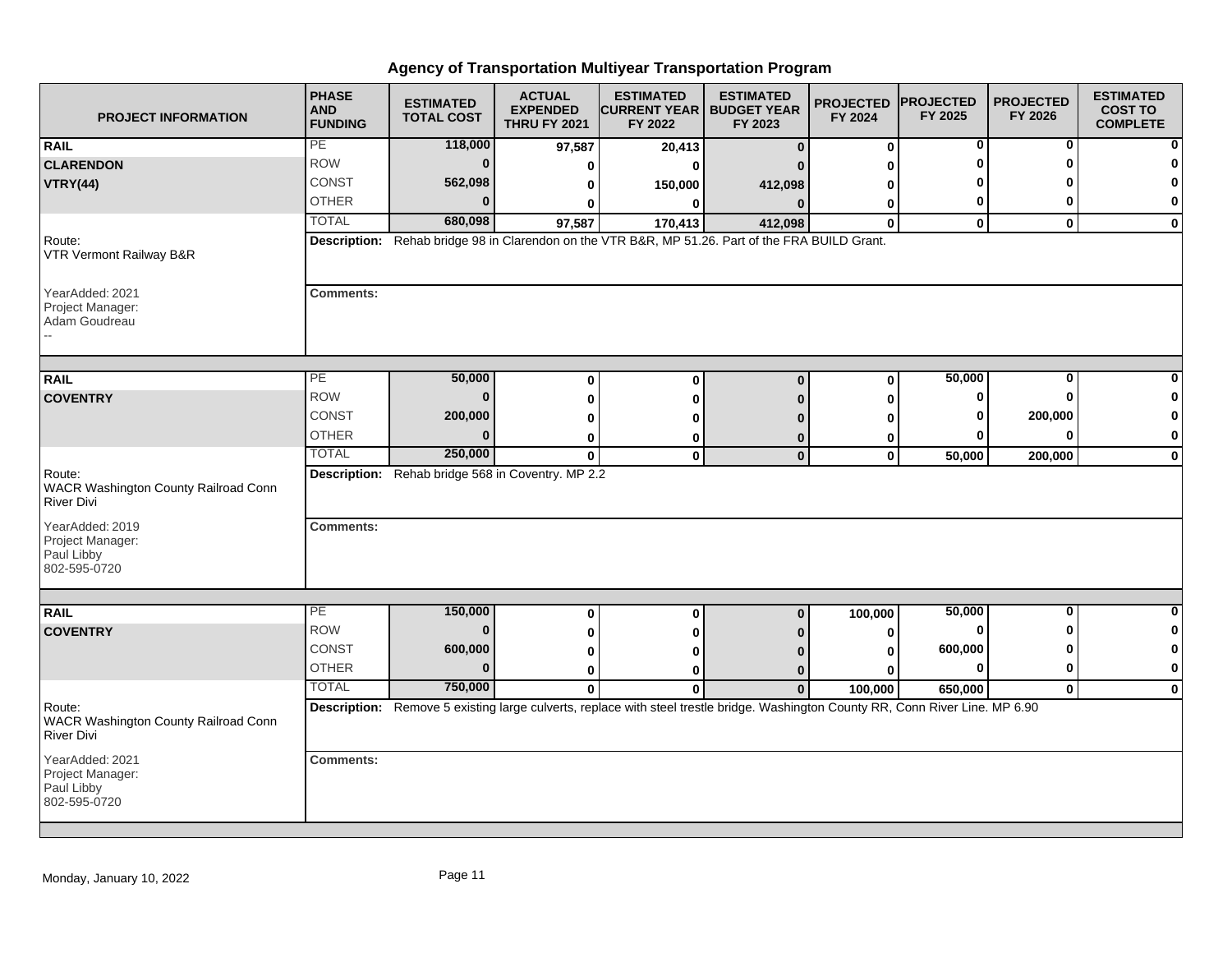| <b>PROJECT INFORMATION</b>                                          | <b>PHASE</b><br><b>AND</b><br><b>FUNDING</b> | <b>ESTIMATED</b><br><b>TOTAL COST</b> | <b>ACTUAL</b><br><b>EXPENDED</b><br><b>THRU FY 2021</b> | <b>ESTIMATED</b><br><b>CURRENT YEAR</b><br>FY 2022 | <b>ESTIMATED</b><br><b>BUDGET YEAR</b><br>FY 2023                                                                            | <b>PROJECTED</b><br>FY 2024 | <b>PROJECTED</b><br>FY 2025 | <b>PROJECTED</b><br>FY 2026 | <b>ESTIMATED</b><br><b>COST TO</b><br><b>COMPLETE</b> |
|---------------------------------------------------------------------|----------------------------------------------|---------------------------------------|---------------------------------------------------------|----------------------------------------------------|------------------------------------------------------------------------------------------------------------------------------|-----------------------------|-----------------------------|-----------------------------|-------------------------------------------------------|
| <b>RAIL</b>                                                         | PE                                           | 0                                     | O                                                       | $\Omega$                                           | 50,000                                                                                                                       | 50,000                      | 0                           | 0                           |                                                       |
| <b>COVENTRY-HARTFORD</b>                                            | <b>ROW</b>                                   | 0                                     |                                                         |                                                    | 0                                                                                                                            |                             |                             | O                           |                                                       |
| WCRL(29)                                                            | CONST                                        |                                       | o                                                       |                                                    |                                                                                                                              |                             |                             |                             |                                                       |
|                                                                     | <b>OTHER</b>                                 | 0                                     | 0                                                       | O                                                  |                                                                                                                              |                             |                             | 0                           | 0                                                     |
|                                                                     | <b>TOTAL</b>                                 | $\mathbf{0}$                          | O                                                       | $\Omega$                                           | 50,000                                                                                                                       | 50,000                      | $\bf{0}$                    | $\mathbf{0}$                | $\bf{0}$                                              |
| Route:<br>WACR Washington County Railroad Conn<br><b>River Divi</b> |                                              |                                       |                                                         |                                                    | Description: Preliminary engineering for bridge improvements on the WACR Conn River Line railroad from Coventry to Hartford. |                             |                             |                             |                                                       |
| YearAdded: 2023<br>Project Manager:<br>Paul Libby<br>802-595-0720   | <b>Comments:</b>                             |                                       |                                                         |                                                    |                                                                                                                              |                             |                             |                             |                                                       |
| <b>RAIL</b>                                                         | PE                                           | 100,000                               | 31,961                                                  | 53,039                                             | 15,000                                                                                                                       | $\bf{0}$                    | 0                           | $\mathbf 0$                 |                                                       |
| <b>DANBY</b>                                                        | <b>ROW</b>                                   |                                       | 0                                                       |                                                    | $\Omega$                                                                                                                     |                             |                             | O                           |                                                       |
| <b>REW4445L</b>                                                     | CONST                                        | 581,208                               | 216                                                     |                                                    | 580,992                                                                                                                      |                             |                             |                             | ŋ                                                     |
|                                                                     | <b>OTHER</b>                                 |                                       |                                                         |                                                    |                                                                                                                              | 0                           | 0                           | 0                           | 0                                                     |
|                                                                     | <b>TOTAL</b>                                 | 681,208                               | 32,177                                                  | 53,039                                             | 595,992                                                                                                                      | $\mathbf 0$                 | $\mathbf{0}$                | $\mathbf 0$                 | $\mathbf{0}$                                          |
| Route:<br>VTR Vermont Railway B&R<br>YearAdded: 2022                | <b>Comments:</b>                             |                                       |                                                         |                                                    | Description: FEMA DR 4445 - Permanent repair required on the Vermont Railway at MP 37.9.                                     |                             |                             |                             |                                                       |
| Project Manager:<br><b>Bruce King</b>                               |                                              |                                       |                                                         |                                                    |                                                                                                                              |                             |                             |                             |                                                       |
| <b>RAIL</b>                                                         | PE                                           | 100,000                               | 24,558                                                  | 50,442                                             | 25,000                                                                                                                       | $\bf{0}$                    | 0                           | $\mathbf 0$                 | O                                                     |
| <b>DORSET</b>                                                       | <b>ROW</b>                                   | U                                     |                                                         |                                                    | $\Omega$                                                                                                                     |                             |                             | O                           | 0                                                     |
| <b>REW4445K</b>                                                     | CONST                                        | 575,186                               |                                                         |                                                    | 575,186                                                                                                                      |                             |                             | O                           |                                                       |
|                                                                     | <b>OTHER</b>                                 |                                       |                                                         |                                                    | $\Omega$                                                                                                                     | 0                           | 0                           | 0                           | 0                                                     |
|                                                                     | <b>TOTAL</b>                                 | 675,186                               | 24,558                                                  | 50,442                                             | 600,186                                                                                                                      | $\mathbf 0$                 | $\mathbf{0}$                | $\mathbf 0$                 | $\Omega$                                              |
| Route:<br>VTR Vermont Railway B&R                                   |                                              |                                       |                                                         |                                                    | Description: FEMA DR 4445 - Work to be completed on the Vermont Railway at MP 28.7.                                          |                             |                             |                             |                                                       |
| YearAdded: 2022<br>Project Manager:<br><b>Bruce King</b>            | <b>Comments:</b>                             |                                       |                                                         |                                                    |                                                                                                                              |                             |                             |                             |                                                       |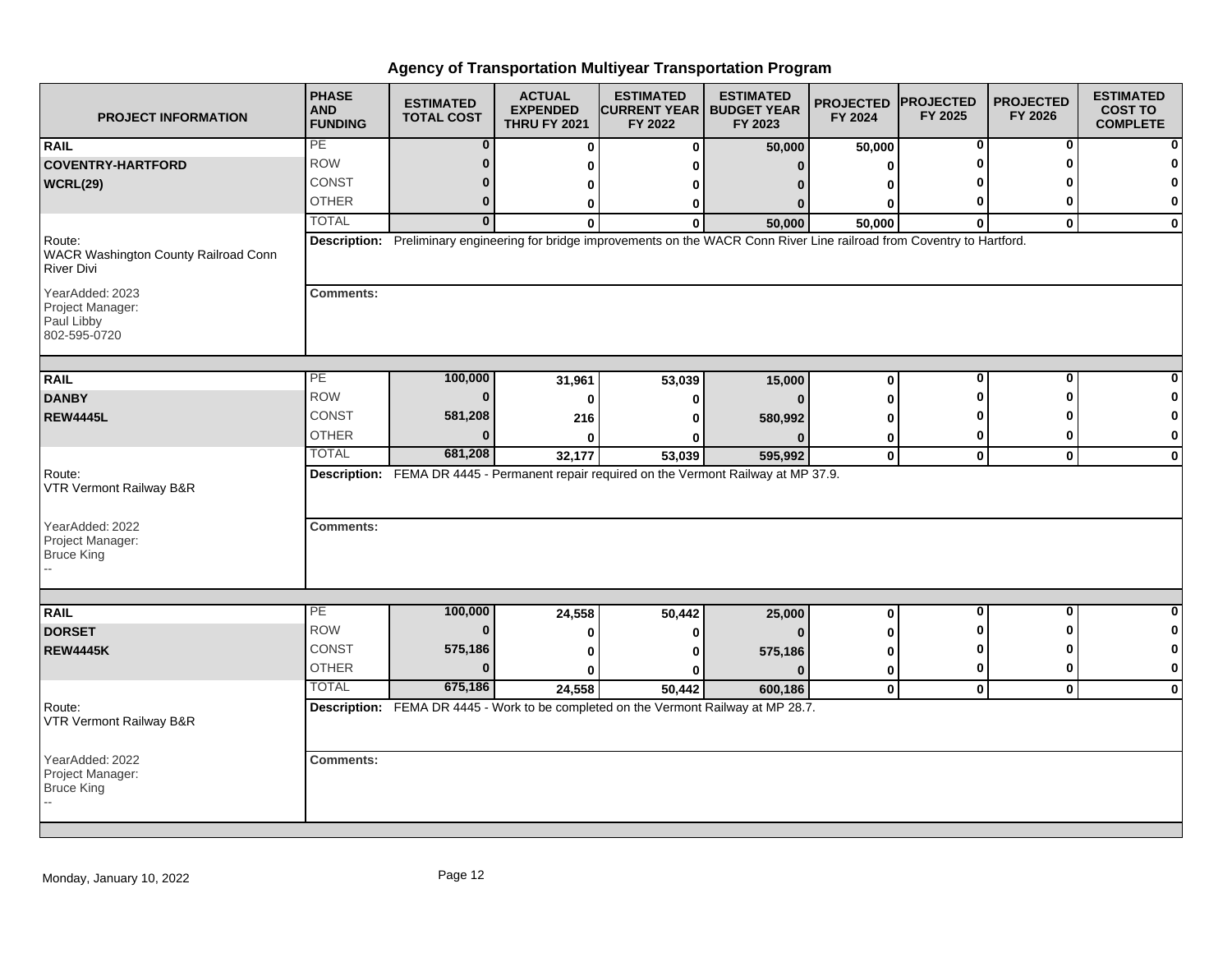| <b>PROJECT INFORMATION</b>                           | <b>PHASE</b><br><b>AND</b><br><b>FUNDING</b> | <b>ESTIMATED</b><br><b>TOTAL COST</b> | <b>ACTUAL</b><br><b>EXPENDED</b><br><b>THRU FY 2021</b> | <b>ESTIMATED</b><br><b>CURRENT YEAR   BUDGET YEAR</b><br>FY 2022                                       | <b>ESTIMATED</b><br>FY 2023 | <b>PROJECTED</b><br>FY 2024 | <b>PROJECTED</b><br>FY 2025 | <b>PROJECTED</b><br>FY 2026 | <b>ESTIMATED</b><br><b>COST TO</b><br><b>COMPLETE</b> |
|------------------------------------------------------|----------------------------------------------|---------------------------------------|---------------------------------------------------------|--------------------------------------------------------------------------------------------------------|-----------------------------|-----------------------------|-----------------------------|-----------------------------|-------------------------------------------------------|
| <b>RAIL</b>                                          | PE                                           | 300,000                               | 185,579                                                 | 58,000                                                                                                 | 56,421                      | $\mathbf 0$                 | 0                           | 0                           |                                                       |
| <b>DORSET</b>                                        | <b>ROW</b>                                   | 20,000                                | O                                                       | O                                                                                                      | 20,000                      | ŋ                           |                             | ŋ                           |                                                       |
| <b>VTRY(32)</b>                                      | CONST                                        | 2,405,195                             | 0                                                       | 0                                                                                                      | 600,000                     | 1,805,195                   |                             |                             |                                                       |
|                                                      | <b>OTHER</b>                                 | U                                     | 0                                                       | 0                                                                                                      | $\bf{0}$                    | 0                           | 0                           | ŋ                           | 0                                                     |
|                                                      | <b>TOTAL</b>                                 | 2,725,195                             | 185,579                                                 | 58,000                                                                                                 | 676,421                     | 1,805,195                   | $\mathbf 0$                 | $\mathbf{0}$                | $\mathbf 0$                                           |
| Route:<br>VTR Vermont Railway B&R                    |                                              |                                       |                                                         | Description: Replacement of bridge 76 in Dorset on the VTR B&R, MP 27.19. Part of the FRA BUILD Grant. |                             |                             |                             |                             |                                                       |
| YearAdded: 2021<br>Project Manager:<br>Adam Goudreau | <b>Comments:</b>                             |                                       |                                                         |                                                                                                        |                             |                             |                             |                             |                                                       |
| <b>RAIL</b>                                          | PE                                           | 295,000                               | 178,331                                                 | 55,000                                                                                                 | 61,669                      | 0                           | 0                           | 0                           |                                                       |
| <b>DORSET</b>                                        | <b>ROW</b>                                   | 0                                     | 0                                                       | 0                                                                                                      | $\Omega$                    | ŋ                           |                             |                             |                                                       |
| <b>VTRY(33)</b>                                      | <b>CONST</b>                                 | 2,339,249                             | $\bf{0}$                                                | ŋ                                                                                                      | 400,000                     | 1,939,249                   |                             |                             | O                                                     |
|                                                      | <b>OTHER</b>                                 | U                                     |                                                         | 0                                                                                                      | $\Omega$                    | 0                           | 0                           | ŋ                           | 0                                                     |
|                                                      | <b>TOTAL</b>                                 | 2,634,249                             | 178,331                                                 | 55,000                                                                                                 | 461,669                     | 1,939,249                   | $\mathbf 0$                 | $\mathbf 0$                 | $\mathbf 0$                                           |
| Route:<br>VTR Vermont Railway B&R                    |                                              |                                       |                                                         | Description: Replacement of bridge 77 in Dorset on the VTR B&R, MP 27.67. Part of the FRA BUILD Grant. |                             |                             |                             |                             |                                                       |
| YearAdded: 2021<br>Project Manager:<br>Adam Goudreau | <b>Comments:</b>                             |                                       |                                                         |                                                                                                        |                             |                             |                             |                             |                                                       |
|                                                      | PE                                           | 150,000                               |                                                         |                                                                                                        |                             |                             | 0                           | 0                           | ŋ                                                     |
| <b>RAIL</b><br><b>DORSET</b>                         | <b>ROW</b>                                   | 30,000                                | 110,380<br>0                                            | 14,742                                                                                                 | 20,000<br>$\Omega$          | 4,878                       |                             | ∩                           | 0                                                     |
| <b>VTRY(34)</b>                                      | <b>CONST</b>                                 | 578,694                               | 0                                                       | 0<br>O                                                                                                 |                             | 30,000                      | 453,694                     | ŋ                           | 0                                                     |
|                                                      | <b>OTHER</b>                                 | $\bf{0}$                              | $\bf{0}$                                                | ŋ                                                                                                      |                             | 125,000<br>$\bf{0}$         | $\bf{0}$                    | 0                           | $\mathbf{0}$                                          |
|                                                      | <b>TOTAL</b>                                 | 758,694                               | 110,380                                                 | 14,742                                                                                                 | 20,000                      | 159,878                     | 453,694                     | $\mathbf 0$                 | $\mathbf{0}$                                          |
| Route:<br>VTR Vermont Railway B&R                    |                                              |                                       |                                                         | Description: Replacement of bridge 80 in Dorset on the VTR B&R, MP 31.80. Part of the FRA BUILD Grant. |                             |                             |                             |                             |                                                       |
| YearAdded: 2021<br>Project Manager:<br>Adam Goudreau | <b>Comments:</b>                             |                                       |                                                         |                                                                                                        |                             |                             |                             |                             |                                                       |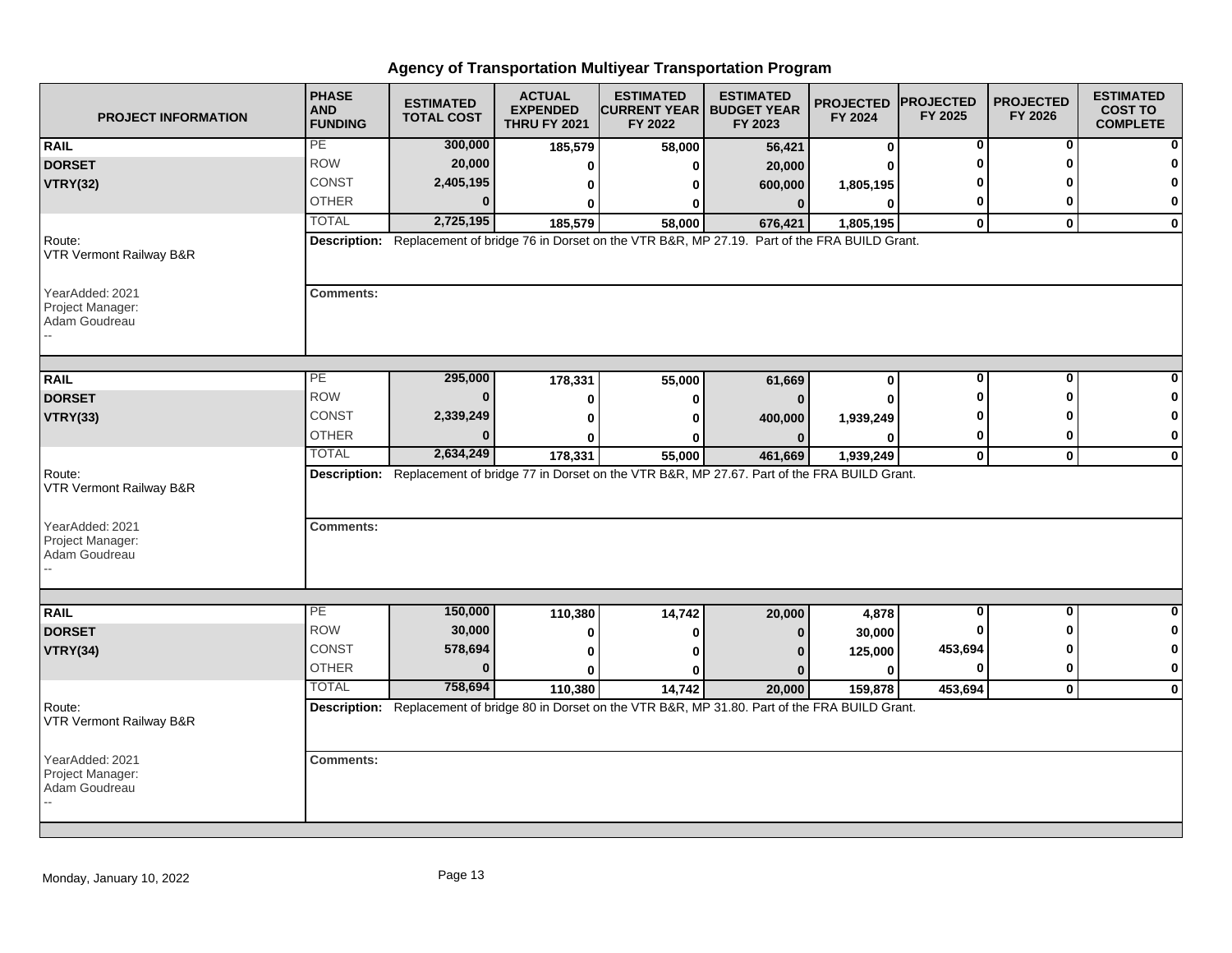| <b>PROJECT INFORMATION</b>                                          | <b>PHASE</b><br><b>AND</b><br><b>FUNDING</b> | <b>ESTIMATED</b><br><b>TOTAL COST</b> | <b>ACTUAL</b><br><b>EXPENDED</b><br><b>THRU FY 2021</b> | <b>ESTIMATED</b><br><b>CURRENT YEAR   BUDGET YEAR</b><br>FY 2022                                                          | <b>ESTIMATED</b><br>FY 2023 | <b>PROJECTED</b><br>FY 2024 | <b>PROJECTED</b><br>FY 2025 | <b>PROJECTED</b><br>FY 2026 | <b>ESTIMATED</b><br><b>COST TO</b><br><b>COMPLETE</b> |
|---------------------------------------------------------------------|----------------------------------------------|---------------------------------------|---------------------------------------------------------|---------------------------------------------------------------------------------------------------------------------------|-----------------------------|-----------------------------|-----------------------------|-----------------------------|-------------------------------------------------------|
| <b>RAIL</b>                                                         | PE                                           | 75,000                                | $\bf{0}$                                                | 35,000                                                                                                                    | 40,000                      | $\bf{0}$                    | 0                           | 0                           |                                                       |
| <b>DORSET</b>                                                       | <b>ROW</b>                                   | $\mathbf{0}$                          | n                                                       | O                                                                                                                         | 0                           |                             |                             | ŋ                           |                                                       |
| <b>VTRY(58)</b>                                                     | <b>CONST</b>                                 | 200,000                               | 0                                                       | O                                                                                                                         | 0                           | 200,000                     |                             |                             |                                                       |
|                                                                     | <b>OTHER</b>                                 | 0                                     | 0                                                       | 0                                                                                                                         | 0                           | $\mathbf{0}$                | 0                           | ŋ                           | 0                                                     |
|                                                                     | <b>TOTAL</b>                                 | 275,000                               | $\Omega$                                                | 35,000                                                                                                                    | 40,000                      | 200,000                     | $\bf{0}$                    | $\bf{0}$                    | $\mathbf 0$                                           |
| Route:<br>VTR Vermont Railway B&R                                   |                                              |                                       |                                                         | Description: Mitigation work to address the reoccurring drainage issue on the Vermont Railway. MP 28.57-29.30.            |                             |                             |                             |                             |                                                       |
| YearAdded: 2023<br>Project Manager:<br>Kyle Wells<br>802-505-1707   | <b>Comments:</b>                             |                                       |                                                         |                                                                                                                           |                             |                             |                             |                             |                                                       |
| <b>RAIL</b>                                                         | PE                                           | 150,000                               | 103,902                                                 | 35,000                                                                                                                    | 11,098                      | $\bf{0}$                    | $\bf{0}$                    | 0                           |                                                       |
| <b>FAIRLEE</b>                                                      | <b>ROW</b>                                   | 15,000                                | 4,840                                                   | 10,160                                                                                                                    | $\bf{0}$                    | Λ                           |                             | O                           |                                                       |
| <b>REW4330A</b>                                                     | CONST                                        | 976,191                               |                                                         | 0                                                                                                                         | 976,191                     | ŋ                           |                             |                             | n                                                     |
|                                                                     | <b>OTHER</b>                                 |                                       |                                                         | O                                                                                                                         |                             | 0                           | 0                           | 0                           | 0                                                     |
|                                                                     | <b>TOTAL</b>                                 | 1,141,191                             | 108,741                                                 | 45,160                                                                                                                    | 987,289                     | $\mathbf 0$                 | $\mathbf 0$                 | $\mathbf 0$                 | $\mathbf 0$                                           |
| Route:<br><b>Culvert 142.06</b>                                     |                                              |                                       |                                                         | <b>Description:</b> WACR - CRL FEMA DR 4330 - Dry laid stone culvert rehab                                                |                             |                             |                             |                             |                                                       |
| YearAdded: 2020<br>Project Manager:<br>Kyle Wells<br>802-505-1707   | <b>Comments:</b>                             |                                       |                                                         |                                                                                                                           |                             |                             |                             |                             |                                                       |
|                                                                     |                                              |                                       |                                                         |                                                                                                                           |                             |                             |                             |                             |                                                       |
| <b>RAIL</b>                                                         | PE                                           | 0                                     | $\bf{0}$                                                | $\mathbf 0$                                                                                                               | $\bf{0}$                    | $\mathbf{0}$                | $\bf{0}$                    | $\bf{0}$                    | $\bf{0}$                                              |
| <b>FAIRLEE</b>                                                      | <b>ROW</b>                                   | $\mathbf{0}$                          | 0                                                       | O                                                                                                                         |                             |                             |                             | n                           | 0                                                     |
| STP 2034()                                                          | <b>CONST</b>                                 | 0                                     | 0                                                       | O                                                                                                                         |                             | ŋ                           |                             | n                           | 0                                                     |
|                                                                     | <b>OTHER</b>                                 | $\mathbf{0}$                          | 0                                                       | 0                                                                                                                         | $\Omega$                    | 0                           | 0                           | 0                           | 0                                                     |
| Route:<br>WACR Washington County Railroad Conn<br><b>River Divi</b> | <b>TOTAL</b>                                 | $\bf{0}$                              | $\mathbf{0}$                                            | $\mathbf{0}$<br>Description: MALLARY RD (TH6) CROSSING RESURFACING, CONN RIVER MAIN LINE, CROSSING #: 053-576A, MP: 15.43 | $\mathbf 0$                 | $\mathbf 0$                 | $\mathbf{0}$                | $\mathbf{0}$                | $\mathbf 0$                                           |
| YearAdded: 2017<br>Project Manager:<br>Paul Libby<br>802-595-0720   | <b>Comments:</b>                             |                                       |                                                         |                                                                                                                           |                             |                             |                             |                             |                                                       |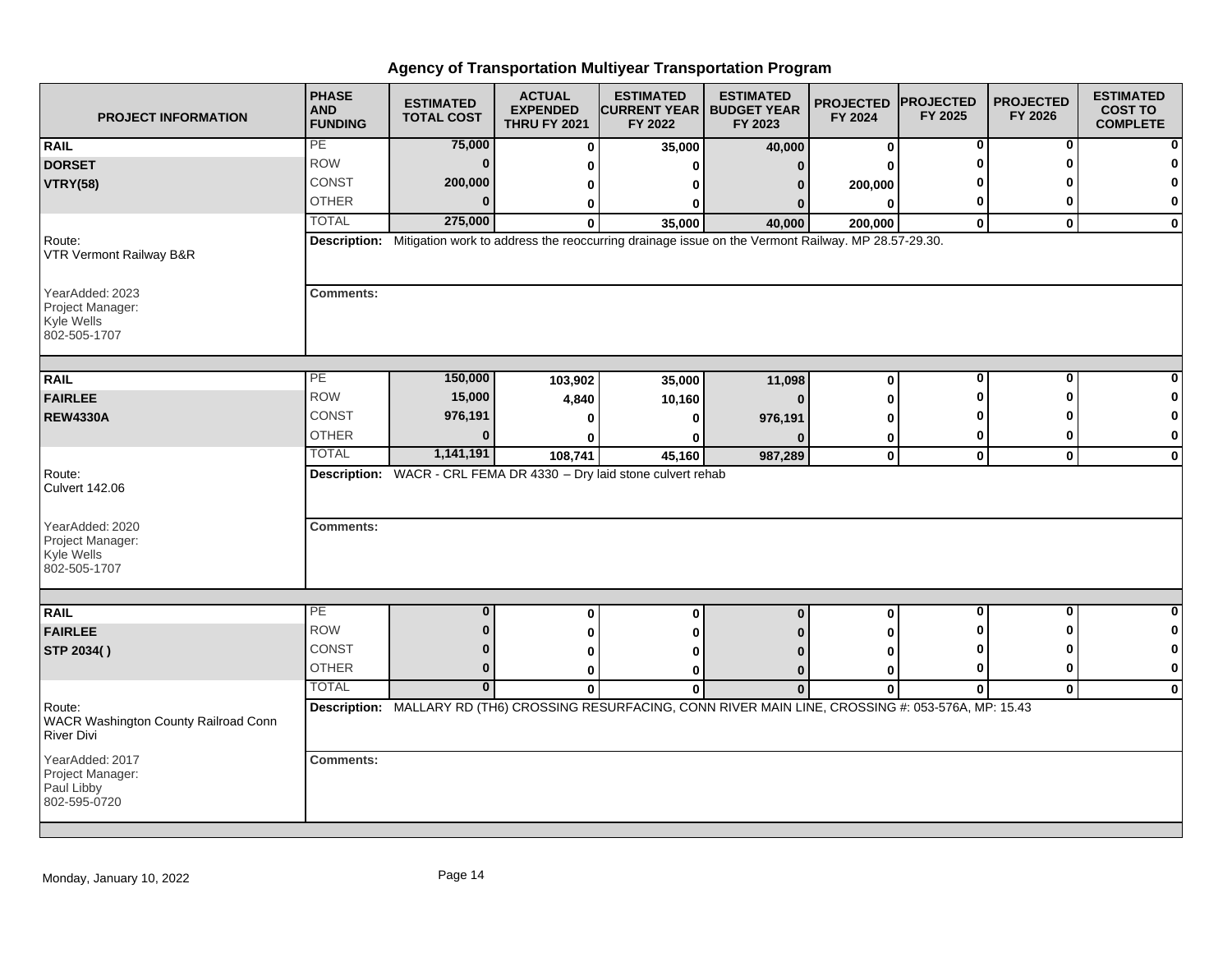| <b>PROJECT INFORMATION</b>                                   | <b>PHASE</b><br><b>AND</b><br><b>FUNDING</b> | <b>ESTIMATED</b><br><b>TOTAL COST</b> | <b>ACTUAL</b><br><b>EXPENDED</b><br><b>THRU FY 2021</b> | <b>ESTIMATED</b><br><b>CURRENT YEAR   BUDGET YEAR</b><br>FY 2022                                              | <b>ESTIMATED</b><br>FY 2023 | <b>PROJECTED</b><br>FY 2024 | <b>PROJECTED</b><br>FY 2025 | <b>PROJECTED</b><br>FY 2026 | <b>ESTIMATED</b><br><b>COST TO</b><br><b>COMPLETE</b> |
|--------------------------------------------------------------|----------------------------------------------|---------------------------------------|---------------------------------------------------------|---------------------------------------------------------------------------------------------------------------|-----------------------------|-----------------------------|-----------------------------|-----------------------------|-------------------------------------------------------|
| <b>RAIL</b>                                                  | PE                                           | 175,000                               | 177,508                                                 | 4,500                                                                                                         | $\bf{0}$                    | $\bf{0}$                    | 0                           | 0                           |                                                       |
| <b>HARTFORD</b>                                              | <b>ROW</b>                                   | $\mathbf{0}$                          | 0                                                       | $\bf{0}$                                                                                                      |                             | ŋ                           |                             |                             |                                                       |
| PLAT(4)                                                      | <b>CONST</b>                                 | 707,250                               | 0                                                       | 475,000                                                                                                       | 232,250                     |                             |                             |                             |                                                       |
|                                                              | <b>OTHER</b>                                 | 0                                     | 0                                                       | 0                                                                                                             | $\Omega$                    | 0                           | 0                           | ŋ                           | 0                                                     |
|                                                              | <b>TOTAL</b>                                 | 882,250                               | 177,508                                                 | 479,500                                                                                                       | 232,250                     | $\mathbf{0}$                | $\mathbf{0}$                | $\mathbf{0}$                | $\mathbf 0$                                           |
| Route:<br>NECR New England Central Railroad Division<br>Roxb |                                              |                                       |                                                         | Description: Reconstruct WRJ Station Platform to meet ADA requirements.                                       |                             |                             |                             |                             |                                                       |
| YearAdded: 2020<br>Project Manager:<br><b>Bruce King</b>     | <b>Comments:</b>                             |                                       |                                                         |                                                                                                               |                             |                             |                             |                             |                                                       |
| <b>RAIL</b>                                                  | PE                                           | 175,000                               | 133,969                                                 | 41,031                                                                                                        | $\bf{0}$                    | $\bf{0}$                    | 0                           | $\bf{0}$                    |                                                       |
| <b>HOOSICK, NY</b>                                           | <b>ROW</b>                                   | $\bf{0}$                              | 0                                                       | 0                                                                                                             |                             | ŋ                           |                             | ŋ                           |                                                       |
| <b>VTRY(46)</b>                                              | CONST                                        | 1,974,766                             | 0                                                       | 175,000                                                                                                       | 1,799,766                   |                             |                             |                             | n                                                     |
|                                                              | <b>OTHER</b>                                 | $\bf{0}$                              | ŋ                                                       | ŋ                                                                                                             |                             | 0                           | 0                           | 0                           | 0                                                     |
|                                                              | <b>TOTAL</b>                                 | 2,149,766                             | 133,969                                                 | 216,031                                                                                                       | 1,799,766                   | $\mathbf 0$                 | $\mathbf{0}$                | $\mathbf 0$                 | $\mathbf 0$                                           |
| Route:<br>VTR Vermont Railway Hoosick                        |                                              |                                       |                                                         | Description: Rehab bridge 600 in Hoosick, NY on the VTR Hoosick branch, MP 0.96. Part of the FRA BUILD Grant. |                             |                             |                             |                             |                                                       |
| YearAdded: 2021<br>Project Manager:<br>Adam Goudreau         | <b>Comments:</b>                             |                                       |                                                         |                                                                                                               |                             |                             |                             |                             |                                                       |
|                                                              |                                              |                                       |                                                         |                                                                                                               |                             |                             |                             |                             |                                                       |
| <b>RAIL</b>                                                  | PE                                           | 125,000                               | 80,046                                                  | 29,000                                                                                                        | 15,954                      | $\mathbf{0}$                | $\bf{0}$                    | $\bf{0}$                    | $\bf{0}$                                              |
| <b>HOOSICK, NY</b>                                           | <b>ROW</b>                                   | $\bf{0}$                              | 0                                                       | 0                                                                                                             | $\Omega$                    |                             |                             | ŋ                           | 0                                                     |
| <b>VTRY(47)</b>                                              | <b>CONST</b>                                 | 1,096,940                             | 0                                                       | 0                                                                                                             | 180,000                     | 916,940                     | n                           | ŋ                           | 0                                                     |
|                                                              | <b>OTHER</b>                                 | $\bf{0}$                              | $\bf{0}$                                                | 0                                                                                                             | $\mathbf{0}$                | $\bf{0}$                    | 0                           | 0                           | 0                                                     |
|                                                              | <b>TOTAL</b>                                 | 1,221,940                             | 80,046                                                  | 29,000                                                                                                        | 195,954                     | 916,940                     | $\mathbf{0}$                | $\mathbf 0$                 | $\mathbf{0}$                                          |
| Route:<br>VTR Vermont Railway Hoosick                        |                                              |                                       |                                                         | Description: Rehab bridge 601 in Hoosick on the VTR Hoosick branch, MP 1.08. Part of the FRA BUILD Grant.     |                             |                             |                             |                             |                                                       |
| YearAdded: 2021<br>Project Manager:<br>Adam Goudreau         | <b>Comments:</b>                             |                                       |                                                         |                                                                                                               |                             |                             |                             |                             |                                                       |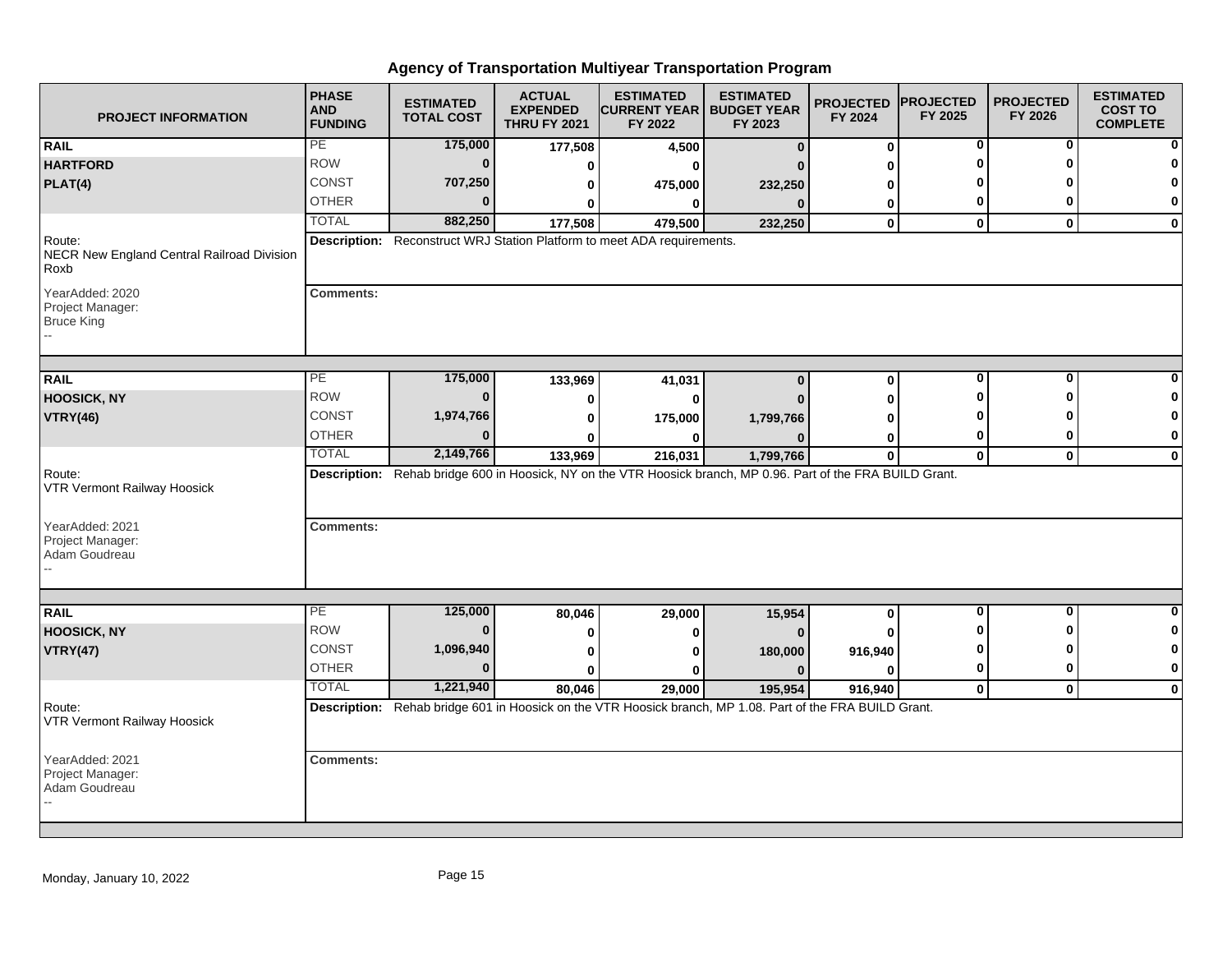| <b>PROJECT INFORMATION</b>                                        | <b>PHASE</b><br><b>AND</b><br><b>FUNDING</b> | <b>ESTIMATED</b><br><b>TOTAL COST</b> | <b>ACTUAL</b><br><b>EXPENDED</b><br><b>THRU FY 2021</b> | <b>ESTIMATED</b><br><b>CURRENT YEAR   BUDGET YEAR</b><br>FY 2022                                            | <b>ESTIMATED</b><br>FY 2023 | <b>PROJECTED</b><br>FY 2024 | <b>PROJECTED</b><br>FY 2025 | <b>PROJECTED</b><br>FY 2026 | <b>ESTIMATED</b><br><b>COST TO</b><br><b>COMPLETE</b> |
|-------------------------------------------------------------------|----------------------------------------------|---------------------------------------|---------------------------------------------------------|-------------------------------------------------------------------------------------------------------------|-----------------------------|-----------------------------|-----------------------------|-----------------------------|-------------------------------------------------------|
| <b>RAIL</b>                                                       | PE                                           | 165,000                               | 136,400                                                 | 18,000                                                                                                      | 10,600                      | 0                           | 0                           | 0                           |                                                       |
| <b>HOOSICK, NY</b>                                                | <b>ROW</b>                                   | $\bf{0}$                              | ŋ                                                       | ŋ                                                                                                           | $\Omega$                    |                             |                             |                             |                                                       |
| <b>VTRY(48)</b>                                                   | CONST                                        | 1,259,327                             | 0                                                       | 0                                                                                                           | 250,000                     | 1,009,327                   |                             |                             |                                                       |
|                                                                   | <b>OTHER</b>                                 | U                                     | 0                                                       | 0                                                                                                           | $\bf{0}$                    | 0                           | 0                           | n                           | 0                                                     |
|                                                                   | <b>TOTAL</b>                                 | 1,424,327                             | 136,400                                                 | 18,000                                                                                                      | 260,600                     | 1,009,327                   | $\mathbf 0$                 | $\mathbf{0}$                | 0                                                     |
| Route:<br><b>VTR Vermont Railway Hoosick</b>                      |                                              |                                       |                                                         | Description: Replace bridge 603 in Hoosick on the VTR Hoosick branch, MP 3.64. Part of the FRA BUILD Grant. |                             |                             |                             |                             |                                                       |
| YearAdded: 2021<br>Project Manager:<br>Adam Goudreau              | Comments:                                    |                                       |                                                         |                                                                                                             |                             |                             |                             |                             |                                                       |
| <b>RAIL</b>                                                       | PE                                           | 100,000                               | $\bf{0}$                                                | $\bf{0}$                                                                                                    | 50,000                      | 50,000                      | 0                           | 0                           |                                                       |
| <b>HOOSICK-BENNINGTON-RUTLAND</b>                                 | <b>ROW</b>                                   | $\bf{0}$                              | $\bf{0}$                                                | $\bf{0}$                                                                                                    | $\Omega$                    | 0                           |                             | ŋ                           |                                                       |
| <b>VTRY(59)</b>                                                   | <b>CONST</b>                                 | 0                                     | O                                                       |                                                                                                             |                             | ŋ                           |                             |                             | O                                                     |
|                                                                   | <b>OTHER</b>                                 | $\bf{0}$                              | 0                                                       | O                                                                                                           |                             | 0                           | 0                           | 0                           | 0                                                     |
|                                                                   | <b>TOTAL</b>                                 | 100,000                               | $\mathbf 0$                                             | 0                                                                                                           | 50,000                      | 50,000                      | $\mathbf 0$                 | $\mathbf 0$                 | $\mathbf 0$                                           |
| Route:<br><b>VTR Vermont Railway Hoosick</b>                      |                                              |                                       |                                                         | Description: Preliminary engineering for rail track replacement on the VTR B&R and VTR Hoosick rail lines.  |                             |                             |                             |                             |                                                       |
| YearAdded: 2023<br>Project Manager:<br>Paul Libby<br>802-595-0720 | <b>Comments:</b>                             |                                       |                                                         |                                                                                                             |                             |                             |                             |                             |                                                       |
|                                                                   |                                              |                                       |                                                         |                                                                                                             |                             |                             |                             |                             |                                                       |
| <b>RAIL</b>                                                       | PE                                           | 140,000                               | 91,797                                                  | 30,000                                                                                                      | 18,203                      | 0                           | $\bf{0}$                    | $\bf{0}$                    | <sup>0</sup>                                          |
| <b>MANCHESTER</b>                                                 | <b>ROW</b>                                   | $\bf{0}$                              |                                                         | 0                                                                                                           |                             |                             |                             | ŋ                           | 0                                                     |
| <b>VTRY(26)</b>                                                   | <b>CONST</b>                                 | 539,335                               | 0                                                       | ŋ                                                                                                           | 140,000                     | 399,335                     |                             | n                           | 0                                                     |
|                                                                   | <b>OTHER</b>                                 | $\bf{0}$                              | $\bf{0}$                                                | ŋ                                                                                                           | $\Omega$                    | $\bf{0}$                    | 0                           | $\bf{0}$                    | $\mathbf 0$                                           |
|                                                                   | <b>TOTAL</b>                                 | 679,335                               | 91,797                                                  | 30,000                                                                                                      | 158,203                     | 399,335                     | $\pmb{0}$                   | $\mathbf 0$                 | $\mathbf 0$                                           |
| Route:<br>VTR Vermont Railway B&R                                 |                                              |                                       |                                                         | Description: Rehab of bridge 67 in Manchester on the VTR B&R, MP 20.96. Part of the FRA BUILD Grant.        |                             |                             |                             |                             |                                                       |
| YearAdded: 2021<br>Project Manager:<br>Adam Goudreau              | <b>Comments:</b>                             |                                       |                                                         |                                                                                                             |                             |                             |                             |                             |                                                       |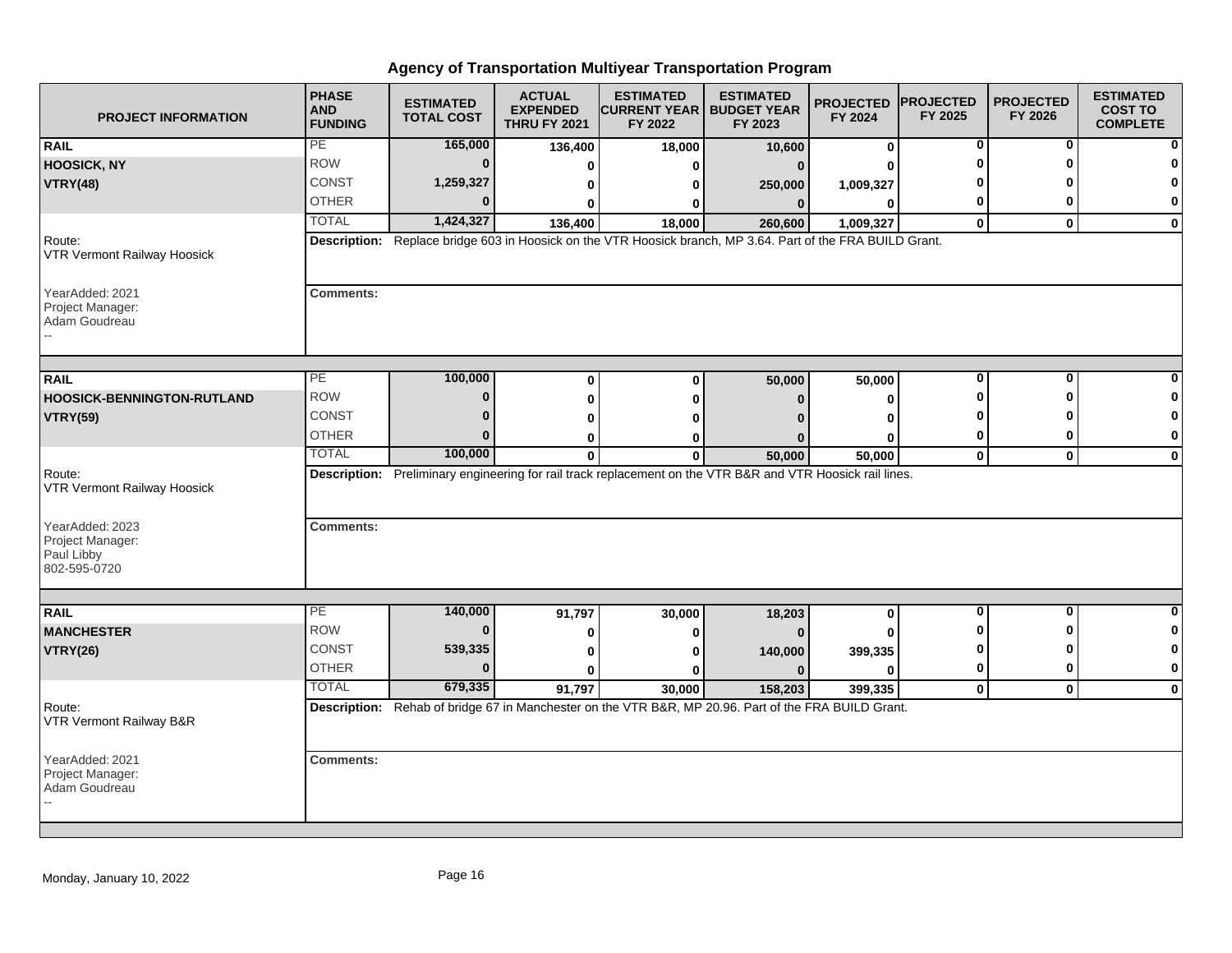| <b>PROJECT INFORMATION</b>                           | <b>PHASE</b><br><b>AND</b><br><b>FUNDING</b> | <b>ESTIMATED</b><br><b>TOTAL COST</b> | <b>ACTUAL</b><br><b>EXPENDED</b><br><b>THRU FY 2021</b> | <b>ESTIMATED</b><br><b>CURRENT YEAR   BUDGET YEAR</b><br>FY 2022                                             | <b>ESTIMATED</b><br>FY 2023 | <b>PROJECTED</b><br>FY 2024 | <b>PROJECTED</b><br>FY 2025 | <b>PROJECTED</b><br>FY 2026 | <b>ESTIMATED</b><br><b>COST TO</b><br><b>COMPLETE</b> |
|------------------------------------------------------|----------------------------------------------|---------------------------------------|---------------------------------------------------------|--------------------------------------------------------------------------------------------------------------|-----------------------------|-----------------------------|-----------------------------|-----------------------------|-------------------------------------------------------|
| <b>RAIL</b>                                          | PE                                           | 150,000                               | 93,530                                                  | 56,470                                                                                                       | $\bf{0}$                    | $\bf{0}$                    | 0                           | 0                           |                                                       |
| <b>MANCHESTER</b>                                    | <b>ROW</b>                                   | $\bf{0}$                              | 0                                                       | ŋ                                                                                                            |                             | ŋ                           |                             |                             |                                                       |
| <b>VTRY(27)</b>                                      | CONST                                        | 1,070,486                             | 0                                                       | 150,000                                                                                                      | 920,486                     |                             |                             |                             |                                                       |
|                                                      | <b>OTHER</b>                                 | U                                     | 0                                                       | $\bf{0}$                                                                                                     | $\mathbf{0}$                | 0                           | 0                           | ŋ                           | 0                                                     |
|                                                      | <b>TOTAL</b>                                 | 1,220,486                             | 93,530                                                  | 206,470                                                                                                      | 920,486                     | $\mathbf{0}$                | $\bf{0}$                    | $\mathbf{0}$                | $\mathbf 0$                                           |
| Route:<br>VTR Vermont Railway B&R                    |                                              |                                       |                                                         | Description: Rehab bridge 71 in Manchester on the VTR B&R, MP 23.60. Part of the FRA BUILD Grant.            |                             |                             |                             |                             |                                                       |
| YearAdded: 2021<br>Project Manager:<br>Adam Goudreau | <b>Comments:</b>                             |                                       |                                                         |                                                                                                              |                             |                             |                             |                             |                                                       |
| <b>RAIL</b>                                          | PE                                           | 69,154                                | 68,886                                                  | 268                                                                                                          | $\bf{0}$                    | 0                           | 0                           | 0                           |                                                       |
| <b>MANCHESTER</b>                                    | <b>ROW</b>                                   | $\bf{0}$                              | $\bf{0}$                                                | $\mathbf{0}$                                                                                                 |                             | ŋ                           | ŋ                           | ŋ                           |                                                       |
| <b>VTRY(28)</b>                                      | <b>CONST</b>                                 | 94,894                                | 11,902                                                  | 82,991                                                                                                       |                             |                             |                             |                             | 0                                                     |
|                                                      | <b>OTHER</b>                                 | $\bf{0}$                              | ŋ                                                       | ŋ                                                                                                            | $\Omega$                    | 0                           | 0                           | 0                           | 0                                                     |
|                                                      | <b>TOTAL</b>                                 | 164,048                               | 80,788                                                  | 83,259                                                                                                       | $\bf{0}$                    | $\mathbf 0$                 | $\mathbf 0$                 | $\mathbf 0$                 | $\mathbf 0$                                           |
| Route:<br>VTR Vermont Railway B&R                    |                                              |                                       |                                                         | Description: Replacement of bridge 72.5 in Manchester on the VTR B&R, MP 24.38. Part of the FRA BUILD Grant. |                             |                             |                             |                             |                                                       |
| YearAdded: 2021<br>Project Manager:<br>Adam Goudreau | <b>Comments:</b>                             |                                       |                                                         |                                                                                                              |                             |                             |                             |                             |                                                       |
|                                                      |                                              |                                       |                                                         |                                                                                                              |                             |                             |                             |                             |                                                       |
| <b>RAIL</b>                                          | PE                                           | 105,000                               | 56,655                                                  | 18,345                                                                                                       | 20,000                      | 10,000                      | $\overline{\mathbf{0}}$     | $\mathbf 0$                 | $\bf{0}$                                              |
| <b>MANCHESTER</b>                                    | <b>ROW</b>                                   | $\bf{0}$                              | 0                                                       | 0                                                                                                            | $\Omega$                    | $\bf{0}$                    |                             | ∩                           | 0                                                     |
| <b>VTRY(29)</b>                                      | <b>CONST</b>                                 | 413,000                               | 8,381                                                   | $\bf{0}$                                                                                                     | 75,000                      | 329,619                     |                             | ŋ                           | 0                                                     |
|                                                      | <b>OTHER</b>                                 | $\bf{0}$                              | $\bf{0}$                                                | ŋ                                                                                                            | $\Omega$                    | $\bf{0}$                    | 0                           | $\bf{0}$                    | $\bf{0}$                                              |
|                                                      | <b>TOTAL</b>                                 | 518,000                               | 65,036                                                  | 18,345                                                                                                       | 95,000                      | 339,619                     | $\mathbf{0}$                | $\mathbf 0$                 | $\mathbf 0$                                           |
| Route:<br>VTR Vermont Railway B&R                    |                                              |                                       |                                                         | Description: Replacement of bridge 72.7 in Manchester on the VTR B&R, MP 24.48. Part of the FRA BUILD Grant. |                             |                             |                             |                             |                                                       |
| YearAdded: 2021<br>Project Manager:<br>Adam Goudreau | <b>Comments:</b>                             |                                       |                                                         |                                                                                                              |                             |                             |                             |                             |                                                       |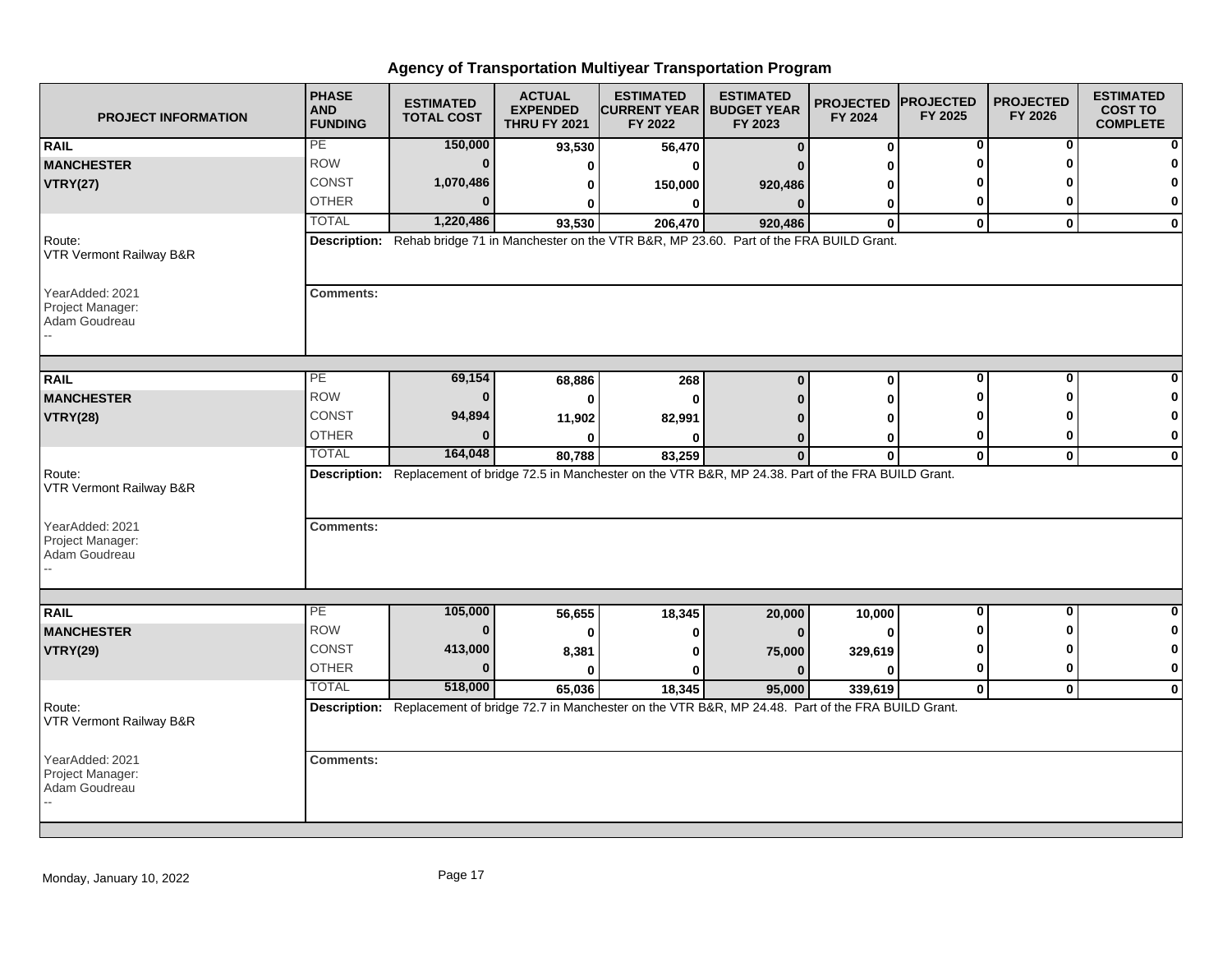| <b>PROJECT INFORMATION</b>                                        | <b>PHASE</b><br><b>AND</b><br><b>FUNDING</b> | <b>ESTIMATED</b><br><b>TOTAL COST</b> | <b>ACTUAL</b><br><b>EXPENDED</b><br><b>THRU FY 2021</b> | <b>ESTIMATED</b><br><b>CURRENT YEAR   BUDGET YEAR</b><br>FY 2022                                                         | <b>ESTIMATED</b><br>FY 2023 | <b>PROJECTED</b><br>FY 2024 | <b>PROJECTED</b><br>FY 2025 | <b>PROJECTED</b><br>FY 2026 | <b>ESTIMATED</b><br><b>COST TO</b><br><b>COMPLETE</b> |
|-------------------------------------------------------------------|----------------------------------------------|---------------------------------------|---------------------------------------------------------|--------------------------------------------------------------------------------------------------------------------------|-----------------------------|-----------------------------|-----------------------------|-----------------------------|-------------------------------------------------------|
| <b>RAIL</b>                                                       | PE                                           | 125,000                               | 66,288                                                  | 58,712                                                                                                                   | $\bf{0}$                    | 0                           | 0                           | 0                           |                                                       |
| <b>MANCHESTER</b>                                                 | <b>ROW</b>                                   | $\bf{0}$                              | $\bf{0}$                                                | $\Omega$                                                                                                                 |                             |                             |                             |                             |                                                       |
| <b>VTRY(30)</b>                                                   | CONST                                        | 304,914                               | 0                                                       | 75,000                                                                                                                   | 229,914                     |                             |                             |                             |                                                       |
|                                                                   | <b>OTHER</b>                                 | U                                     | 0                                                       | 0                                                                                                                        | $\Omega$                    | 0                           | 0                           | o                           | $\bf{0}$                                              |
|                                                                   | <b>TOTAL</b>                                 | 429,914                               | 66,288                                                  | 133,712                                                                                                                  | 229,914                     | $\mathbf{0}$                | $\mathbf{0}$                | $\mathbf{0}$                | $\mathbf 0$                                           |
| Route:<br>VTR Vermont Railway B&R                                 |                                              |                                       |                                                         | Description: Rehab of bridge 73 in Manchester on the VTR B&R, MP 25.71. Part of the FRA BUILD Grant.                     |                             |                             |                             |                             |                                                       |
| YearAdded: 2021<br>Project Manager:<br>Adam Goudreau              | <b>Comments:</b>                             |                                       |                                                         |                                                                                                                          |                             |                             |                             |                             |                                                       |
| <b>RAIL</b>                                                       | PE                                           | 98,000                                | 62,318                                                  | 35,682                                                                                                                   | $\bf{0}$                    | 0                           | $\bf{0}$                    | 0                           |                                                       |
| <b>MANCHESTER</b>                                                 | <b>ROW</b>                                   | $\bf{0}$                              | 0                                                       | 0                                                                                                                        |                             | ŋ                           |                             | ŋ                           |                                                       |
| <b>VTRY(31)</b>                                                   | CONST                                        | 588,314                               | 0                                                       | 100,000                                                                                                                  | 488,314                     |                             |                             |                             | 0                                                     |
|                                                                   | <b>OTHER</b>                                 | U                                     |                                                         | O                                                                                                                        |                             | 0                           | 0                           | 0                           | 0                                                     |
|                                                                   | <b>TOTAL</b>                                 | 686,314                               | 62,318                                                  | 135,682                                                                                                                  | 488,314                     | $\mathbf 0$                 | $\mathbf{0}$                | $\mathbf 0$                 | $\mathbf 0$                                           |
| Route:<br>VTR Vermont Railway B&R                                 |                                              |                                       |                                                         | Description: Rehab bridge 74 in Manchester on the VTR B&R, MP 26.20. Part of the FRA BUILD Grant.                        |                             |                             |                             |                             |                                                       |
| YearAdded: 2021<br>Project Manager:<br>Adam Goudreau              | <b>Comments:</b>                             |                                       |                                                         |                                                                                                                          |                             |                             |                             |                             |                                                       |
|                                                                   |                                              |                                       |                                                         |                                                                                                                          |                             |                             | 0                           | $\bf{0}$                    | $\bf{0}$                                              |
| <b>RAIL</b>                                                       | PE<br><b>ROW</b>                             | 75,000<br>$\bf{0}$                    | 0                                                       | 35,000                                                                                                                   | 40,000                      | 0                           |                             | ŋ                           | 0                                                     |
| <b>MANCHESTER</b>                                                 | <b>CONST</b>                                 | 200,000                               | O                                                       | 0                                                                                                                        |                             |                             | 0                           | ŋ                           | 0                                                     |
| <b>VTRY(57)</b>                                                   | <b>OTHER</b>                                 | $\Omega$                              | ŋ                                                       | ŋ                                                                                                                        |                             | 200,000                     | 0                           | $\bf{0}$                    | $\mathbf{0}$                                          |
|                                                                   | <b>TOTAL</b>                                 | 275,000                               | 0                                                       | ŋ                                                                                                                        | $\Omega$                    | 0                           |                             |                             |                                                       |
| Route:<br>VTR Vermont Railway B&R                                 |                                              |                                       | $\mathbf{0}$                                            | 35,000<br>Description: Mitigation work to address the reoccurring drainage issue on the Vermont Railway. MP 19.86-19.87. | 40,000                      | 200,000                     | $\mathbf 0$                 | $\mathbf 0$                 | $\mathbf 0$                                           |
| YearAdded: 2023<br>Project Manager:<br>Kyle Wells<br>802-505-1707 | <b>Comments:</b>                             |                                       |                                                         |                                                                                                                          |                             |                             |                             |                             |                                                       |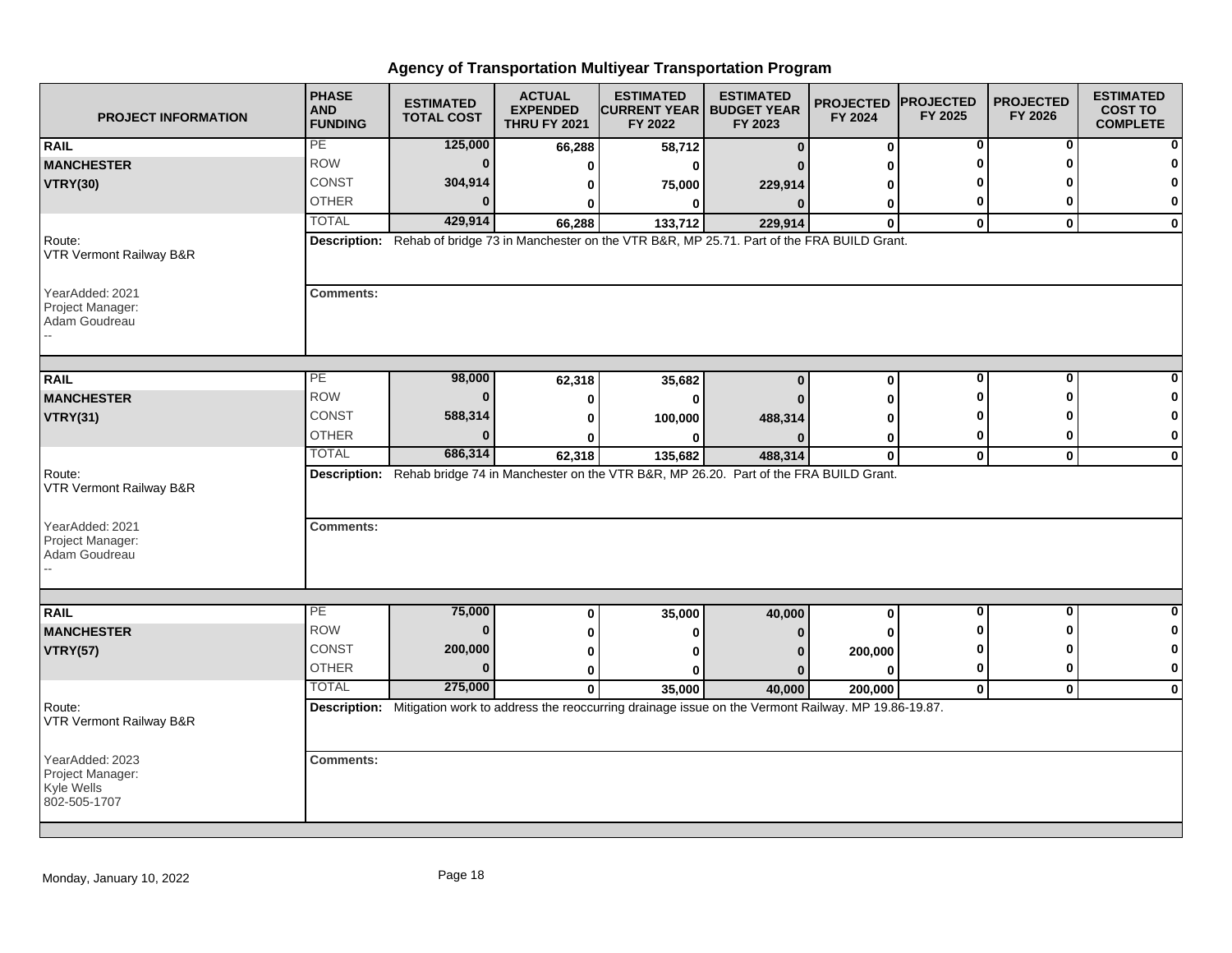| <b>PROJECT INFORMATION</b>                                        | <b>PHASE</b><br><b>AND</b><br><b>FUNDING</b> | <b>ESTIMATED</b><br><b>TOTAL COST</b>               | <b>ACTUAL</b><br><b>EXPENDED</b><br><b>THRU FY 2021</b> | <b>ESTIMATED</b><br><b>CURRENT YEAR   BUDGET YEAR</b><br>FY 2022                                                                                           | <b>ESTIMATED</b><br>FY 2023 | <b>PROJECTED</b><br>FY 2024 | <b>PROJECTED</b><br>FY 2025 | <b>PROJECTED</b><br>FY 2026 | <b>ESTIMATED</b><br><b>COST TO</b><br><b>COMPLETE</b> |
|-------------------------------------------------------------------|----------------------------------------------|-----------------------------------------------------|---------------------------------------------------------|------------------------------------------------------------------------------------------------------------------------------------------------------------|-----------------------------|-----------------------------|-----------------------------|-----------------------------|-------------------------------------------------------|
| <b>RAIL</b>                                                       | PE                                           | 100,000                                             | $\bf{0}$                                                | $\Omega$                                                                                                                                                   | $\bf{0}$                    | 0                           | 75,000                      | 25,000                      |                                                       |
| <b>MIDDLEBURY</b>                                                 | <b>ROW</b>                                   | $\mathbf{0}$                                        | ŋ                                                       | ŋ                                                                                                                                                          |                             | ŋ                           | 0                           | $\mathbf{0}$                |                                                       |
| VRTY()                                                            | <b>CONST</b>                                 | 200,000                                             | 0                                                       | n                                                                                                                                                          |                             |                             |                             | 200,000                     |                                                       |
|                                                                   | <b>OTHER</b>                                 | $\bf{0}$                                            | 0                                                       | 0                                                                                                                                                          | 0                           | 0                           |                             | <sup>0</sup>                | 0                                                     |
|                                                                   | <b>TOTAL</b>                                 | 300,000                                             | $\bf{0}$                                                | $\bf{0}$                                                                                                                                                   | $\Omega$                    | $\bf{0}$                    | 75,000                      | 225,000                     | $\bf{0}$                                              |
| Route:<br>VT-RAILWAY, INC                                         | <b>Description:</b>                          | SUBSTRUCTURE.                                       |                                                         | REHABILITATION OF BR236 ON THE VERMONT RAILWAY IN MIDDLEBURY, INCLUDING REPAIROF SUPERSTRUCTURE AND                                                        |                             |                             |                             |                             |                                                       |
| YearAdded: 2010<br>Project Manager:<br>Paul Libby<br>802-595-0720 | <b>Comments:</b>                             |                                                     |                                                         |                                                                                                                                                            |                             |                             |                             |                             |                                                       |
|                                                                   | PE                                           | 0                                                   |                                                         |                                                                                                                                                            |                             |                             | 0                           | 0                           |                                                       |
| <b>RAIL</b>                                                       | <b>ROW</b>                                   | $\bf{0}$                                            | $\bf{0}$                                                | $\bf{0}$                                                                                                                                                   | $\bf{0}$                    | 0                           | ŋ                           | ŋ                           |                                                       |
| <b>MIDDLESEX</b>                                                  | <b>CONST</b>                                 | 0                                                   | $\bf{0}$                                                | $\Omega$                                                                                                                                                   |                             | O                           |                             |                             | O                                                     |
| STP 2036(11)                                                      | <b>OTHER</b>                                 | $\bf{0}$                                            |                                                         | ŋ                                                                                                                                                          |                             |                             | 0                           | 0                           | 0                                                     |
|                                                                   | <b>TOTAL</b>                                 | $\mathbf{0}$                                        | 0                                                       | ŋ                                                                                                                                                          | 0                           | 0                           |                             |                             |                                                       |
| Route:<br>NECR New England Central Railroad Division<br>Roxb      |                                              |                                                     | 0                                                       | $\bf{0}$<br>Description: Crossing improvement at Cross Rd. (TH40) in Middlesex. MP 77.56                                                                   | $\bf{0}$                    | $\pmb{0}$                   | $\mathbf 0$                 | $\mathbf 0$                 | $\mathbf 0$                                           |
| YearAdded: 2019<br>Project Manager:<br>Paul Libby<br>802-595-0720 | <b>Comments:</b>                             |                                                     |                                                         |                                                                                                                                                            |                             |                             |                             |                             |                                                       |
|                                                                   | PE                                           | 215,000                                             |                                                         |                                                                                                                                                            |                             |                             | $\bf{0}$                    | $\bf{0}$                    | <sup>0</sup>                                          |
| <b>RAIL</b>                                                       | <b>ROW</b>                                   | $\bf{0}$                                            | 176,499                                                 | 28,501                                                                                                                                                     | 10,000                      | 0                           |                             | ∩                           | 0                                                     |
| <b>MONTPELIER</b>                                                 | <b>CONST</b>                                 | 2,108,053                                           | 0                                                       | 0                                                                                                                                                          |                             |                             |                             | ŋ                           | 0                                                     |
| NH 6400(45)                                                       | <b>OTHER</b>                                 | $\bf{0}$                                            | $\bf{0}$                                                | 0                                                                                                                                                          | 2,108,053                   | 0                           | 0                           | 0                           | $\mathbf 0$                                           |
|                                                                   | <b>TOTAL</b>                                 | 2,323,053                                           | $\bf{0}$                                                | ŋ                                                                                                                                                          | $\Omega$                    | 0                           |                             |                             |                                                       |
| Route:                                                            |                                              |                                                     | 176,499                                                 | 28,501<br>Description: Rail/highway at-grade crossing safety improvements located at the intersection of Washington County Railroad and U.S. Route 2 (East | 2,118,053                   | 0                           | $\mathbf 0$                 | $\bf{0}$                    | $\mathbf 0$                                           |
| $US-2$                                                            |                                              | Montpelier Road). At-grade crossing DOT # 837-330V. |                                                         |                                                                                                                                                            |                             |                             |                             |                             |                                                       |
| YearAdded: 2021<br>Project Manager:<br>Kyle Wells<br>802-505-1707 | <b>Comments:</b>                             |                                                     |                                                         |                                                                                                                                                            |                             |                             |                             |                             |                                                       |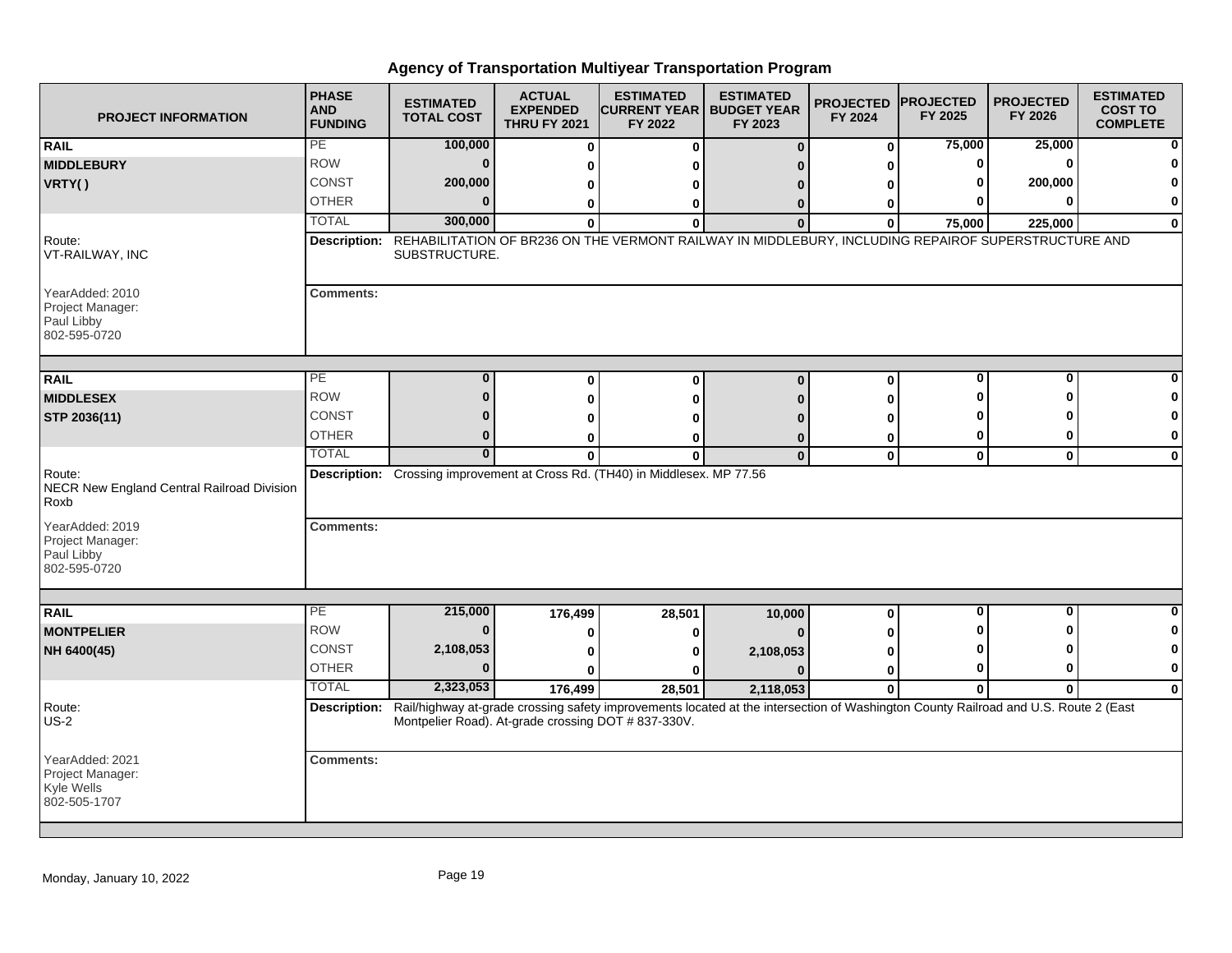| <b>PROJECT INFORMATION</b>                                                 | <b>PHASE</b><br><b>AND</b><br><b>FUNDING</b> | <b>ESTIMATED</b><br><b>TOTAL COST</b> | <b>ACTUAL</b><br><b>EXPENDED</b><br><b>THRU FY 2021</b> | <b>ESTIMATED</b><br><b>ICURRENT YEAR   BUDGET YEAR</b><br>FY 2022                                                             | <b>ESTIMATED</b><br>FY 2023 | <b>PROJECTED</b><br>FY 2024 | <b>PROJECTED</b><br>FY 2025 | <b>PROJECTED</b><br>FY 2026 | <b>ESTIMATED</b><br><b>COST TO</b><br><b>COMPLETE</b> |
|----------------------------------------------------------------------------|----------------------------------------------|---------------------------------------|---------------------------------------------------------|-------------------------------------------------------------------------------------------------------------------------------|-----------------------------|-----------------------------|-----------------------------|-----------------------------|-------------------------------------------------------|
| <b>RAIL</b>                                                                | PE                                           | 328,210                               | 256,724                                                 | 71,486                                                                                                                        | $\Omega$                    | $\mathbf{0}$                | 0                           | 0                           | $\mathbf{0}$                                          |
| <b>MONTPELIER</b>                                                          | <b>ROW</b>                                   | 7,179                                 | 7,179                                                   | ŋ                                                                                                                             |                             |                             |                             |                             | 0                                                     |
| STP 6400(30)                                                               | <b>CONST</b>                                 | 350,000                               | 0                                                       | 350,000                                                                                                                       |                             |                             |                             |                             | $\mathbf 0$                                           |
|                                                                            | <b>OTHER</b>                                 | $\Omega$                              | U                                                       | O                                                                                                                             | 0                           | 0                           | 0                           |                             | $\mathbf{0}$                                          |
|                                                                            | <b>TOTAL</b>                                 | 685,389                               | 263,903                                                 | 421,486                                                                                                                       | $\Omega$                    | $\Omega$                    | $\bf{0}$                    | 0                           | $\mathbf{0}$                                          |
| Route:<br><b>WACR Washington County Railroad</b><br>Montpelier & Ba        |                                              | <b>GRADE CROSSING IN MONTPELIER.</b>  |                                                         | Description: PROJECT IS FOR CONSTRUCTION OF ACTIVE AND PASSIVE WARNING DEVICES AT THE PIONEER ST./WASHINGTON COUNTY RR        |                             |                             |                             |                             |                                                       |
| YearAdded: Prior to 2006<br>Project Manager:<br>Sasa Dejan<br>802-249-6098 | <b>Comments:</b>                             |                                       |                                                         |                                                                                                                               |                             |                             |                             |                             |                                                       |
| <b>RAIL</b>                                                                | PE                                           | $\Omega$                              | 0                                                       | 0                                                                                                                             | 50,000                      | 50,000                      | 0                           | O                           | 0                                                     |
| <b>MONTPELIER-BARRE</b>                                                    | <b>ROW</b>                                   | $\bf{0}$                              | 0                                                       | ŋ                                                                                                                             | ŋ                           | O                           |                             |                             | 0                                                     |
| WACR(21)                                                                   | <b>CONST</b>                                 | 0                                     | 0                                                       |                                                                                                                               |                             |                             |                             |                             | $\mathbf{0}$                                          |
|                                                                            | <b>OTHER</b>                                 | $\Omega$                              | 0                                                       |                                                                                                                               |                             |                             | Ω                           |                             | $\mathbf{0}$                                          |
|                                                                            | <b>TOTAL</b>                                 | $\Omega$                              | $\bf{0}$                                                | 0                                                                                                                             | 50,000                      | 50,000                      | $\mathbf{0}$                | $\mathbf 0$                 | $\mathbf{0}$                                          |
| Route:<br>WACR Washington County Railroad<br>Montpelier & Ba               |                                              |                                       |                                                         | Description: Preliminary engineering for bridge improvements on the WACR Montpelier-Barre rail line from Montpelier to Barre. |                             |                             |                             |                             |                                                       |
| YearAdded: 2023<br>Project Manager:<br>Paul Libby<br>802-595-0720          | <b>Comments:</b>                             |                                       |                                                         |                                                                                                                               |                             |                             |                             |                             |                                                       |
|                                                                            |                                              |                                       |                                                         |                                                                                                                               |                             |                             |                             |                             |                                                       |
| <b>RAIL</b>                                                                | PE<br><b>ROW</b>                             | 120,000<br>$\bf{0}$                   | 0                                                       | $\bf{0}$                                                                                                                      | $\Omega$                    | $\bf{0}$                    | 75,000<br>0                 | 45,000<br>O                 | $\mathbf{0}$                                          |
| <b>MT. HOLLY</b>                                                           |                                              |                                       | 0                                                       |                                                                                                                               |                             |                             |                             |                             | $\mathbf{0}$                                          |
|                                                                            | CONST                                        | 700,000<br>$\Omega$                   | 0                                                       |                                                                                                                               |                             |                             | ŋ                           | 700,000                     | $\mathbf{0}$                                          |
|                                                                            | <b>OTHER</b>                                 |                                       | 0                                                       | 0                                                                                                                             | $\bf{0}$                    | 0                           | Ω                           |                             | $\mathbf{0}$                                          |
|                                                                            | <b>TOTAL</b>                                 | 820,000                               | $\bf{0}$                                                | $\Omega$                                                                                                                      | $\mathbf{0}$                | $\mathbf{0}$                | 75,000                      | 745,000                     | $\mathbf{0}$                                          |
| Route:<br><b>GMRC Green Mountain Railroad Bellows Falls</b>                |                                              |                                       |                                                         | Description: BRIDGE 142 REHAB, GREEN MTN RR CORP, MP: 37.60                                                                   |                             |                             |                             |                             |                                                       |
| YearAdded: 2017<br>Project Manager:<br>Paul Libby<br>802-595-0720          | <b>Comments:</b>                             |                                       |                                                         |                                                                                                                               |                             |                             |                             |                             |                                                       |
|                                                                            |                                              |                                       |                                                         |                                                                                                                               |                             |                             |                             |                             |                                                       |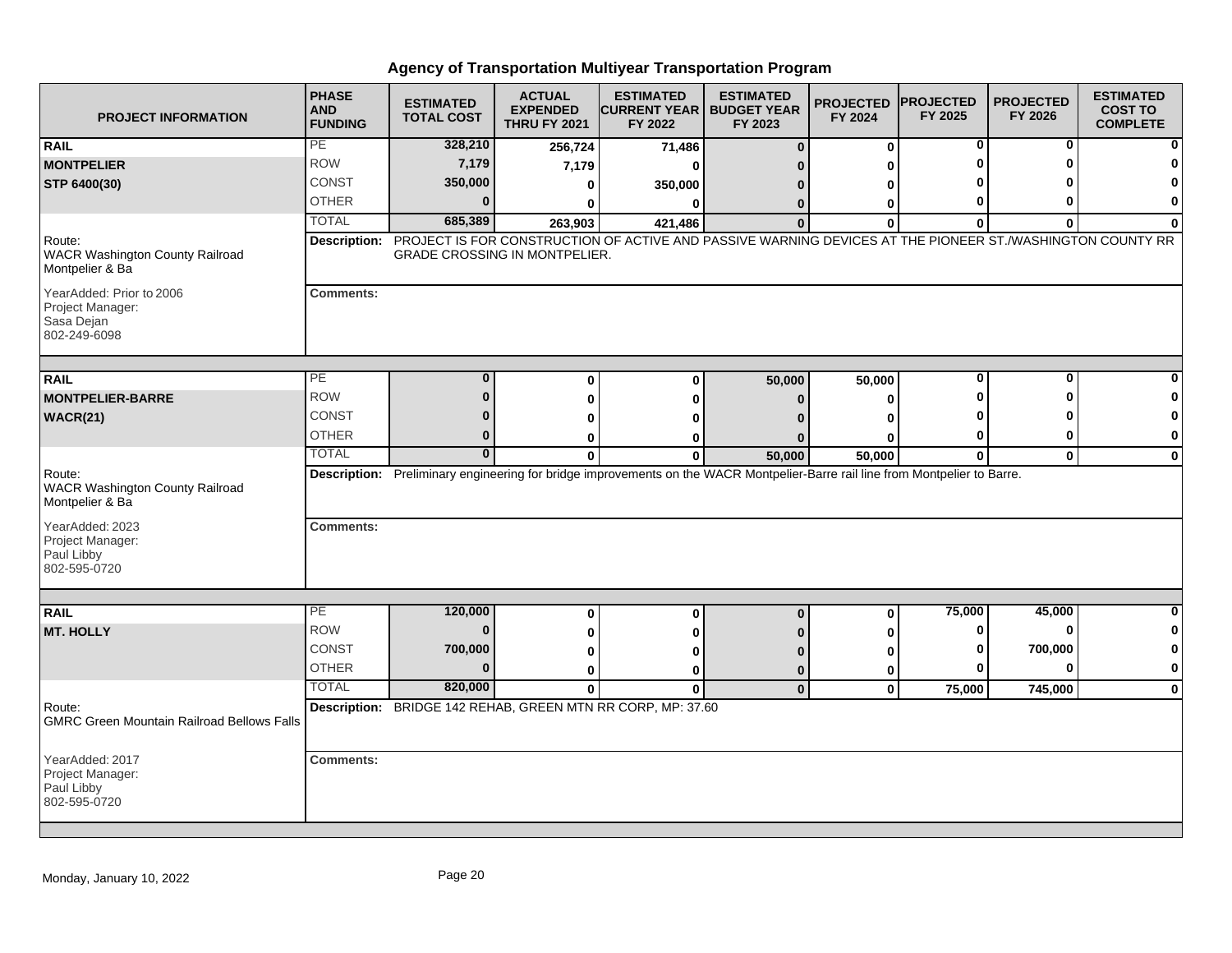| <b>PROJECT INFORMATION</b>                                               | <b>PHASE</b><br><b>AND</b><br><b>FUNDING</b> | <b>ESTIMATED</b><br><b>TOTAL COST</b>                             | <b>ACTUAL</b><br><b>EXPENDED</b><br><b>THRU FY 2021</b> | <b>ESTIMATED</b><br><b>CURRENT YEAR   BUDGET YEAR</b><br>FY 2022                                           | <b>ESTIMATED</b><br>FY 2023 | <b>PROJECTED</b><br>FY 2024 | <b>PROJECTED</b><br>FY 2025 | <b>PROJECTED</b><br>FY 2026 | <b>ESTIMATED</b><br><b>COST TO</b><br><b>COMPLETE</b> |
|--------------------------------------------------------------------------|----------------------------------------------|-------------------------------------------------------------------|---------------------------------------------------------|------------------------------------------------------------------------------------------------------------|-----------------------------|-----------------------------|-----------------------------|-----------------------------|-------------------------------------------------------|
| <b>RAIL</b>                                                              | PE                                           | 150,000                                                           | 41,436                                                  | $\bf{0}$                                                                                                   | $\bf{0}$                    | 100,000                     | 0                           | 0                           | 8,564                                                 |
| <b>MT. HOLLY</b>                                                         | <b>ROW</b>                                   | $\bf{0}$                                                          | O                                                       | ŋ                                                                                                          | n                           | 0                           |                             |                             | 0                                                     |
| <b>GMRC(26)</b>                                                          | CONST                                        | 500,000                                                           | 0                                                       | o                                                                                                          | 0                           | 50,000                      | 450,000                     |                             | 0                                                     |
|                                                                          | <b>OTHER</b>                                 | U                                                                 | 0                                                       | 0                                                                                                          | 0                           | 0                           | $\bf{0}$                    | ŋ                           | $\mathbf 0$                                           |
|                                                                          | <b>TOTAL</b>                                 | 650,000                                                           | 41,436                                                  | $\bf{0}$                                                                                                   | $\bf{0}$                    | 150,000                     | 450,000                     | $\mathbf 0$                 | 8,564                                                 |
| Route:<br><b>GMRC Green Mountain Railroad Bellows Falls</b>              |                                              | Description: Rehab Bridge 144 in Mt. Holly on the GMRR, MP 39.07. |                                                         |                                                                                                            |                             |                             |                             |                             |                                                       |
| YearAdded: 2021<br>Project Manager:<br>Erin Charbonneau<br>802-498-7423  | <b>Comments:</b>                             |                                                                   |                                                         |                                                                                                            |                             |                             |                             |                             |                                                       |
| <b>RAIL</b>                                                              | PE                                           | 130,000                                                           |                                                         |                                                                                                            |                             |                             | 0                           | 0                           |                                                       |
| <b>MT. TABOR</b>                                                         | <b>ROW</b>                                   | $\bf{0}$                                                          | 59,330                                                  | 40,000                                                                                                     | 20,000                      | 10,670                      | $\bf{0}$                    | ŋ                           |                                                       |
| <b>VTRY(35)</b>                                                          | <b>CONST</b>                                 | 584,896                                                           | 0                                                       | ŋ                                                                                                          | $\Omega$                    | $\bf{0}$                    | 484,896                     |                             |                                                       |
|                                                                          | <b>OTHER</b>                                 | $\bf{0}$                                                          | 0                                                       | ŋ                                                                                                          |                             | 100,000                     | $\bf{0}$                    | o                           | 0                                                     |
|                                                                          | <b>TOTAL</b>                                 | 714,896                                                           | 0<br>59,330                                             | 0<br>40,000                                                                                                | 20,000                      | 0<br>110,670                | 484,896                     | $\mathbf 0$                 | $\bf{0}$                                              |
| Route:<br>VTR Vermont Railway B&R<br>YearAdded: 2021<br>Project Manager: | <b>Comments:</b>                             |                                                                   |                                                         | Description: Rebab of bridge 83 in Mt. Tabor on the VTR B&R, MP 36.35. Part of the FRA BUILD Grant.        |                             |                             |                             |                             |                                                       |
| Adam Goudreau                                                            |                                              |                                                                   |                                                         |                                                                                                            |                             |                             |                             |                             | $\Omega$                                              |
| <b>RAIL</b>                                                              | PE<br><b>ROW</b>                             | 110,000<br>$\bf{0}$                                               | 73,254                                                  | 25,000                                                                                                     | 11,746                      | 0                           | $\bf{0}$                    | 0<br>ŋ                      | 0                                                     |
| <b>MT. TABOR</b>                                                         |                                              |                                                                   | 0                                                       | 0                                                                                                          |                             |                             |                             |                             |                                                       |
| <b>VTRY(36)</b>                                                          | <b>CONST</b>                                 | 688,439                                                           | 0                                                       | 0                                                                                                          | 100,000                     | 588,439                     | o                           | n                           | 0                                                     |
|                                                                          | <b>OTHER</b>                                 | $\bf{0}$                                                          | $\bf{0}$                                                |                                                                                                            |                             | $\bf{0}$                    | 0                           | 0                           | $\bf{0}$                                              |
| Route:<br>VTR Vermont Railway B&R                                        | <b>TOTAL</b>                                 | 798,439                                                           | 73,254                                                  | 25,000<br>Description: Rehab bridge 85 in Mt. Tabor on the VTR B&R, MP 37.69. Part of the FRA BUILD Grant. | 111,746                     | 588,439                     | $\mathbf 0$                 | $\mathbf 0$                 | $\mathbf 0$                                           |
| YearAdded: 2021<br>Project Manager:<br>Adam Goudreau                     | <b>Comments:</b>                             |                                                                   |                                                         |                                                                                                            |                             |                             |                             |                             |                                                       |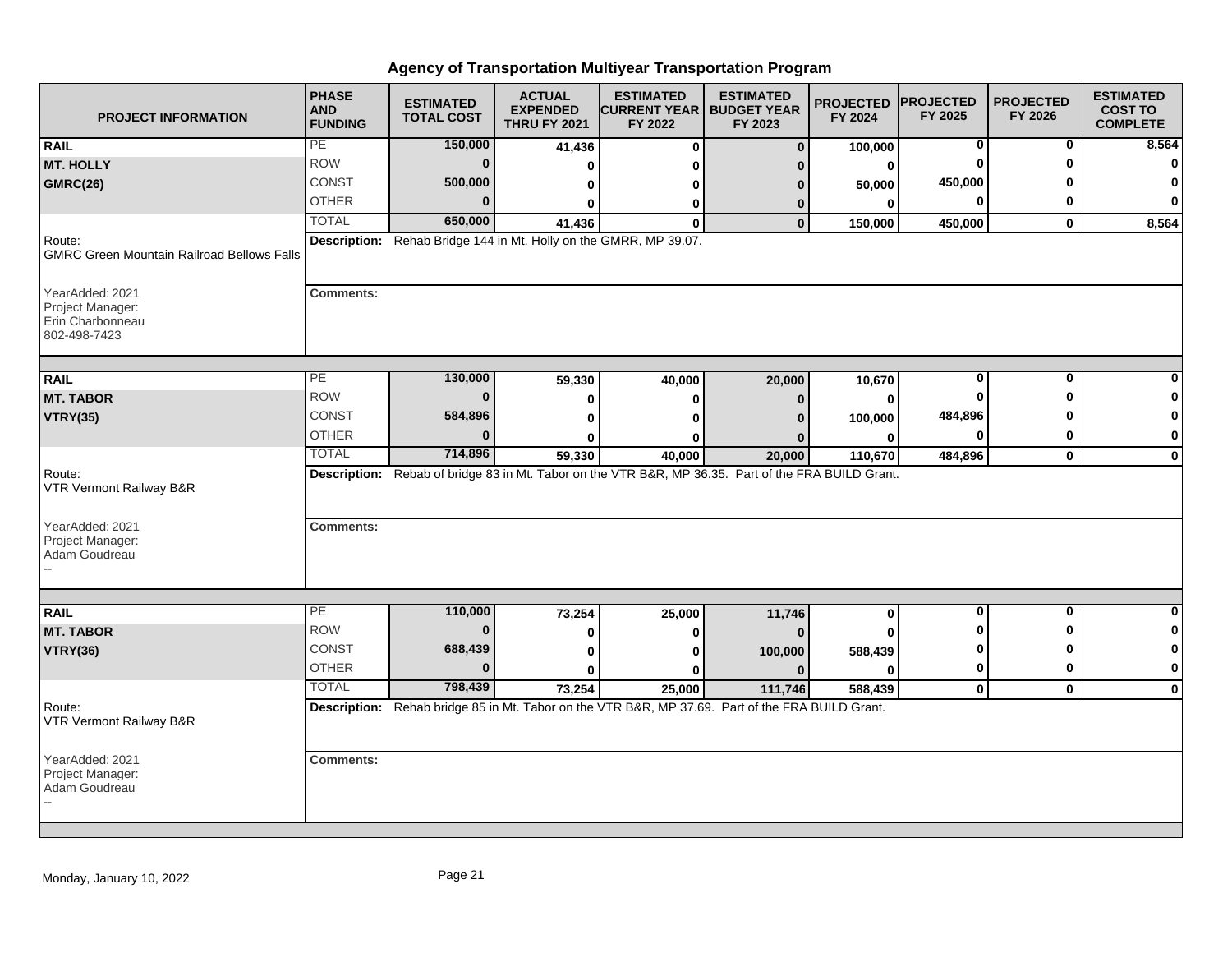| <b>PROJECT INFORMATION</b>                                          | <b>PHASE</b><br><b>AND</b><br><b>FUNDING</b> | <b>ESTIMATED</b><br><b>TOTAL COST</b> | <b>ACTUAL</b><br><b>EXPENDED</b><br><b>THRU FY 2021</b> | <b>ESTIMATED</b><br><b>CURRENT YEAR   BUDGET YEAR</b><br>FY 2022                                        | <b>ESTIMATED</b><br>FY 2023 | <b>PROJECTED</b><br>FY 2024 | <b>PROJECTED</b><br>FY 2025 | <b>PROJECTED</b><br>FY 2026 | <b>ESTIMATED</b><br><b>COST TO</b><br><b>COMPLETE</b> |
|---------------------------------------------------------------------|----------------------------------------------|---------------------------------------|---------------------------------------------------------|---------------------------------------------------------------------------------------------------------|-----------------------------|-----------------------------|-----------------------------|-----------------------------|-------------------------------------------------------|
| <b>RAIL</b>                                                         | PE                                           | 110,000                               | 65,429                                                  | 35,000                                                                                                  | 9,571                       | $\bf{0}$                    | 0                           | 0                           |                                                       |
| <b>MT. TABOR</b>                                                    | <b>ROW</b>                                   | 20,000                                | 0                                                       | Λ                                                                                                       | 20,000                      | ŋ                           | Ω                           |                             |                                                       |
| <b>VTRY(37)</b>                                                     | <b>CONST</b>                                 | 471,750                               | 0                                                       | 0                                                                                                       | 75,000                      | 396,750                     |                             |                             |                                                       |
|                                                                     | <b>OTHER</b>                                 | $\bf{0}$                              | 0                                                       | 0                                                                                                       | $\mathbf{0}$                | $\bf{0}$                    | 0                           | ŋ                           | 0                                                     |
|                                                                     | <b>TOTAL</b>                                 | 601,750                               | 65,429                                                  | 35,000                                                                                                  | 104,571                     | 396,750                     | $\mathbf 0$                 | $\bf{0}$                    | $\mathbf 0$                                           |
| Route:<br>VTR Vermont Railway B&R                                   |                                              |                                       |                                                         | Description: Rehab bridge 86 in Mt. Tabor on the VTR B&R, MP 37.72. Part of the FRA BUILD Grant.        |                             |                             |                             |                             |                                                       |
| YearAdded: 2021<br>Project Manager:<br>Adam Goudreau                | <b>Comments:</b>                             |                                       |                                                         |                                                                                                         |                             |                             |                             |                             |                                                       |
|                                                                     |                                              |                                       |                                                         |                                                                                                         |                             |                             |                             |                             |                                                       |
| <b>RAIL</b>                                                         | PE                                           | 100,000                               | $\bf{0}$                                                | $\bf{0}$                                                                                                | 75,000                      | 25,000                      | 0                           | 0<br>ŋ                      |                                                       |
| <b>NEWBURY</b>                                                      | <b>ROW</b>                                   | $\bf{0}$                              | $\bf{0}$                                                | $\bf{0}$                                                                                                | $\Omega$                    | $\bf{0}$                    | 0                           |                             |                                                       |
| WCRL(30)                                                            | <b>CONST</b>                                 | 500,000                               | $\bf{0}$                                                |                                                                                                         |                             | 250,000                     | 250,000                     |                             |                                                       |
|                                                                     | <b>OTHER</b>                                 | $\mathbf{0}$                          | 0                                                       | o                                                                                                       |                             | 0                           | $\bf{0}$                    | 0                           | $\mathbf 0$                                           |
|                                                                     | <b>TOTAL</b>                                 | 600,000                               | $\mathbf{0}$                                            | 0                                                                                                       | 75,000                      | 275,000                     | 250,000                     | $\mathbf 0$                 | $\bf{0}$                                              |
| Route:<br>WACR Washington County Railroad Conn<br><b>River Divi</b> |                                              |                                       |                                                         | Description: Rehab bridge 521 in Newbury on the Washington County RR's Connecticut River Line, MP 64.1. |                             |                             |                             |                             |                                                       |
| YearAdded: 2019<br>Project Manager:<br>Paul Libby<br>802-595-0720   | <b>Comments:</b>                             |                                       |                                                         |                                                                                                         |                             |                             |                             |                             |                                                       |
|                                                                     |                                              |                                       |                                                         |                                                                                                         |                             |                             |                             |                             |                                                       |
| <b>RAIL</b>                                                         | PE                                           | 125,000                               | 0                                                       | $\bf{0}$                                                                                                | $\bf{0}$                    | 0                           | 125,000                     | $\bf{0}$                    | <sup>0</sup>                                          |
| <b>ROCKINGHAM</b>                                                   | <b>ROW</b>                                   | $\mathbf{0}$                          | 0                                                       | ŋ                                                                                                       |                             | 0                           | 0                           | ŋ                           |                                                       |
| <b>GMRC(14)</b>                                                     | <b>CONST</b>                                 | 500,000                               | 0                                                       | Λ                                                                                                       |                             | 0                           | 0                           | 500,000                     | 0                                                     |
|                                                                     | <b>OTHER</b>                                 | $\bf{0}$                              | $\bf{0}$                                                | $\bf{0}$                                                                                                | $\mathbf{0}$                | $\bf{0}$                    | Ω                           | $\bf{0}$                    | $\bf{0}$                                              |
|                                                                     | <b>TOTAL</b>                                 | 625,000                               | $\bf{0}$                                                | $\bf{0}$                                                                                                | $\Omega$                    | $\bf{0}$                    | 125,000                     | 500,000                     | $\mathbf 0$                                           |
| Route:<br><b>GREEN MTN RR CORP</b>                                  |                                              |                                       |                                                         | Description: SCOPING FOR IMPROVEMENTS TO BR112 ON THE GREEN MOUNTAIN RR IN ROCKINGHAM.                  |                             |                             |                             |                             |                                                       |
| YearAdded: 2010<br>Project Manager:<br>Paul Libby<br>802-595-0720   | <b>Comments:</b>                             |                                       |                                                         |                                                                                                         |                             |                             |                             |                             |                                                       |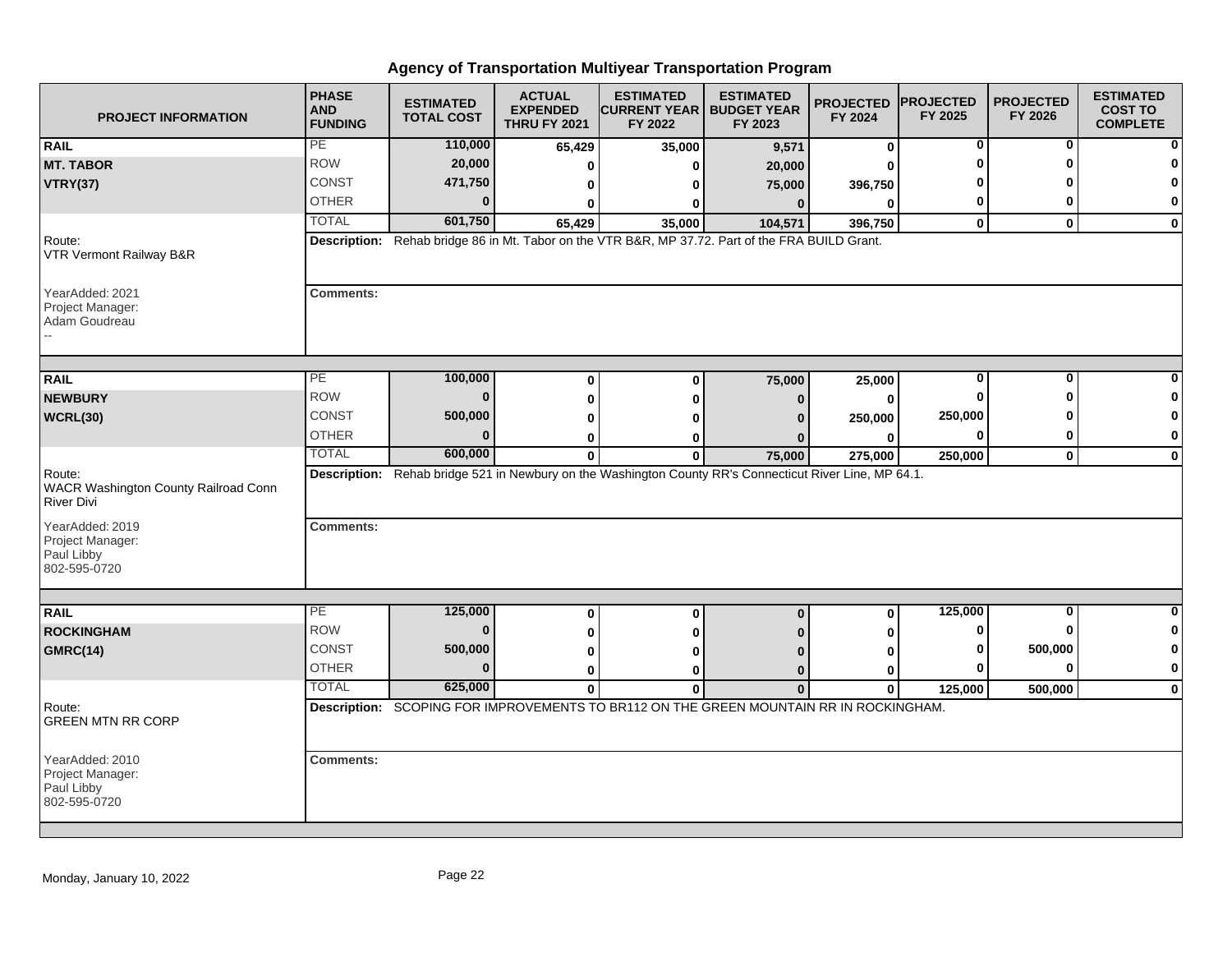| <b>PROJECT INFORMATION</b>                                                     | <b>PHASE</b><br><b>AND</b><br><b>FUNDING</b> | <b>ESTIMATED</b><br><b>TOTAL COST</b> | <b>ACTUAL</b><br><b>EXPENDED</b><br><b>THRU FY 2021</b> | <b>ESTIMATED</b><br><b>CURRENT YEAR   BUDGET YEAR</b><br>FY 2022                                                                        | <b>ESTIMATED</b><br>FY 2023 | <b>PROJECTED</b><br>FY 2024 | <b>PROJECTED</b><br>FY 2025 | <b>PROJECTED</b><br>FY 2026 | <b>ESTIMATED</b><br><b>COST TO</b><br><b>COMPLETE</b> |
|--------------------------------------------------------------------------------|----------------------------------------------|---------------------------------------|---------------------------------------------------------|-----------------------------------------------------------------------------------------------------------------------------------------|-----------------------------|-----------------------------|-----------------------------|-----------------------------|-------------------------------------------------------|
| <b>RAIL</b>                                                                    | PE                                           | 75,000                                | $\bf{0}$                                                | 35,000                                                                                                                                  | 39,990                      | 0                           | 0                           | $\bf{0}$                    | 10                                                    |
| <b>ROCKINGHAM</b>                                                              | <b>ROW</b>                                   | $\mathbf{0}$                          | ŋ                                                       | O                                                                                                                                       | $\Omega$                    | ŋ                           |                             | n                           | 0                                                     |
| <b>GMRC(29)</b>                                                                | CONST                                        | 200,000                               | 0                                                       | ŋ                                                                                                                                       | $\Omega$                    | 200,000                     |                             |                             | 0                                                     |
|                                                                                | <b>OTHER</b>                                 | $\bf{0}$                              | 0                                                       | 0                                                                                                                                       |                             | $\bf{0}$                    | 0                           | ŋ                           | 0                                                     |
|                                                                                | <b>TOTAL</b>                                 | 275,000                               | $\Omega$                                                | 35,000                                                                                                                                  | 39,990                      | 200,000                     | $\bf{0}$                    | $\mathbf{0}$                | 10                                                    |
| Route:<br><b>GMRC Green Mountain Railroad Bellows Falls</b>                    |                                              |                                       |                                                         | Description: Mitigation work to address the reoccurring drainage issue on the the Green Mountain Railroad. MP 2.78-2.80.                |                             |                             |                             |                             |                                                       |
| YearAdded: 2023<br>Project Manager:<br>Kyle Wells<br>802-505-1707              | <b>Comments:</b>                             |                                       |                                                         |                                                                                                                                         |                             |                             |                             |                             |                                                       |
|                                                                                | PE                                           | 150,000                               |                                                         |                                                                                                                                         |                             |                             | 0                           | 0                           |                                                       |
| <b>RAIL</b><br><b>ROCKINGHAM</b>                                               | <b>ROW</b>                                   | $\bf{0}$                              | $\bf{0}$                                                | $\bf{0}$                                                                                                                                | 75,000                      | 75,000                      | 0                           | ŋ                           |                                                       |
|                                                                                | CONST                                        | 350,000                               | 0                                                       | 0                                                                                                                                       | 0                           | 0                           | 300,000                     |                             | n                                                     |
| PLAT(5)                                                                        | <b>OTHER</b>                                 | $\bf{0}$                              | ŋ                                                       | ŋ                                                                                                                                       |                             | 50,000                      | 0                           | 0                           | 0                                                     |
|                                                                                | <b>TOTAL</b>                                 | 500,000                               | 0                                                       | O                                                                                                                                       |                             | 0                           |                             |                             |                                                       |
|                                                                                |                                              |                                       | $\mathbf{0}$                                            | $\mathbf{0}$<br>Description: Rebuild the Bellows-Falls Amtrak platform on the NECR rail line.                                           | 75,000                      | 125,000                     | 300,000                     | $\mathbf 0$                 | $\mathbf 0$                                           |
| Route:<br>YearAdded: 2023<br>Project Manager:<br>Shaun Corbett<br>802-371-7943 | <b>Comments:</b>                             |                                       |                                                         |                                                                                                                                         |                             |                             |                             |                             |                                                       |
|                                                                                |                                              |                                       |                                                         |                                                                                                                                         |                             |                             |                             |                             |                                                       |
| <b>RAIL</b>                                                                    | PE                                           | 100,000                               | $\bf{0}$                                                | $\bf{0}$                                                                                                                                | 50,000                      | 50,000                      | 0                           | 0                           | 0                                                     |
| ROCKINGHAM-RUTLAND                                                             | <b>ROW</b>                                   | $\bf{0}$                              | 0                                                       | O                                                                                                                                       |                             | 0                           |                             | ŋ                           | 0                                                     |
| <b>GMRC(30)</b>                                                                | <b>CONST</b>                                 | $\bf{0}$                              | $\bf{0}$                                                | ŋ                                                                                                                                       |                             | ŋ                           |                             |                             | $\mathbf 0$                                           |
|                                                                                | <b>OTHER</b>                                 | $\bf{0}$                              | 0                                                       | O                                                                                                                                       | n                           | ŋ                           | 0                           | 0                           | $\mathbf 0$                                           |
|                                                                                | <b>TOTAL</b>                                 | 100,000                               | $\mathbf{0}$                                            | $\mathbf{0}$                                                                                                                            | 50,000                      | 50,000                      | $\mathbf 0$                 | $\mathbf{0}$                | $\mathbf 0$                                           |
| Route:<br><b>GMRC Green Mountain Railroad Bellows Falls</b>                    |                                              |                                       |                                                         | Description: Preliminary engineering for bridge improvements on the Green Mountain Railroad from Bellows Falls (Rockingham) to Rutland. |                             |                             |                             |                             |                                                       |
| YearAdded: 2023<br>Project Manager:<br>Paul Libby<br>802-595-0720              | <b>Comments:</b>                             |                                       |                                                         |                                                                                                                                         |                             |                             |                             |                             |                                                       |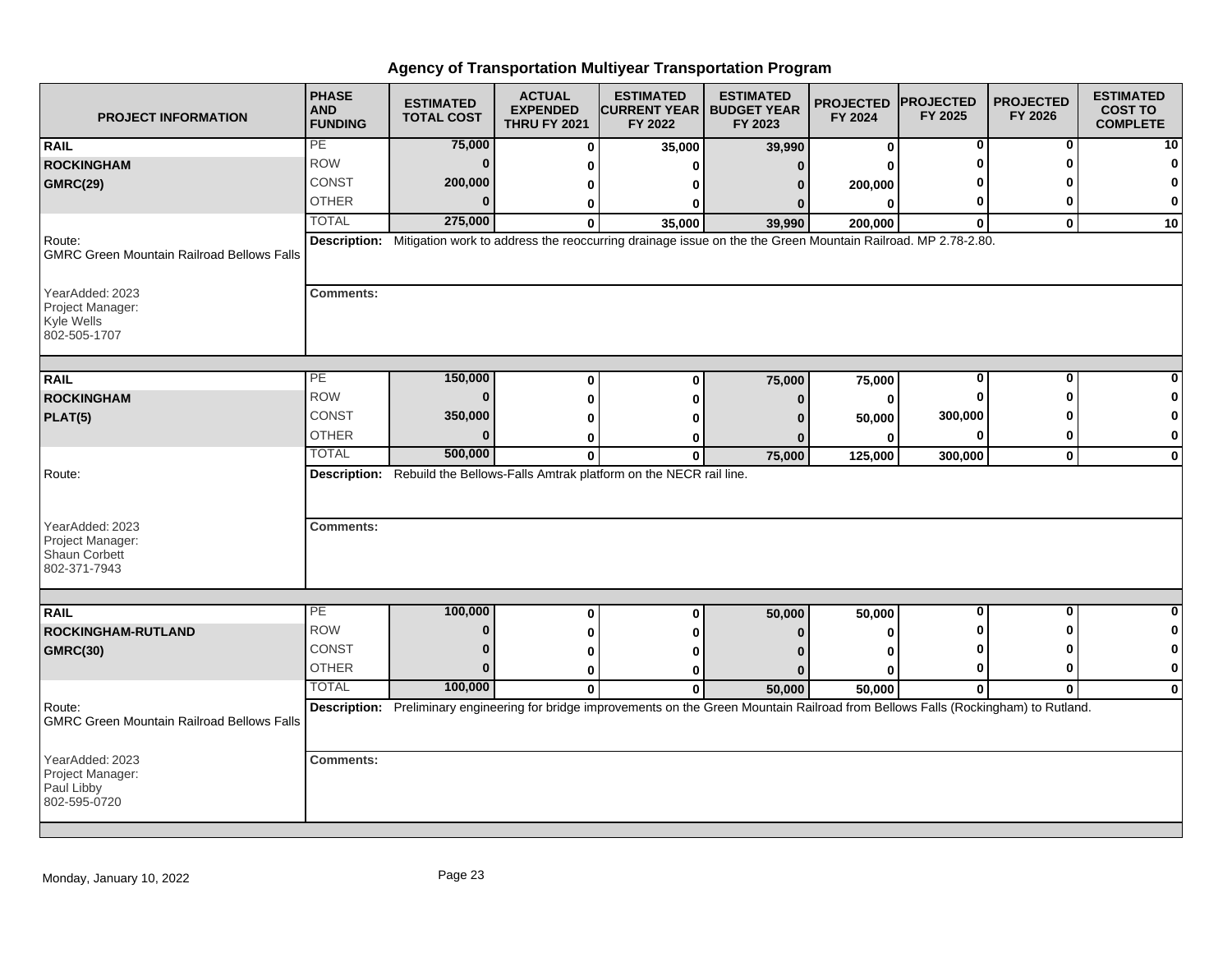| <b>PROJECT INFORMATION</b>                                        | <b>PHASE</b><br><b>AND</b><br><b>FUNDING</b> | <b>ESTIMATED</b><br><b>TOTAL COST</b>                           | <b>ACTUAL</b><br><b>EXPENDED</b><br><b>THRU FY 2021</b> | <b>ESTIMATED</b><br><b>CURRENT YEAR   BUDGET YEAR</b><br>FY 2022                               | <b>ESTIMATED</b><br>FY 2023 | <b>PROJECTED</b><br>FY 2024 | <b>PROJECTED</b><br>FY 2025 | <b>PROJECTED</b><br>FY 2026 | <b>ESTIMATED</b><br><b>COST TO</b><br><b>COMPLETE</b> |
|-------------------------------------------------------------------|----------------------------------------------|-----------------------------------------------------------------|---------------------------------------------------------|------------------------------------------------------------------------------------------------|-----------------------------|-----------------------------|-----------------------------|-----------------------------|-------------------------------------------------------|
| <b>RAIL</b>                                                       | PE                                           | 150,000                                                         | $\bf{0}$                                                | $\bf{0}$                                                                                       | $\Omega$                    | 100,000                     | 50,000                      | 0                           | $\mathbf{0}$                                          |
| <b>ROYALTON</b>                                                   | <b>ROW</b>                                   | $\bf{0}$                                                        | 0                                                       |                                                                                                |                             | 0                           | O                           |                             | $\mathbf{0}$                                          |
| STP 2034(16)                                                      | <b>CONST</b>                                 | 500,000                                                         | 0                                                       | o                                                                                              |                             | 0                           | 100,000                     | 400,000                     | $\mathbf{0}$                                          |
|                                                                   | <b>OTHER</b>                                 | $\bf{0}$                                                        | 0                                                       | 0                                                                                              | 0                           | 0                           | 0                           |                             | 0                                                     |
|                                                                   | <b>TOTAL</b>                                 | 650,000                                                         | $\bf{0}$                                                | 0                                                                                              | $\bf{0}$                    | 100,000                     | 150,000                     | 400,000                     | $\mathbf{0}$                                          |
| Route:<br>NECR New England Central Railroad Division<br>Roxb      |                                              |                                                                 |                                                         | Description: Crossing improvement upgrade at Stearns Rd (TH67) in Royalton. MP 30.97           |                             |                             |                             |                             |                                                       |
| YearAdded: 2019<br>Project Manager:<br>Paul Libby<br>802-595-0720 | <b>Comments:</b>                             |                                                                 |                                                         |                                                                                                |                             |                             |                             |                             |                                                       |
| <b>RAIL</b>                                                       | $\overline{PE}$                              | 1,500                                                           | $\bf{0}$                                                | $\Omega$                                                                                       | $\Omega$                    | $\bf{0}$                    | 0                           | $\Omega$                    | 1,500                                                 |
| <b>RUTLAND CITY</b>                                               | <b>ROW</b>                                   | $\bf{0}$                                                        | 0                                                       | Λ                                                                                              |                             | 0                           |                             |                             | $\mathbf{0}$                                          |
| STP 3000(21)                                                      | CONST                                        | 0                                                               | 0                                                       |                                                                                                |                             |                             |                             |                             | $\mathbf{0}$                                          |
|                                                                   | <b>OTHER</b>                                 | $\Omega$                                                        | 0                                                       |                                                                                                |                             | 0                           | 0                           |                             | 0                                                     |
|                                                                   | <b>TOTAL</b>                                 | 1,500                                                           | $\mathbf{0}$                                            | $\mathbf{0}$                                                                                   | $\Omega$                    | $\bf{0}$                    | $\mathbf{0}$                | $\mathbf 0$                 | 1,500                                                 |
| Route:<br>VTR Vermont Railway B&R                                 |                                              |                                                                 |                                                         | Description: PARK STREET CROSSING RESURFACING, VT RAILWAY INC., CROSSING # 851-276N, MP: 53.72 |                             |                             |                             |                             |                                                       |
| YearAdded: 2017<br>Project Manager:<br>Jason Owen<br>802-595-1215 | <b>Comments:</b>                             |                                                                 |                                                         |                                                                                                |                             |                             |                             |                             |                                                       |
|                                                                   |                                              |                                                                 |                                                         |                                                                                                |                             |                             |                             |                             |                                                       |
| <b>RAIL</b>                                                       | PE                                           | 161,000                                                         | 122,868                                                 | 38,132                                                                                         | $\Omega$                    | 20,000                      | $\bf{0}$                    | $\bf{0}$                    | $\mathbf{0}$                                          |
| <b>RUTLAND CITY</b>                                               | <b>ROW</b>                                   | $\bf{0}$                                                        | 0                                                       |                                                                                                |                             | 0                           |                             |                             | $\mathbf{0}$                                          |
| STP 3000(22)                                                      | <b>CONST</b>                                 | 736,972                                                         | 0                                                       | 436,972                                                                                        |                             | 436,972                     | 300,000                     |                             | $\mathbf{0}$                                          |
|                                                                   | OTHER                                        | $\bf{0}$                                                        | 0                                                       | ŋ                                                                                              | 0                           | $\bf{0}$                    | 0                           | 0                           | $\mathbf{0}$                                          |
|                                                                   | <b>TOTAL</b>                                 | 897,972                                                         | 122,868                                                 | 475,104                                                                                        | $\mathbf{0}$                | 456,972                     | 300,000                     | $\mathbf{0}$                | $\mathbf{0}$                                          |
| Route:<br>VTR Vermont Railway Northern                            |                                              | Description: Crossing improvements to West St. in Rutland City. |                                                         |                                                                                                |                             |                             |                             |                             |                                                       |
| YearAdded: 2020<br>Project Manager:<br>Jason Owen<br>802-595-1215 | <b>Comments:</b>                             |                                                                 |                                                         |                                                                                                |                             |                             |                             |                             |                                                       |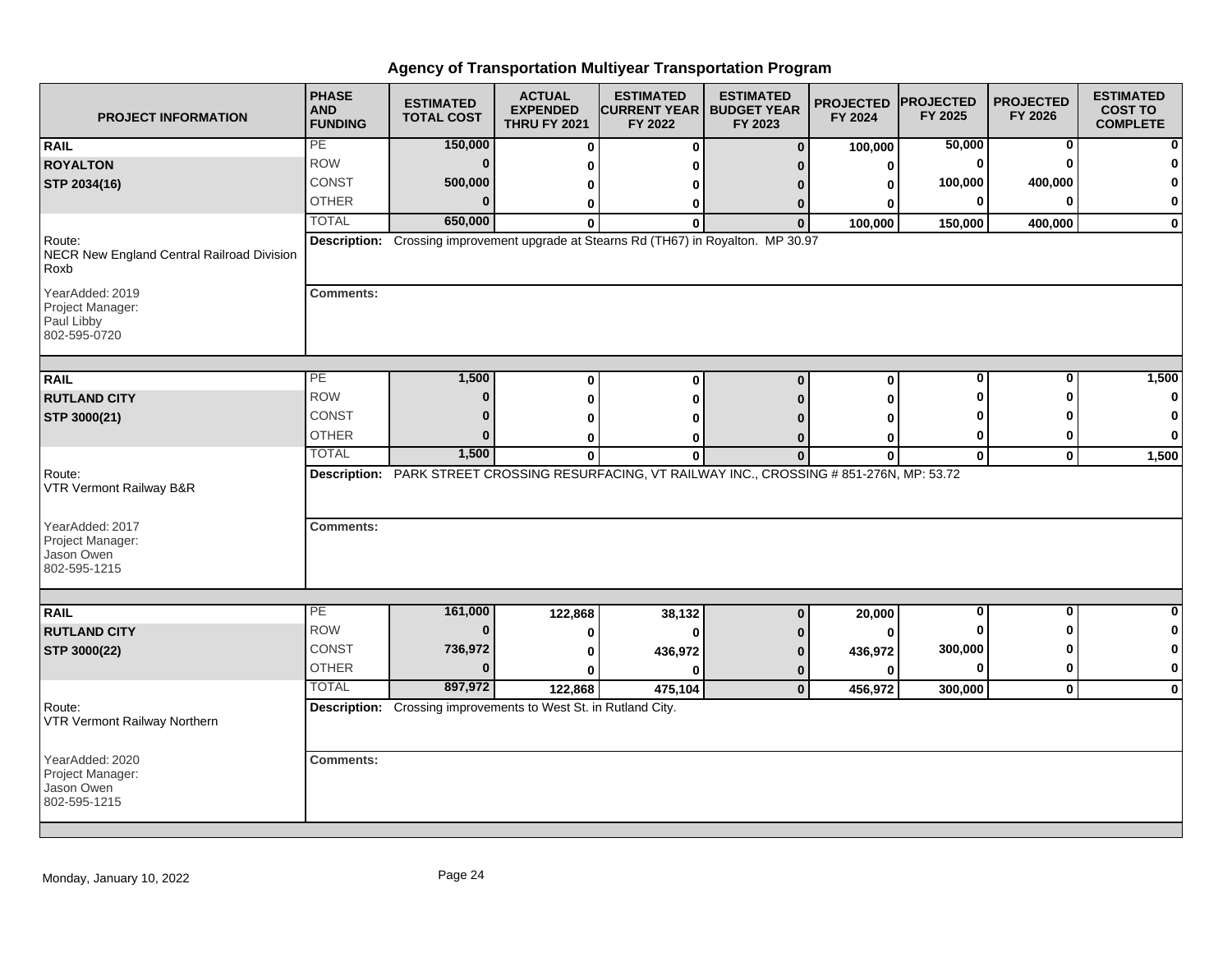| <b>PROJECT INFORMATION</b>                                        | <b>PHASE</b><br><b>AND</b><br><b>FUNDING</b> | <b>ESTIMATED</b><br><b>TOTAL COST</b>                                | <b>ACTUAL</b><br><b>EXPENDED</b><br><b>THRU FY 2021</b> | <b>ESTIMATED</b><br><b>CURRENT YEAR   BUDGET YEAR</b><br>FY 2022                                   | <b>ESTIMATED</b><br>FY 2023 | <b>PROJECTED</b><br>FY 2024 | <b>PROJECTED</b><br>FY 2025 | <b>PROJECTED</b><br>FY 2026 | <b>ESTIMATED</b><br><b>COST TO</b><br><b>COMPLETE</b> |
|-------------------------------------------------------------------|----------------------------------------------|----------------------------------------------------------------------|---------------------------------------------------------|----------------------------------------------------------------------------------------------------|-----------------------------|-----------------------------|-----------------------------|-----------------------------|-------------------------------------------------------|
| <b>RAIL</b>                                                       | PE                                           | 100,000                                                              | 83,829                                                  | 16,171                                                                                             | $\bf{0}$                    | 20,000                      | 0                           | 0                           |                                                       |
| <b>RUTLAND CITY</b>                                               | <b>ROW</b>                                   | $\bf{0}$                                                             | 0                                                       | ŋ                                                                                                  | n                           | 0                           | $\bf{0}$                    | ŋ                           |                                                       |
| STP 3000(23)                                                      | <b>CONST</b>                                 | 437,257                                                              | 0                                                       | 337,257                                                                                            | 0                           | 237,257                     | 200,000                     |                             |                                                       |
|                                                                   | <b>OTHER</b>                                 | 0                                                                    | 0                                                       | 0                                                                                                  | 0                           | $\bf{0}$                    | 0                           | 0                           | 0                                                     |
|                                                                   | <b>TOTAL</b>                                 | 537,257                                                              | 83,829                                                  | 353,428                                                                                            | $\bf{0}$                    | 257,257                     | 200,000                     | $\mathbf{0}$                | $\mathbf 0$                                           |
| Route:<br>VTR Vermont Railway Northern                            |                                              | Description: Crossing improvements to Forest Street in Rutland City. |                                                         |                                                                                                    |                             |                             |                             |                             |                                                       |
| YearAdded: 2020<br>Project Manager:<br>Jason Owen<br>802-595-1215 | <b>Comments:</b>                             |                                                                      |                                                         |                                                                                                    |                             |                             |                             |                             |                                                       |
| <b>RAIL</b>                                                       | $\overline{PE}$                              | 150,000                                                              | 109,846                                                 | 26,311                                                                                             | 13,843                      | 0                           | 0                           | $\bf{0}$                    |                                                       |
| <b>RUTLAND CITY</b>                                               | <b>ROW</b>                                   | 15,000                                                               | 0                                                       | 0                                                                                                  | 15,000                      | 0                           | ŋ                           | ŋ                           |                                                       |
| <b>VTRY(45)</b>                                                   | CONST                                        | 1,508,882                                                            | 0                                                       | 0                                                                                                  | 350,000                     | 1,158,882                   |                             |                             |                                                       |
|                                                                   | <b>OTHER</b>                                 | $\bf{0}$                                                             | 0                                                       | o                                                                                                  |                             | 0                           | 0                           | 0                           | 0                                                     |
|                                                                   | <b>TOTAL</b>                                 | 1,673,882                                                            | 109,846                                                 | 26,311                                                                                             | 378,843                     | 1,158,882                   | $\mathbf{0}$                | $\mathbf{0}$                | $\mathbf 0$                                           |
| Route:<br>VTR Vermont Railway B&R                                 |                                              |                                                                      |                                                         | Description: Replace bridge 99.5 in Rutland on the VTR B&R, MP 53.82. Part of the FRA BUILD Grant. |                             |                             |                             |                             |                                                       |
| YearAdded: 2021<br>Project Manager:<br>Adam Goudreau              | <b>Comments:</b>                             |                                                                      |                                                         |                                                                                                    |                             |                             |                             |                             |                                                       |
|                                                                   |                                              |                                                                      |                                                         |                                                                                                    |                             |                             |                             |                             |                                                       |
| <b>RAIL</b>                                                       | PE                                           | 100,000                                                              | 35,652                                                  | 49,348                                                                                             | 15,000                      | $\bf{0}$                    | 0                           | $\bf{0}$                    | $\bf{0}$                                              |
| <b>SHAFTSBURY</b>                                                 | <b>ROW</b>                                   | $\bf{0}$                                                             | 0                                                       | 0                                                                                                  |                             | 0                           | O                           | U                           | O                                                     |
| <b>REW4330F</b>                                                   | <b>CONST</b>                                 | 173,001                                                              | 0                                                       | 0                                                                                                  | 173,001                     | 0                           | ŋ                           | ŋ                           |                                                       |
|                                                                   | <b>OTHER</b>                                 | $\bf{0}$                                                             | $\bf{0}$                                                | 0                                                                                                  |                             | $\mathbf 0$                 | 0                           | 0                           | $\mathbf 0$                                           |
|                                                                   | <b>TOTAL</b>                                 | 273,001                                                              | 35,652                                                  | 49,348                                                                                             | 188,001                     | $\mathbf 0$                 | $\mathbf 0$                 | $\mathbf{0}$                | $\bf{0}$                                              |
| Route:<br>VTR Vermont Railway B&R                                 |                                              |                                                                      |                                                         | <b>Description:</b> VTR - B&R FEMA DR 4330 - Cast iron culvert replacement                         |                             |                             |                             |                             |                                                       |
| YearAdded: 2020<br>Project Manager:<br>Kyle Wells<br>802-505-1707 | <b>Comments:</b>                             |                                                                      |                                                         |                                                                                                    |                             |                             |                             |                             |                                                       |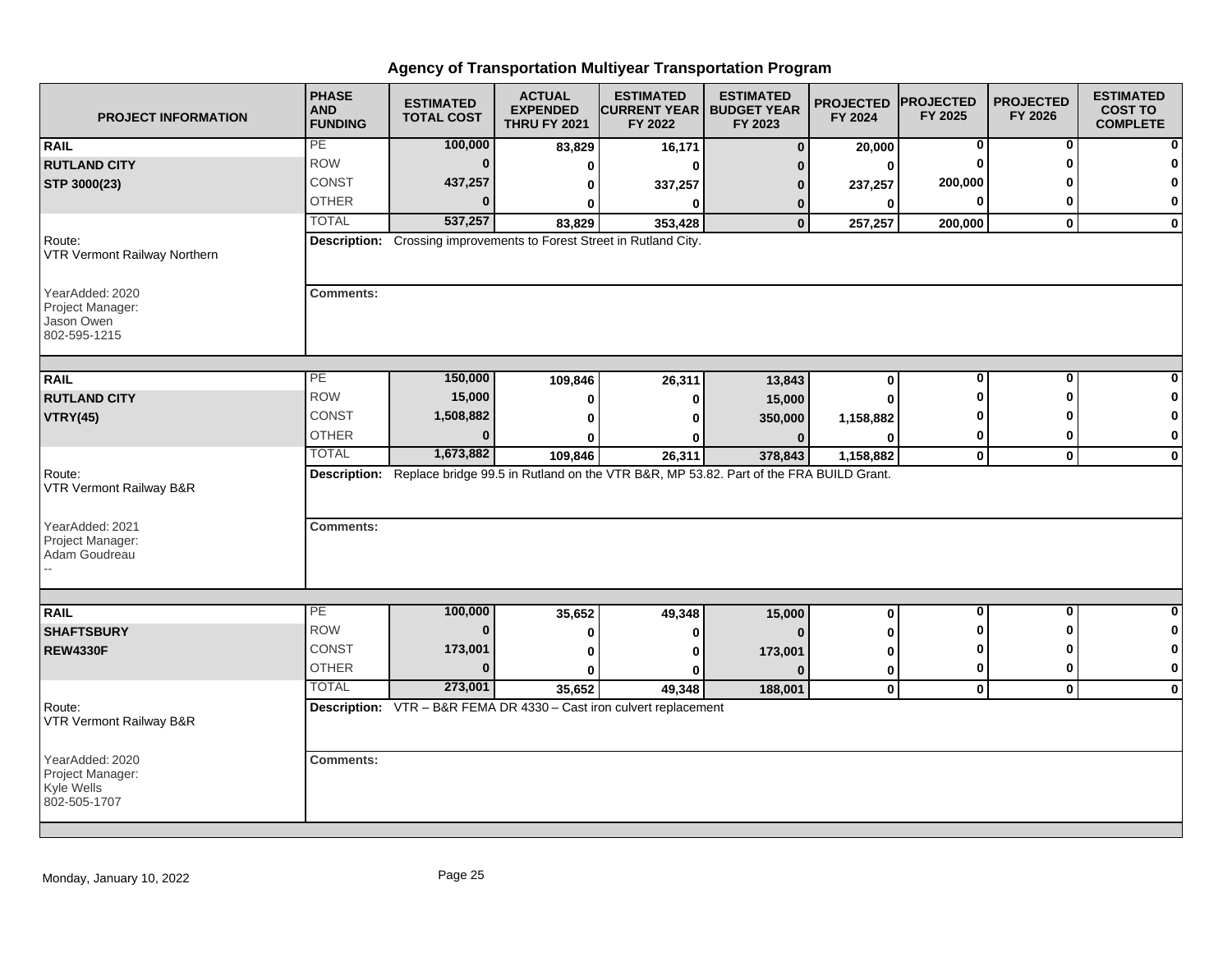| <b>PROJECT INFORMATION</b>                           | <b>PHASE</b><br><b>AND</b><br><b>FUNDING</b> | <b>ESTIMATED</b><br><b>TOTAL COST</b> | <b>ACTUAL</b><br><b>EXPENDED</b><br><b>THRU FY 2021</b> | <b>ESTIMATED</b><br><b>CURRENT YEAR   BUDGET YEAR</b><br>FY 2022                                        | <b>ESTIMATED</b><br>FY 2023 | <b>PROJECTED</b><br>FY 2024 | <b>PROJECTED</b><br>FY 2025 | <b>PROJECTED</b><br>FY 2026 | <b>ESTIMATED</b><br><b>COST TO</b><br><b>COMPLETE</b> |
|------------------------------------------------------|----------------------------------------------|---------------------------------------|---------------------------------------------------------|---------------------------------------------------------------------------------------------------------|-----------------------------|-----------------------------|-----------------------------|-----------------------------|-------------------------------------------------------|
| <b>RAIL</b>                                          | PE                                           | 155,000                               | 59,042                                                  | 55,000                                                                                                  | 40,958                      | 0                           | 0                           | 0                           |                                                       |
| <b>SHAFTSBURY</b>                                    | <b>ROW</b>                                   | 40,000                                | ŋ                                                       | O                                                                                                       | 40,000                      | ŋ                           |                             |                             |                                                       |
| <b>VTRY(20)</b>                                      | CONST                                        | 3,438,457                             | 0                                                       | o                                                                                                       | 750,000                     | 2,688,457                   |                             |                             |                                                       |
|                                                      | <b>OTHER</b>                                 | U                                     | 0                                                       | 0                                                                                                       | $\bf{0}$                    | 0                           | 0                           | o                           | 0                                                     |
|                                                      | <b>TOTAL</b>                                 | 3,633,457                             | 59,042                                                  | 55,000                                                                                                  | 830,958                     | 2,688,457                   | $\mathbf 0$                 | $\mathbf{0}$                | $\mathbf 0$                                           |
| Route:<br>VTR Vermont Railway B&R                    |                                              |                                       |                                                         | Description: Replace bridge 57.5 in Shaftsbury at MP 0.79 on the VTR B&R. Part of the FRA BUILD Grant.  |                             |                             |                             |                             |                                                       |
| YearAdded: 2021<br>Project Manager:<br>Adam Goudreau | <b>Comments:</b>                             |                                       |                                                         |                                                                                                         |                             |                             |                             |                             |                                                       |
| <b>RAIL</b>                                          | PE                                           | 170,000                               | 125,503                                                 | 16,670                                                                                                  | 15,827                      | 12,000                      | 0                           | 0                           |                                                       |
| <b>SHAFTSBURY</b>                                    | <b>ROW</b>                                   | 20,000                                | 0                                                       | 0                                                                                                       | $\bf{0}$                    | 20,000                      | ŋ                           | ŋ                           |                                                       |
| <b>VTRY(21)</b>                                      | CONST                                        | 412,051                               | 0                                                       | 0                                                                                                       |                             | 125,500                     | 286,551                     |                             | 0                                                     |
|                                                      | <b>OTHER</b>                                 | $\bf{0}$                              | O                                                       | ŋ                                                                                                       |                             | 0                           | 0                           | 0                           | 0                                                     |
|                                                      | <b>TOTAL</b>                                 | 602,051                               | 125,503                                                 | 16,670                                                                                                  | 15,827                      | 157,500                     | 286,551                     | $\mathbf 0$                 | $\mathbf 0$                                           |
| Route:<br>VTR Vermont Railway B&R                    |                                              |                                       |                                                         | Description: Rehab bridge 58 in Shaftsbury on the VTR B&R, MP 3.17. Part of the FRA BUILD Grant.        |                             |                             |                             |                             |                                                       |
| YearAdded: 2021<br>Project Manager:<br>Adam Goudreau | <b>Comments:</b>                             |                                       |                                                         |                                                                                                         |                             |                             |                             |                             |                                                       |
|                                                      | PE                                           |                                       |                                                         |                                                                                                         |                             |                             | 0                           | $\bf{0}$                    | $\bf{0}$                                              |
| <b>RAIL</b>                                          | <b>ROW</b>                                   | 230,000<br>20,000                     | 142,683                                                 | 65,000                                                                                                  | 22,317                      | $\mathbf 0$                 |                             | ŋ                           | 0                                                     |
| <b>SHAFTSBURY</b>                                    | <b>CONST</b>                                 | 705,898                               | 0                                                       | 0                                                                                                       | 20,000                      |                             | 0                           | ŋ                           | 0                                                     |
| <b>VTRY(22)</b>                                      | <b>OTHER</b>                                 | $\bf{0}$                              | 0                                                       | ŋ                                                                                                       | 250,000                     | 455,898                     | 0                           | $\bf{0}$                    | $\mathbf 0$                                           |
|                                                      | <b>TOTAL</b>                                 | 955,898                               | 0                                                       | ŋ                                                                                                       | $\Omega$                    | 0                           |                             |                             |                                                       |
| Route:<br>VTR Vermont Railway B&R                    |                                              |                                       | 142,683                                                 | 65,000<br>Description: Replacement of bridge 58.5 on the VTR B&R, MP 3.45. Part of the FRA BUILD Grant. | 292,317                     | 455,898                     | $\mathbf 0$                 | $\mathbf 0$                 | $\mathbf 0$                                           |
| YearAdded: 2021<br>Project Manager:<br>Adam Goudreau | <b>Comments:</b>                             |                                       |                                                         |                                                                                                         |                             |                             |                             |                             |                                                       |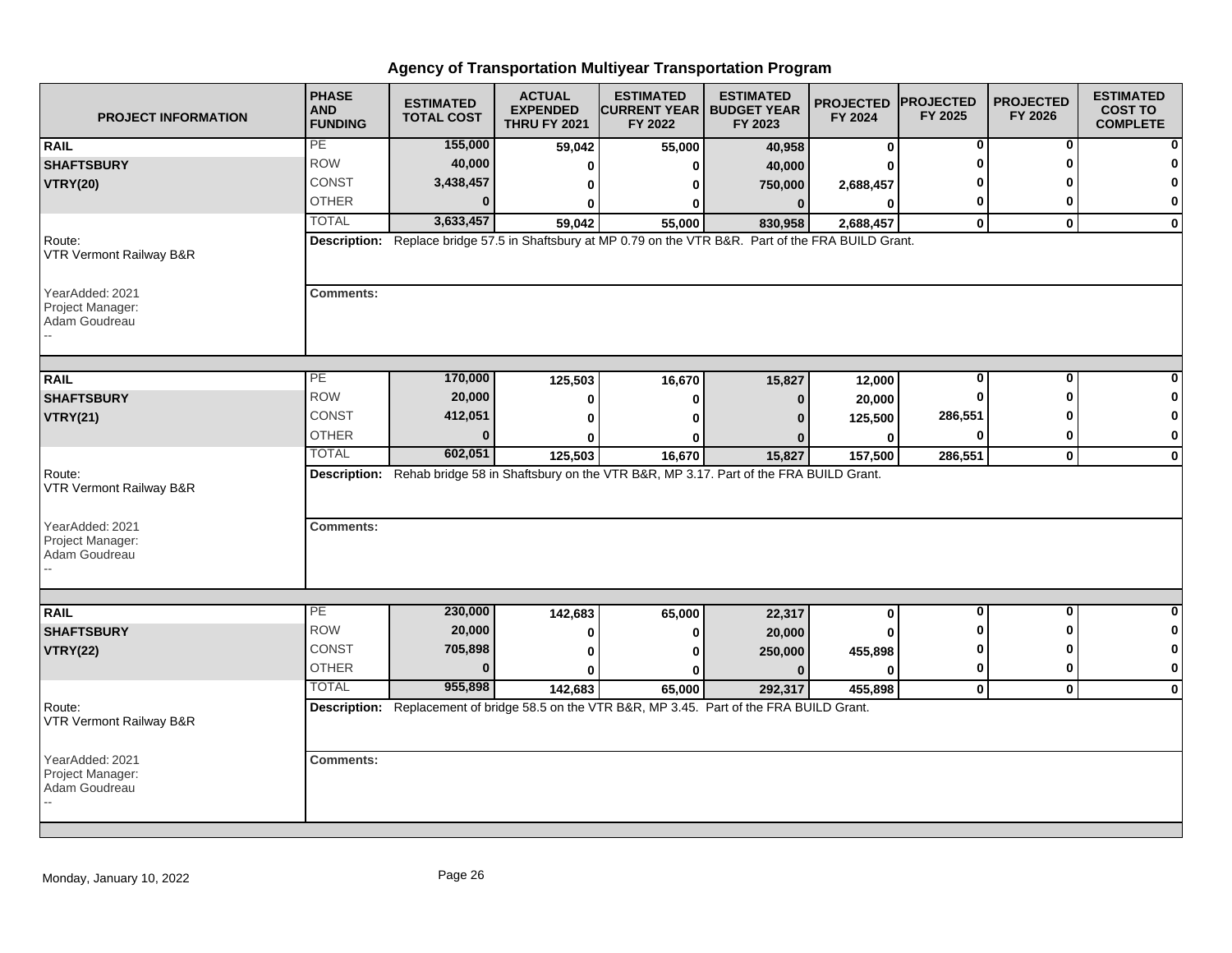| <b>PROJECT INFORMATION</b>                                                        | <b>PHASE</b><br><b>AND</b><br><b>FUNDING</b> | <b>ESTIMATED</b><br><b>TOTAL COST</b> | <b>ACTUAL</b><br><b>EXPENDED</b><br><b>THRU FY 2021</b> | <b>ESTIMATED</b><br><b>CURRENT YEAR   BUDGET YEAR</b><br>FY 2022                                             | <b>ESTIMATED</b><br>FY 2023 | <b>PROJECTED</b><br>FY 2024 | <b>PROJECTED</b><br>FY 2025 | <b>PROJECTED</b><br>FY 2026 | <b>ESTIMATED</b><br><b>COST TO</b><br><b>COMPLETE</b> |
|-----------------------------------------------------------------------------------|----------------------------------------------|---------------------------------------|---------------------------------------------------------|--------------------------------------------------------------------------------------------------------------|-----------------------------|-----------------------------|-----------------------------|-----------------------------|-------------------------------------------------------|
| <b>RAIL</b>                                                                       | PE                                           | 150,000                               | $\bf{0}$                                                | $\bf{0}$                                                                                                     | $\bf{0}$                    | $\bf{0}$                    | 100,000                     | 50,000                      |                                                       |
| <b>SHARON</b>                                                                     | <b>ROW</b>                                   | $\mathbf{0}$                          | 0                                                       | ŋ                                                                                                            |                             | 0                           | 0                           | $\Omega$                    |                                                       |
| STP 2034(17)                                                                      | <b>CONST</b>                                 | 500,000                               | 0                                                       | 0                                                                                                            | n                           | 0                           |                             | 500,000                     |                                                       |
|                                                                                   | <b>OTHER</b>                                 | 0                                     | 0                                                       | 0                                                                                                            | $\Omega$                    | 0                           |                             | U                           | 0                                                     |
|                                                                                   | <b>TOTAL</b>                                 | 650,000                               | $\bf{0}$                                                | $\bf{0}$                                                                                                     | $\mathbf{0}$                | $\mathbf{0}$                | 100,000                     | 550,000                     | $\mathbf 0$                                           |
| Route:<br>NECR New England Central Railroad Division<br>Roxb                      |                                              |                                       |                                                         | Description: Crossing improvement upgrade at Sharhart Rd. (TH43) in Sharon. MP 23.00                         |                             |                             |                             |                             |                                                       |
| YearAdded: 2019<br>Project Manager:<br>Paul Libby<br>802-595-0720                 | <b>Comments:</b>                             |                                       |                                                         |                                                                                                              |                             |                             |                             |                             |                                                       |
| <b>RAIL</b>                                                                       | $\overline{PE}$                              | $\bf{0}$                              | $\bf{0}$                                                | $\bf{0}$                                                                                                     | $\mathbf{0}$                | 0                           | $\bf{0}$                    | $\bf{0}$                    |                                                       |
| SHELBURNE-BURLINGTON                                                              | <b>ROW</b>                                   | $\bf{0}$                              | 0                                                       | 0                                                                                                            |                             | 0                           | ŋ                           | ŋ                           |                                                       |
| <b>SF9043</b>                                                                     | <b>CONST</b>                                 | 0                                     | 0                                                       | 0                                                                                                            |                             | 0                           |                             |                             |                                                       |
|                                                                                   | <b>OTHER</b>                                 | 0                                     | 1,509,858                                               | 75,000                                                                                                       | 75,000                      | 75,000                      | 0                           | 0                           | 0                                                     |
|                                                                                   | <b>TOTAL</b>                                 | $\bf{0}$                              | 1,509,858                                               | 75,000                                                                                                       | 75,000                      | 75,000                      | $\mathbf{0}$                | $\mathbf{0}$                | $\mathbf 0$                                           |
| Route:<br>VT-RAILWAY, INC.                                                        |                                              | <b>BURLINGTON.</b>                    |                                                         | Description: PROJECT IS FOR QUIET ZONE CROSSING MAINTENANCE ALONG THE VERMONT RAILWAY, BETWEEN SHELBURNE AND |                             |                             |                             |                             |                                                       |
| YearAdded: Prior to 2006<br>Project Manager:<br>Daniel Delabruere<br>802-279-2647 | <b>Comments:</b>                             |                                       |                                                         |                                                                                                              |                             |                             |                             |                             |                                                       |
|                                                                                   |                                              |                                       |                                                         |                                                                                                              |                             |                             |                             |                             |                                                       |
| <b>RAIL</b>                                                                       | PE                                           | 105,000                               | 84,302                                                  | 20,698                                                                                                       | $\mathbf{0}$                | $\bf{0}$                    | 0                           | $\bf{0}$                    | $\bf{0}$                                              |
| <b>ST. ALBANS TOWN</b>                                                            | <b>ROW</b>                                   | $\bf{0}$                              | 0                                                       | 0                                                                                                            |                             | 0                           | O                           | ŋ                           |                                                       |
| STP 2038(20)                                                                      | <b>CONST</b>                                 | 395,342                               | 0                                                       | 243,776                                                                                                      | 151,566                     | 0                           | ŋ                           | ŋ                           |                                                       |
|                                                                                   | <b>OTHER</b>                                 | $\bf{0}$                              | $\bf{0}$                                                | 0                                                                                                            | $\Omega$                    | $\mathbf 0$                 | 0                           | 0                           | $\mathbf 0$                                           |
|                                                                                   | <b>TOTAL</b>                                 | 500,342                               | 84,302                                                  | 264,474                                                                                                      | 151,566                     | $\mathbf 0$                 | $\mathbf 0$                 | $\mathbf{0}$                | $\bf{0}$                                              |
| Route:<br>NECR New England Central Railroad Division<br>Roxb                      |                                              |                                       |                                                         | Description: Crossing improvement at Industrial Park Rd on the NECR at MP 130.95.                            |                             |                             |                             |                             |                                                       |
| YearAdded: 2019<br>Project Manager:<br>Jason Owen<br>802-595-1215                 | <b>Comments:</b>                             |                                       |                                                         |                                                                                                              |                             |                             |                             |                             |                                                       |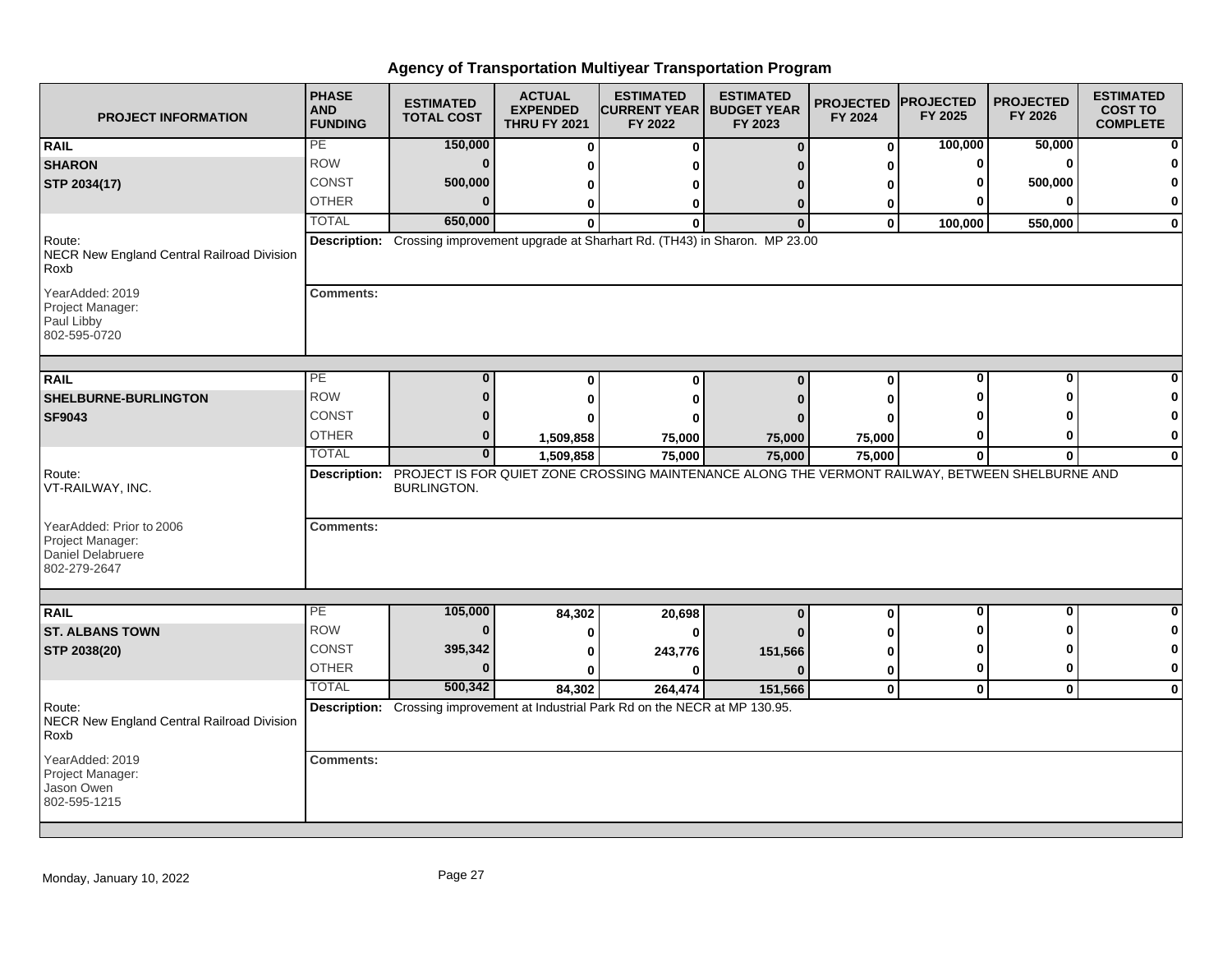| <b>PROJECT INFORMATION</b>                                                        | <b>PHASE</b><br><b>AND</b><br><b>FUNDING</b> | <b>ESTIMATED</b><br><b>TOTAL COST</b> | <b>ACTUAL</b><br><b>EXPENDED</b><br><b>THRU FY 2021</b> | <b>ESTIMATED</b><br><b>CURRENT YEAR   BUDGET YEAR</b><br>FY 2022                                     | <b>ESTIMATED</b><br>FY 2023 | <b>PROJECTED</b><br>FY 2024 | <b>PROJECTED</b><br>FY 2025 | <b>PROJECTED</b><br>FY 2026 | <b>ESTIMATED</b><br><b>COST TO</b><br><b>COMPLETE</b> |
|-----------------------------------------------------------------------------------|----------------------------------------------|---------------------------------------|---------------------------------------------------------|------------------------------------------------------------------------------------------------------|-----------------------------|-----------------------------|-----------------------------|-----------------------------|-------------------------------------------------------|
| <b>RAIL</b>                                                                       | PE                                           | 125,000                               | 101,409                                                 | 23,591                                                                                               | $\mathbf{0}$                | $\bf{0}$                    | 0                           | 0                           |                                                       |
| <b>ST. JOHNSBURY</b>                                                              | <b>ROW</b>                                   | $\mathbf 0$                           | 0                                                       | $\bf{0}$                                                                                             |                             | O                           | ŋ                           | U                           |                                                       |
| WCRL(24)                                                                          | <b>CONST</b>                                 | 903,851                               | 0                                                       | 653,851                                                                                              | 250,000                     | 0                           |                             |                             |                                                       |
|                                                                                   | <b>OTHER</b>                                 | $\bf{0}$                              |                                                         | $\mathbf{0}$                                                                                         | $\Omega$                    | 0                           | 0                           | 0                           | $\bf{0}$                                              |
|                                                                                   | <b>TOTAL</b>                                 | 1,028,851                             | 101,409                                                 | 677,442                                                                                              | 250,000                     | $\bf{0}$                    | $\mathbf 0$                 | $\mathbf{0}$                | $\bf{0}$                                              |
| Route:<br>WACR Washington County Railroad Conn<br><b>River Divi</b>               |                                              |                                       |                                                         | Description: BRIDGE 538 REHAB, CONN RIVER MAIN LINE, MP: 44.60                                       |                             |                             |                             |                             |                                                       |
| YearAdded: 2017<br>Project Manager:<br>Shaun Corbett<br>802-371-7943              | <b>Comments:</b>                             |                                       |                                                         |                                                                                                      |                             |                             |                             |                             |                                                       |
| <b>RAIL</b>                                                                       | $\overline{PE}$                              | $\bf{0}$                              | $\bf{0}$                                                | $\bf{0}$                                                                                             | $\mathbf{0}$                | $\bf{0}$                    | 0                           | 0                           |                                                       |
| <b>STATEWIDE</b>                                                                  | <b>ROW</b>                                   | $\Omega$                              | $\bf{0}$                                                | $\bf{0}$                                                                                             |                             | $\bf{0}$                    | 0                           | U                           |                                                       |
|                                                                                   | <b>CONST</b>                                 | 2,429,045                             | ŋ                                                       | 350,000                                                                                              | 429,045                     | 550,000                     | 550,000                     | 550,000                     |                                                       |
|                                                                                   | <b>OTHER</b>                                 | $\bf{0}$                              | 0                                                       |                                                                                                      |                             | 0                           | 0                           | $\bf{0}$                    | $\mathbf 0$                                           |
|                                                                                   | <b>TOTAL</b>                                 | 2,429,045                             | $\bf{0}$                                                | 350,000                                                                                              | 429,045                     | 550,000                     | 550,000                     | 550,000                     | $\bf{0}$                                              |
| Route:<br>YearAdded: 2017<br>Project Manager:<br><b>Daniel Delabruere</b>         | <b>Comments:</b>                             |                                       |                                                         | Description: IMMEDIATE ATTENTION BRIDGES, VARIOUS RAILROADS, 100% STATE FUNDS                        |                             |                             |                             |                             |                                                       |
| 802-279-2647                                                                      |                                              |                                       |                                                         |                                                                                                      |                             |                             |                             |                             |                                                       |
| <b>RAIL</b>                                                                       | PE                                           | $\bf{0}$                              |                                                         |                                                                                                      |                             |                             | 0                           | $\bf{0}$                    | $\Omega$                                              |
|                                                                                   | <b>ROW</b>                                   | $\bf{0}$                              | 0                                                       | $\bf{0}$                                                                                             | $\bf{0}$                    | $\bf{0}$                    |                             | ŋ                           | $\mathbf{0}$                                          |
| <b>STATEWIDE</b>                                                                  | <b>CONST</b>                                 | 7,493                                 | 0                                                       | 0                                                                                                    |                             | ŋ                           |                             |                             | $\mathbf 0$                                           |
|                                                                                   | <b>OTHER</b>                                 | 133,087,530                           | 7,493                                                   | Λ                                                                                                    |                             |                             | 8,750,000                   | 8,750,000                   | $\mathbf 0$                                           |
|                                                                                   | <b>TOTAL</b>                                 | 133,095,023                           | 89,337,530<br>89,345,023                                | 8,750,000<br>8,750,000                                                                               | 8,750,000<br>8,750,000      | 8,750,000<br>8,750,000      | 8,750,000                   | 8,750,000                   | $\mathbf 0$                                           |
| Route:<br>RAIL PASS. SERVICE                                                      |                                              |                                       |                                                         | Description: PROJECT IS FOR THE PURCHASE OF INTERSTATE RAIL PASSENGER SERVICE, AND RELATED EXPENSES. |                             |                             |                             |                             |                                                       |
| YearAdded: Prior to 2006<br>Project Manager:<br>Daniel Delabruere<br>802-279-2647 | <b>Comments:</b>                             |                                       |                                                         |                                                                                                      |                             |                             |                             |                             |                                                       |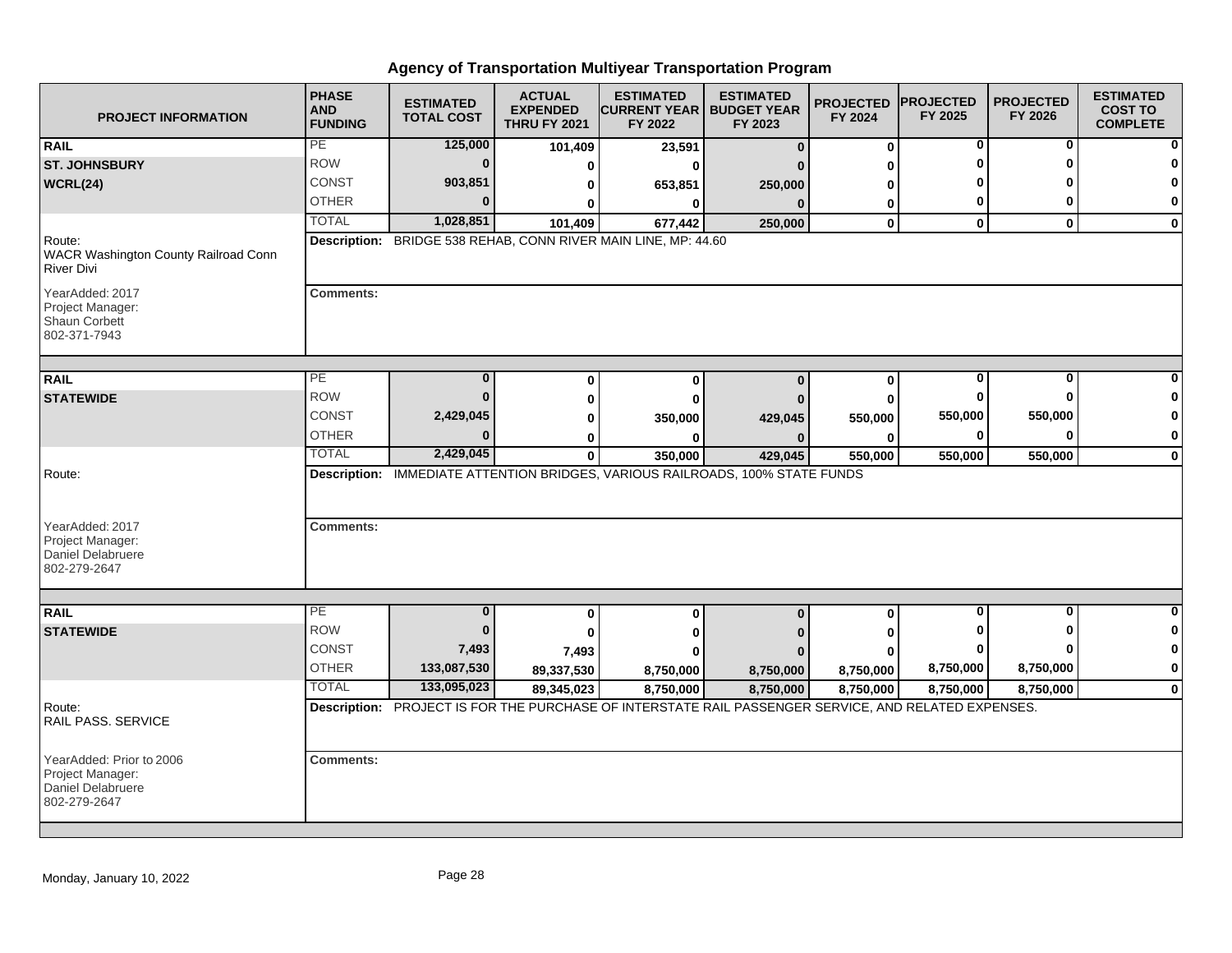| <b>PROJECT INFORMATION</b>                                                        | <b>PHASE</b><br><b>AND</b><br><b>FUNDING</b> | <b>ESTIMATED</b><br><b>TOTAL COST</b> | <b>ACTUAL</b><br><b>EXPENDED</b><br><b>THRU FY 2021</b> | <b>ESTIMATED</b><br><b>CURRENT YEAR   BUDGET YEAR</b><br>FY 2022                                                                                | <b>ESTIMATED</b><br>FY 2023 | <b>PROJECTED</b><br>FY 2024 | <b>PROJECTED</b><br>FY 2025 | <b>PROJECTED</b><br>FY 2026   | <b>ESTIMATED</b><br><b>COST TO</b><br><b>COMPLETE</b> |
|-----------------------------------------------------------------------------------|----------------------------------------------|---------------------------------------|---------------------------------------------------------|-------------------------------------------------------------------------------------------------------------------------------------------------|-----------------------------|-----------------------------|-----------------------------|-------------------------------|-------------------------------------------------------|
| <b>RAIL</b>                                                                       | PE                                           | 0                                     | 0                                                       | 0                                                                                                                                               | $\Omega$                    | $\mathbf 0$                 | 0                           | 0                             | 0                                                     |
| <b>STATEWIDE</b>                                                                  | <b>ROW</b>                                   |                                       | 0                                                       |                                                                                                                                                 |                             |                             |                             |                               |                                                       |
|                                                                                   | CONST                                        |                                       |                                                         |                                                                                                                                                 |                             |                             |                             |                               | $\mathbf{0}$                                          |
|                                                                                   | <b>OTHER</b>                                 | 9,155,872                             | 48,780                                                  | 1,713,000                                                                                                                                       | 1,848,523                   | 1,848,523                   | 1,848,523                   | 1,848,523                     | $\mathbf{0}$                                          |
|                                                                                   | <b>TOTAL</b>                                 | 9,155,872                             | 48,780                                                  | 1,713,000                                                                                                                                       | 1,848,523                   | 1,848,523                   | 1,848,523                   | 1,848,523                     | $\mathbf{0}$                                          |
| Route:<br>RAILROAD ADMIN.                                                         |                                              |                                       |                                                         | Description: PROJECT IS FOR THE ADMINISTRATIVE SUPPORT OF THE RAIL PROGRAM.                                                                     |                             |                             |                             |                               |                                                       |
| YearAdded: Prior to 2006<br>Project Manager:<br>Daniel Delabruere<br>802-279-2647 | <b>Comments:</b>                             |                                       |                                                         |                                                                                                                                                 |                             |                             |                             |                               |                                                       |
| <b>RAIL</b>                                                                       | PE.                                          | 449,607                               | 0                                                       | 232,187                                                                                                                                         | 48,000                      | 15,000                      | 58,000                      | 96,420                        |                                                       |
| <b>STATEWIDE</b>                                                                  | <b>ROW</b>                                   | $\Omega$                              | O                                                       |                                                                                                                                                 |                             | ŋ                           | O                           |                               | 0                                                     |
|                                                                                   | <b>CONST</b>                                 | 1,111,000                             | U                                                       |                                                                                                                                                 |                             | 595,000                     |                             | 516,000                       | $\bf{0}$                                              |
|                                                                                   | <b>OTHER</b>                                 |                                       | ŋ                                                       |                                                                                                                                                 |                             |                             |                             |                               | $\mathbf{0}$                                          |
|                                                                                   | <b>TOTAL</b>                                 | 1,560,607                             | 0                                                       | 232,187                                                                                                                                         | 48,000                      | 610,000                     | 58,000                      | 612,420                       | $\mathbf{0}$                                          |
| Route:<br><b>RAILROAD BRIDGES</b>                                                 |                                              |                                       |                                                         | Description: PROJECT IS FOR THE AGENCY'S ESTIMATED EXPENDITURES ON TRANSPORTATION -<br>ARE CURRENTLY UNDER DEVELOPMENT, EVALUATION AND SCOPING. |                             |                             |                             | RAILROAD BRIDGE PROJECTS THAT |                                                       |
| YearAdded: Prior to 2006<br>Project Manager:<br>Daniel Delabruere<br>802-279-2647 | <b>Comments:</b>                             |                                       |                                                         |                                                                                                                                                 |                             |                             |                             |                               |                                                       |
|                                                                                   |                                              |                                       |                                                         |                                                                                                                                                 |                             |                             |                             |                               |                                                       |
| <b>RAIL</b>                                                                       | PE<br><b>ROW</b>                             | $\bf{0}$<br>n                         | 0                                                       | 0                                                                                                                                               | $\Omega$                    | 0                           | $\bf{0}$                    | $\bf{0}$                      | $\mathbf{0}$<br>$\mathbf{0}$                          |
| <b>STATEWIDE</b>                                                                  | <b>CONST</b>                                 | 2,559,812                             | 0                                                       |                                                                                                                                                 |                             |                             | 500,000                     | 500,000                       | $\mathbf{0}$                                          |
|                                                                                   | <b>OTHER</b>                                 | 2,228,303                             |                                                         | 600,000<br>ŋ                                                                                                                                    | 459,812<br>$\Omega$         | 500,000<br>ŋ                | 0                           |                               | $\mathbf{0}$                                          |
|                                                                                   | <b>TOTAL</b>                                 | 4,788,115                             | 3,142,164<br>3,142,164                                  | 600,000                                                                                                                                         | 459,812                     | 500,000                     | 500,000                     | 500,000                       | $\mathbf{0}$                                          |
| Route:<br><b>VARIOUS-RAILROADS</b>                                                |                                              |                                       |                                                         | Description: RAIL/HIGHWAY SURFACE AND SUBSTRUCTURE IMPROVEMENT.                                                                                 |                             |                             |                             |                               |                                                       |
| YearAdded: 2008<br>Project Manager:<br>Daniel Delabruere<br>802-279-2647          | <b>Comments:</b>                             |                                       |                                                         |                                                                                                                                                 |                             |                             |                             |                               |                                                       |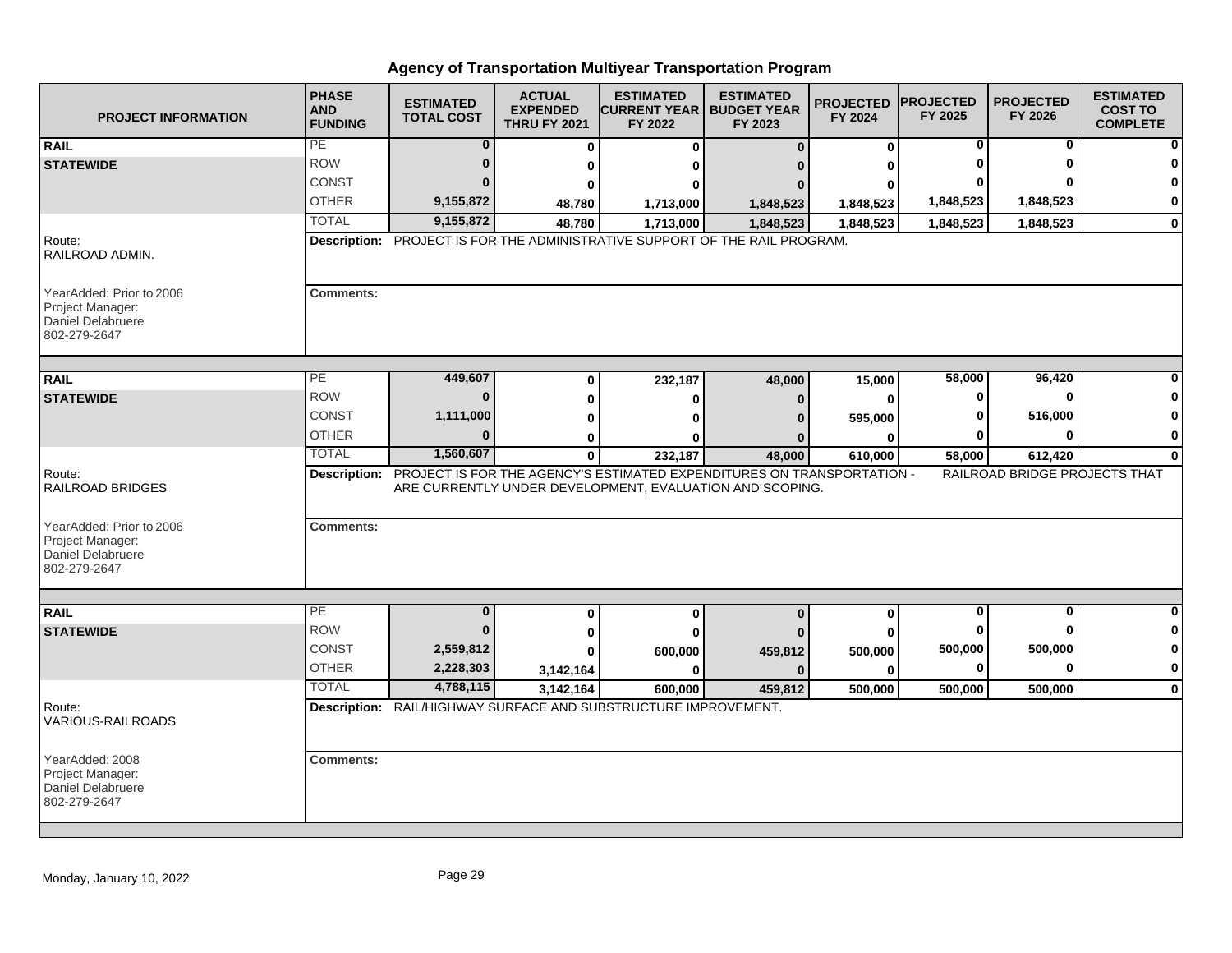| <b>PROJECT INFORMATION</b>                                                        | <b>PHASE</b><br><b>AND</b><br><b>FUNDING</b> | <b>ESTIMATED</b><br><b>TOTAL COST</b>  | <b>ACTUAL</b><br><b>EXPENDED</b><br><b>THRU FY 2021</b> | <b>ESTIMATED</b><br><b>ICURRENT YEAR   BUDGET YEAR</b><br>FY 2022                                                                                                                                    | <b>ESTIMATED</b><br>FY 2023 | <b>PROJECTED</b><br>FY 2024 | <b>PROJECTED</b><br>FY 2025 | <b>PROJECTED</b><br>FY 2026 | <b>ESTIMATED</b><br><b>COST TO</b><br><b>COMPLETE</b> |
|-----------------------------------------------------------------------------------|----------------------------------------------|----------------------------------------|---------------------------------------------------------|------------------------------------------------------------------------------------------------------------------------------------------------------------------------------------------------------|-----------------------------|-----------------------------|-----------------------------|-----------------------------|-------------------------------------------------------|
| <b>RAIL</b>                                                                       | PE                                           | $\bf{0}$                               | 0                                                       | $\bf{0}$                                                                                                                                                                                             | $\Omega$                    | $\bf{0}$                    | 0                           | 0                           |                                                       |
| <b>STATEWIDE</b>                                                                  | <b>ROW</b>                                   | 346,990                                | 355,325                                                 | ŋ                                                                                                                                                                                                    |                             | ŋ                           |                             |                             |                                                       |
|                                                                                   | <b>CONST</b>                                 | 251,905                                | 251,905                                                 | 0                                                                                                                                                                                                    |                             |                             |                             |                             |                                                       |
|                                                                                   | <b>OTHER</b>                                 | 2,766,328                              | 1,141,328                                               | 325,000                                                                                                                                                                                              | 325,000                     | 325,000                     | 325,000                     | 325,000                     | 0                                                     |
|                                                                                   | <b>TOTAL</b>                                 | 3,365,223                              | 1,748,558                                               | 325,000                                                                                                                                                                                              | 325,000                     | 325,000                     | 325,000                     | 325,000                     | $\bf{0}$                                              |
| Route:<br>VARIOUS-RAILROADS                                                       |                                              |                                        |                                                         | Description: LEASE AND ENCROACHMENT MANAGEMENT OF STATE-OWNED RAILROAD RIGHT-OF-WAY.                                                                                                                 |                             |                             |                             |                             |                                                       |
| YearAdded: 2011<br>Project Manager:<br>Daniel Delabruere<br>802-279-2647          | <b>Comments:</b>                             |                                        |                                                         |                                                                                                                                                                                                      |                             |                             |                             |                             |                                                       |
| <b>RAIL</b>                                                                       | PE                                           | 309,384                                | 309,384                                                 | 50,000                                                                                                                                                                                               | 50,000                      | 50,000                      | 50,000                      | 50,000                      |                                                       |
| <b>STATEWIDE</b>                                                                  | <b>ROW</b>                                   | 0                                      | $\bf{0}$                                                | $\bf{0}$                                                                                                                                                                                             | n                           | $\bf{0}$                    | 0                           | O                           |                                                       |
|                                                                                   | <b>CONST</b>                                 | $\bf{0}$                               | 0                                                       | ŋ                                                                                                                                                                                                    |                             | ŋ                           |                             |                             | 0                                                     |
|                                                                                   | <b>OTHER</b>                                 |                                        |                                                         | ŋ                                                                                                                                                                                                    |                             | ŋ                           | 0                           | ŋ                           | $\mathbf 0$                                           |
|                                                                                   | <b>TOTAL</b>                                 | 309,384                                | 309,384                                                 | 50,000                                                                                                                                                                                               | 50,000                      | 50,000                      | 50,000                      | 50,000                      | $\mathbf 0$                                           |
| Route:<br>VARIOUS-RAILROADS                                                       |                                              | Description: RAIL PASSENGER MARKETING. |                                                         |                                                                                                                                                                                                      |                             |                             |                             |                             |                                                       |
| YearAdded: 2011<br>Project Manager:<br><b>Daniel Delabruere</b><br>802-279-2647   | <b>Comments:</b>                             |                                        |                                                         |                                                                                                                                                                                                      |                             |                             |                             |                             |                                                       |
|                                                                                   |                                              |                                        |                                                         |                                                                                                                                                                                                      |                             |                             |                             |                             |                                                       |
| <b>RAIL</b>                                                                       | PE                                           | $\bf{0}$                               | 0                                                       | $\bf{0}$                                                                                                                                                                                             | $\Omega$                    | $\mathbf 0$                 | $\mathbf 0$                 | $\mathbf{0}$                |                                                       |
| <b>STATEWIDE</b>                                                                  | <b>ROW</b>                                   | $\bf{0}$                               |                                                         | U                                                                                                                                                                                                    |                             |                             |                             |                             |                                                       |
|                                                                                   | CONST                                        | 1,463,602                              | 463,602                                                 | 600,000                                                                                                                                                                                              | 200,000                     | 200,000                     |                             |                             |                                                       |
|                                                                                   | <b>OTHER</b>                                 | $\bf{0}$                               | 0                                                       | $\bf{0}$                                                                                                                                                                                             | $\Omega$                    | O                           | 0                           | ŋ                           | 0                                                     |
|                                                                                   | <b>TOTAL</b>                                 | 1,463,602                              | 463,602                                                 | 600,000                                                                                                                                                                                              | 200,000                     | 200,000                     | $\mathbf 0$                 | $\bf{0}$                    | $\bf{0}$                                              |
| Route:<br><b>VARIOUS-RAILROADS</b>                                                |                                              |                                        |                                                         | Description: PROJECT IS FOR THE PURPOSE OF PARTICIPATING IN THREE-WAY PARTNERSHIPS WITH RAILROADS AND RAIL SHIPPERS, TO<br>DEVELOP NEEDED FACILITIES, INCLUDING SIDINGS, SPURS & SYSTEM DEVELOPMENT. |                             |                             |                             |                             |                                                       |
| YearAdded: Prior to 2006<br>Project Manager:<br>Daniel Delabruere<br>802-279-2647 | <b>Comments:</b>                             |                                        |                                                         |                                                                                                                                                                                                      |                             |                             |                             |                             |                                                       |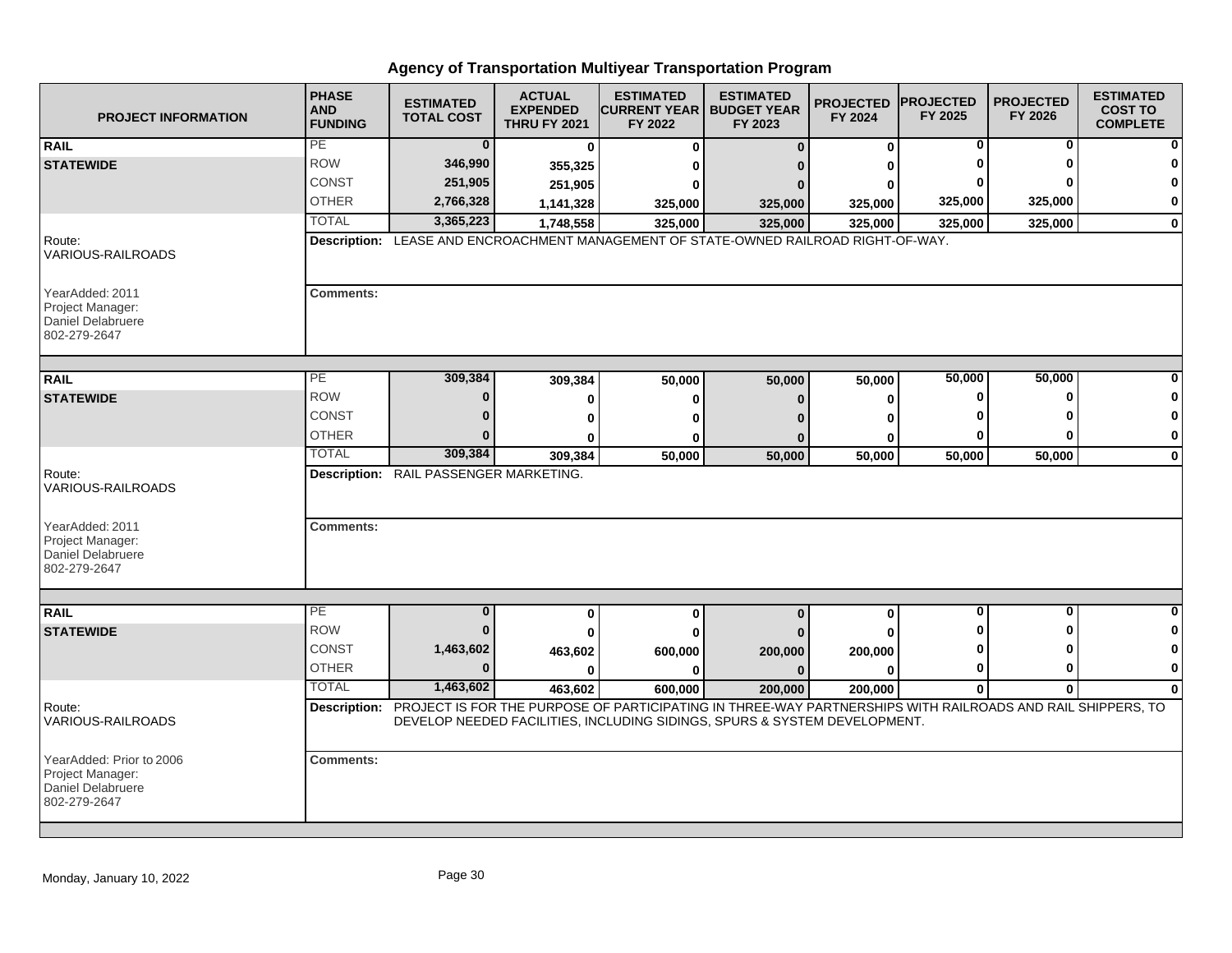| <b>PROJECT INFORMATION</b>                                               | <b>PHASE</b><br><b>AND</b><br><b>FUNDING</b> | <b>ESTIMATED</b><br><b>TOTAL COST</b> | <b>ACTUAL</b><br><b>EXPENDED</b><br><b>THRU FY 2021</b> | <b>ESTIMATED</b><br><b>CURRENT YEAR   BUDGET YEAR</b><br>FY 2022                               | <b>ESTIMATED</b><br>FY 2023 | <b>PROJECTED</b><br>FY 2024 | <b>PROJECTED</b><br>FY 2025 | <b>PROJECTED</b><br>FY 2026 | <b>ESTIMATED</b><br><b>COST TO</b><br><b>COMPLETE</b> |
|--------------------------------------------------------------------------|----------------------------------------------|---------------------------------------|---------------------------------------------------------|------------------------------------------------------------------------------------------------|-----------------------------|-----------------------------|-----------------------------|-----------------------------|-------------------------------------------------------|
| <b>RAIL</b>                                                              | PE                                           | $\bf{0}$                              | 0                                                       | 0                                                                                              | $\bf{0}$                    | 0                           | 0                           | $\bf{0}$                    | $\Omega$                                              |
| <b>STATEWIDE</b>                                                         | <b>ROW</b>                                   | $\Omega$                              | 0                                                       | O                                                                                              |                             | O                           | 0                           | n                           | ŋ                                                     |
| <b>CRTIES01</b>                                                          | CONST                                        | 4,067,655                             | 2,617,655                                               | 300,000                                                                                        | 250,000                     | 300,000                     | 300,000                     | 300,000                     | 0                                                     |
|                                                                          | <b>OTHER</b>                                 | $\Omega$                              | 0                                                       | 0                                                                                              | $\bf{0}$                    | $\bf{0}$                    | 0                           | ŋ                           | 0                                                     |
|                                                                          | <b>TOTAL</b>                                 | 4,067,655                             | 2,617,655                                               | 300,000                                                                                        | 250,000                     | 300,000                     | 300,000                     | 300,000                     | $\pmb{0}$                                             |
| Route:<br>VARIOUS-RAILROADS                                              |                                              |                                       |                                                         | Description: INSTALLATION OF TIES AND/OR SURFACING MATERIALS ON VARIOUS STATE-OWNED RAILROADS. |                             |                             |                             |                             |                                                       |
| YearAdded: 2013<br>Project Manager:<br>Daniel Delabruere<br>802-279-2647 | <b>Comments:</b>                             |                                       |                                                         |                                                                                                |                             |                             |                             |                             |                                                       |
| <b>RAIL</b>                                                              | PE                                           | 90,000                                | 24,938                                                  | 30,062                                                                                         | 35,000                      | $\bf{0}$                    | $\bf{0}$                    | $\bf{0}$                    |                                                       |
| <b>STATEWIDE</b>                                                         | <b>ROW</b>                                   | $\bf{0}$                              |                                                         |                                                                                                | $\Omega$                    | Λ                           |                             | ŋ                           | 0                                                     |
| <b>FEMAPCSS</b>                                                          | CONST                                        | $\bf{0}$                              | 0                                                       | 0                                                                                              |                             |                             |                             |                             | $\bf{0}$                                              |
|                                                                          | <b>OTHER</b>                                 | $\Omega$                              | 0                                                       | 0                                                                                              |                             | ŋ                           | 0                           | 0                           | 0                                                     |
|                                                                          | <b>TOTAL</b>                                 | 90,000                                | 0                                                       | O                                                                                              | $\Omega$                    | 0<br>$\mathbf 0$            | $\mathbf{0}$                |                             | $\mathbf 0$                                           |
| Route:                                                                   |                                              |                                       | 24,938                                                  | 30,062<br>Description: FEMA project closeout - Cost analysis and engineering support.          | 35,000                      |                             |                             | $\mathbf 0$                 |                                                       |
| YearAdded: 2022<br>Project Manager:<br>Kyle Wells<br>802-505-1707        | <b>Comments:</b>                             |                                       |                                                         |                                                                                                |                             |                             |                             |                             |                                                       |
|                                                                          | PE                                           |                                       |                                                         |                                                                                                |                             |                             |                             |                             |                                                       |
| <b>RAIL</b>                                                              | <b>ROW</b>                                   | $\bf{0}$<br>$\bf{0}$                  | 0                                                       | $\bf{0}$                                                                                       | $\mathbf 0$                 | 0                           | 0                           | 0                           | 0<br>0                                                |
| <b>STATEWIDE</b>                                                         | CONST                                        | $\bf{0}$                              | 0                                                       | 0                                                                                              |                             | ŋ                           |                             |                             | 0                                                     |
| OPLIFE(18)                                                               | <b>OTHER</b>                                 |                                       | 0                                                       | O                                                                                              | $\Omega$                    | U                           |                             | O                           | 0                                                     |
|                                                                          | <b>TOTAL</b>                                 | 113,533<br>113,533                    | 23,533                                                  | 30,000                                                                                         | 30,000                      | 30,000                      | 0                           |                             |                                                       |
|                                                                          |                                              |                                       | 23,533                                                  | 30,000                                                                                         | 30,000                      | 30,000                      | $\mathbf 0$                 | $\mathbf 0$                 | $\mathbf 0$                                           |
| Route:<br><b>VARIOUS-RAILROADS</b>                                       |                                              | Description: OPERATION LIFESAVER.     |                                                         |                                                                                                |                             |                             |                             |                             |                                                       |
| YearAdded: 2011                                                          | <b>Comments:</b>                             |                                       |                                                         |                                                                                                |                             |                             |                             |                             |                                                       |
| Project Manager:                                                         |                                              |                                       |                                                         |                                                                                                |                             |                             |                             |                             |                                                       |
| Daniel Delabruere<br>802-279-2647                                        |                                              |                                       |                                                         |                                                                                                |                             |                             |                             |                             |                                                       |
|                                                                          |                                              |                                       |                                                         |                                                                                                |                             |                             |                             |                             |                                                       |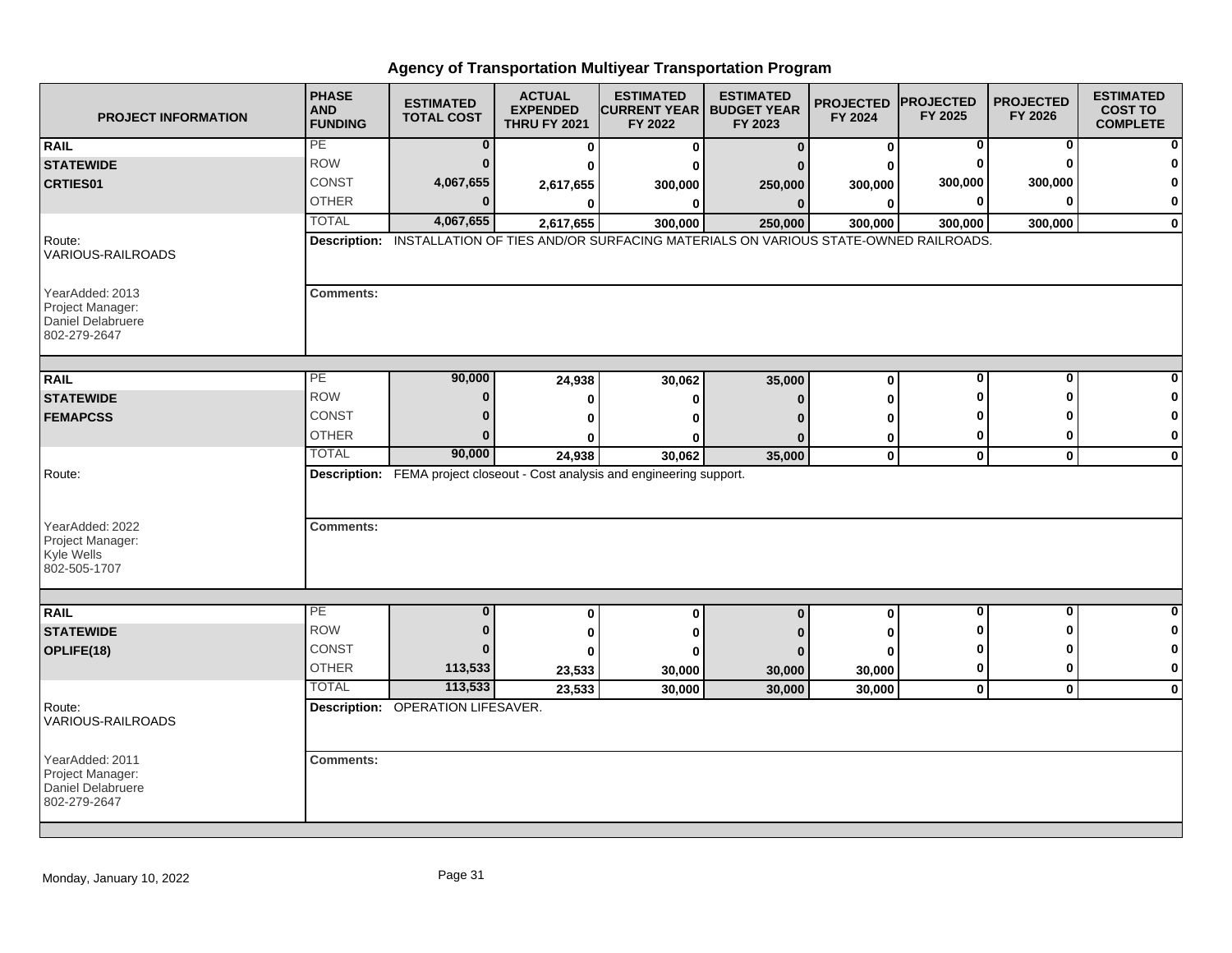| <b>PROJECT INFORMATION</b>                                               | <b>PHASE</b><br><b>AND</b><br><b>FUNDING</b> | <b>ESTIMATED</b><br><b>TOTAL COST</b> | <b>ACTUAL</b><br><b>EXPENDED</b><br><b>THRU FY 2021</b> | <b>ESTIMATED</b><br><b>CURRENT YEAR</b>  <br>FY 2022                                | <b>ESTIMATED</b><br><b>BUDGET YEAR</b><br>FY 2023 | <b>PROJECTED</b><br>FY 2024 | <b>PROJECTED</b><br>FY 2025 | <b>PROJECTED</b><br>FY 2026 | <b>ESTIMATED</b><br><b>COST TO</b><br><b>COMPLETE</b> |
|--------------------------------------------------------------------------|----------------------------------------------|---------------------------------------|---------------------------------------------------------|-------------------------------------------------------------------------------------|---------------------------------------------------|-----------------------------|-----------------------------|-----------------------------|-------------------------------------------------------|
| <b>RAIL</b>                                                              | PE                                           | $\bf{0}$                              | 0                                                       | 0                                                                                   | $\Omega$                                          | $\mathbf 0$                 | 0                           | 0                           | $\mathbf{0}$                                          |
| <b>STATEWIDE</b>                                                         | <b>ROW</b>                                   | $\bf{0}$                              | ŋ                                                       |                                                                                     |                                                   |                             |                             |                             | $\mathbf{0}$                                          |
| <b>REW4621Z</b>                                                          | <b>CONST</b>                                 | $\bf{0}$                              |                                                         |                                                                                     |                                                   |                             |                             |                             | $\mathbf{0}$                                          |
|                                                                          | <b>OTHER</b>                                 | 45,000                                | ŋ                                                       | 5,000                                                                               | 20,000                                            | 20,000                      | 0                           |                             | $\mathbf{0}$                                          |
|                                                                          | <b>TOTAL</b>                                 | 45,000                                | $\bf{0}$                                                | 5,000                                                                               | 20,000                                            | 20,000                      | $\mathbf 0$                 | $\mathbf{0}$                | $\mathbf{0}$                                          |
| Route:                                                                   |                                              |                                       |                                                         | Description: Category Z - Indirect management costs for declared FEMA disaster 4621 |                                                   |                             |                             |                             |                                                       |
| YearAdded: 2023<br>Project Manager:<br>Paul Libby<br>802-595-0720        | <b>Comments:</b>                             |                                       |                                                         |                                                                                     |                                                   |                             |                             |                             |                                                       |
| <b>RAIL</b>                                                              | PE                                           | 22,971                                | 29,269                                                  | 0                                                                                   | $\Omega$                                          | 0                           | 0                           | $\bf{0}$                    | $\mathbf{0}$                                          |
| <b>STATEWIDE</b>                                                         | <b>ROW</b>                                   | $\bf{0}$                              |                                                         | ŋ                                                                                   |                                                   |                             |                             |                             | $\mathbf{0}$                                          |
| <b>RR 1002</b>                                                           | <b>CONST</b>                                 | 733,856                               | 728,895                                                 |                                                                                     |                                                   |                             |                             |                             | 4,961                                                 |
|                                                                          | <b>OTHER</b>                                 | 1,722,373                             | 897,373                                                 | 275,000                                                                             | 275,000                                           | 275,000                     | 0                           |                             | $\mathbf{0}$                                          |
|                                                                          | <b>TOTAL</b>                                 | 2,479,200                             | 1,655,538                                               | 275,000                                                                             | 275,000                                           | 275,000                     | $\pmb{0}$                   | $\mathbf{0}$                | 4,961                                                 |
| Route:<br><b>VARIOUS-RAILROADS</b>                                       |                                              |                                       |                                                         | Description: MAINTENANCE OF STATE-OWNED RAILROAD PROPERTY AND BUILDINGS.            |                                                   |                             |                             |                             |                                                       |
| YearAdded: 2011<br>Project Manager:<br>Daniel Delabruere<br>802-279-2647 | <b>Comments:</b>                             |                                       |                                                         |                                                                                     |                                                   |                             |                             |                             |                                                       |
|                                                                          |                                              |                                       |                                                         |                                                                                     |                                                   |                             |                             |                             |                                                       |
| <b>RAIL</b>                                                              | PE                                           | 508,454                               | 667,603                                                 | 0                                                                                   | 450,000                                           | 450,000                     | 450,000                     | 450,000                     | $\mathbf{0}$                                          |
| <b>STATEWIDE</b>                                                         | <b>ROW</b>                                   | 0                                     | 0                                                       |                                                                                     |                                                   |                             | ŋ                           |                             | 0                                                     |
| <b>SF9046</b>                                                            | CONST                                        | $\bf{0}$                              | O                                                       |                                                                                     |                                                   |                             |                             |                             | $\mathbf{0}$                                          |
|                                                                          | <b>OTHER</b>                                 | 134,514                               | 164,369                                                 | 35,000                                                                              | n                                                 | ŋ                           | 0                           |                             | $\mathbf{0}$                                          |
|                                                                          | <b>TOTAL</b>                                 | 642,968                               | 831,972                                                 | 35,000                                                                              | 450,000                                           | 450,000                     | 450,000                     | 450,000                     | $\mathbf{0}$                                          |
| Route:<br><b>VARIOUS-RAIL TRAILS</b>                                     |                                              | Description: RAIL TRAIL MAINTENANCE.  |                                                         |                                                                                     |                                                   |                             |                             |                             |                                                       |
| YearAdded: 2014<br>Project Manager:<br>Daniel Delabruere<br>802-279-2647 | <b>Comments:</b>                             |                                       |                                                         |                                                                                     |                                                   |                             |                             |                             |                                                       |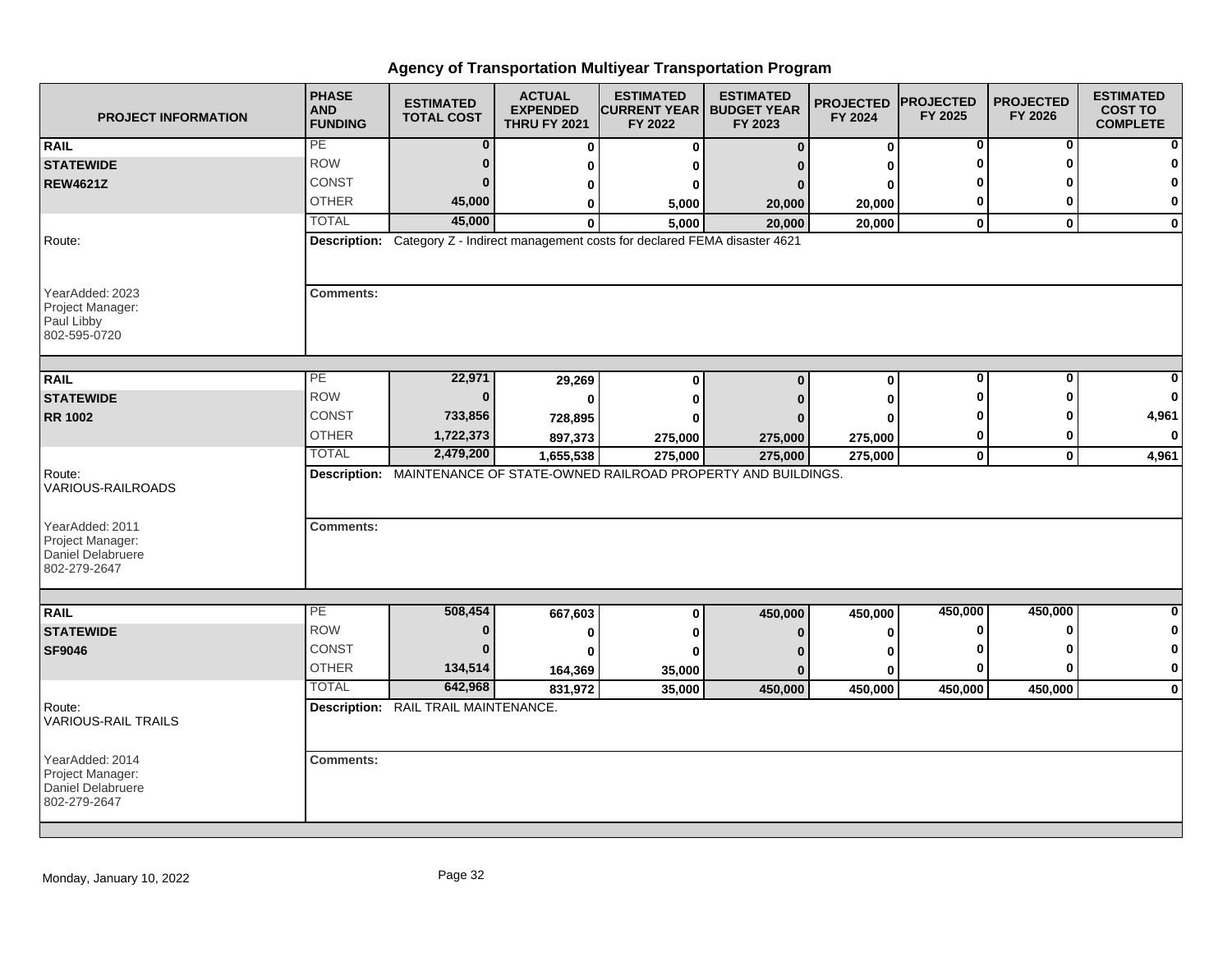| <b>PROJECT INFORMATION</b>                                        | <b>PHASE</b><br><b>AND</b><br><b>FUNDING</b> | <b>ESTIMATED</b><br><b>TOTAL COST</b>                     | <b>ACTUAL</b><br><b>EXPENDED</b><br><b>THRU FY 2021</b> | <b>ESTIMATED</b><br><b>CURRENT YEAR   BUDGET YEAR</b><br>FY 2022                                                                                                                                             | <b>ESTIMATED</b><br>FY 2023 | <b>PROJECTED</b><br>FY 2024 | <b>PROJECTED</b><br>FY 2025 | <b>PROJECTED</b><br>FY 2026 | <b>ESTIMATED</b><br><b>COST TO</b><br><b>COMPLETE</b> |
|-------------------------------------------------------------------|----------------------------------------------|-----------------------------------------------------------|---------------------------------------------------------|--------------------------------------------------------------------------------------------------------------------------------------------------------------------------------------------------------------|-----------------------------|-----------------------------|-----------------------------|-----------------------------|-------------------------------------------------------|
| <b>RAIL</b>                                                       | PE                                           | 234                                                       | $\bf{0}$                                                | 234                                                                                                                                                                                                          | $\Omega$                    | 0                           | 0                           | 0                           |                                                       |
| <b>STATEWIDE</b>                                                  | <b>ROW</b>                                   | $\bf{0}$                                                  | U                                                       | <sup>0</sup>                                                                                                                                                                                                 |                             | U                           |                             |                             |                                                       |
| STP 2030(11)                                                      | CONST                                        | $\bf{0}$                                                  | 0                                                       | 0                                                                                                                                                                                                            |                             | ŋ                           |                             |                             |                                                       |
|                                                                   | <b>OTHER</b>                                 | 60,000                                                    | 49,589                                                  | 24,500                                                                                                                                                                                                       | 24,500                      | 24,500                      | 0                           | ŋ                           | $\bf{0}$                                              |
|                                                                   | <b>TOTAL</b>                                 | 60,234                                                    | 49,589                                                  | 24,734                                                                                                                                                                                                       | 24,500                      | 24,500                      | $\bf{0}$                    | $\bf{0}$                    | $\bf{0}$                                              |
| Route:                                                            | <b>Description:</b>                          |                                                           |                                                         | SECTION 130 DATA COMPILATION, AND ANALYSIS AND MAINTENANCE FOR RAIL/HIGHWAY CROSSING IMPROVEMENTS (E.G.<br>CRASH DATA, TRAFFIC VOLUME AND MIX, ROADWAY INVENTORY, ETC.), AND EVALUATION OF DATABASE SYSTEMS. |                             |                             |                             |                             |                                                       |
| YearAdded: 2017<br>Project Manager:<br>Sasa Dejan<br>802-249-6098 | <b>Comments:</b>                             |                                                           |                                                         |                                                                                                                                                                                                              |                             |                             |                             |                             |                                                       |
|                                                                   | PE                                           | $\bf{0}$                                                  |                                                         |                                                                                                                                                                                                              |                             |                             | $\bf{0}$                    | $\bf{0}$                    |                                                       |
| <b>RAIL</b><br><b>STATEWIDE</b>                                   | <b>ROW</b>                                   | $\bf{0}$                                                  | $\bf{0}$                                                | $\bf{0}$                                                                                                                                                                                                     | $\bf{0}$                    | $\bf{0}$                    | Λ                           | ∩                           |                                                       |
|                                                                   | CONST                                        | 0                                                         | $\bf{0}$                                                | 0                                                                                                                                                                                                            |                             | 0                           |                             |                             | 0                                                     |
| STP 2030(12)                                                      | <b>OTHER</b>                                 | 200,000                                                   | 0                                                       | ŋ                                                                                                                                                                                                            |                             | ŋ                           | 0                           | 0                           | 200,000                                               |
|                                                                   | <b>TOTAL</b>                                 | 200,000                                                   | 0<br>$\mathbf{0}$                                       | 0<br>$\mathbf{0}$                                                                                                                                                                                            | 0<br>$\bf{0}$               | 0<br>$\mathbf 0$            | $\mathbf{0}$                | $\mathbf{0}$                | 200,000                                               |
| Route:<br>YearAdded: 2021                                         | <b>Comments:</b>                             | <b>Description:</b> Other Statewide Crossing Improvements |                                                         |                                                                                                                                                                                                              |                             |                             |                             |                             |                                                       |
| Project Manager:<br>Paul Libby<br>802-595-0720                    |                                              |                                                           |                                                         |                                                                                                                                                                                                              |                             |                             |                             |                             |                                                       |
| <b>RAIL</b>                                                       | PE                                           | 20,000                                                    | 7,170                                                   | 10,175                                                                                                                                                                                                       | $\bf{0}$                    | 0                           | 0                           | 0                           | 2,655                                                 |
| <b>STATEWIDE</b>                                                  | <b>ROW</b>                                   | $\bf{0}$                                                  | 0                                                       | $\bf{0}$                                                                                                                                                                                                     |                             | U                           | ŋ                           | ŋ                           | $\mathbf{0}$                                          |
| STP 2030(13)                                                      | <b>CONST</b>                                 | 200,000                                                   | 0                                                       | 125,000                                                                                                                                                                                                      |                             | 0                           | 0                           | ŋ                           | 75,000                                                |
|                                                                   | <b>OTHER</b>                                 | $\Omega$                                                  | 0                                                       | O                                                                                                                                                                                                            | $\bf{0}$                    | 0                           | $\mathbf 0$                 | 0                           | $\bf{0}$                                              |
|                                                                   | <b>TOTAL</b>                                 | 220,000                                                   | 7,170                                                   | 135,175                                                                                                                                                                                                      | $\bf{0}$                    | $\mathbf 0$                 | $\mathbf 0$                 | $\mathbf 0$                 | 77,655                                                |
| Route:                                                            |                                              |                                                           |                                                         | Description: Update public railroad crossing signage for MUTCD compliance.                                                                                                                                   |                             |                             |                             |                             |                                                       |
| YearAdded: 2022<br>Project Manager:<br>Sasa Dejan<br>802-249-6098 | <b>Comments:</b>                             |                                                           |                                                         |                                                                                                                                                                                                              |                             |                             |                             |                             |                                                       |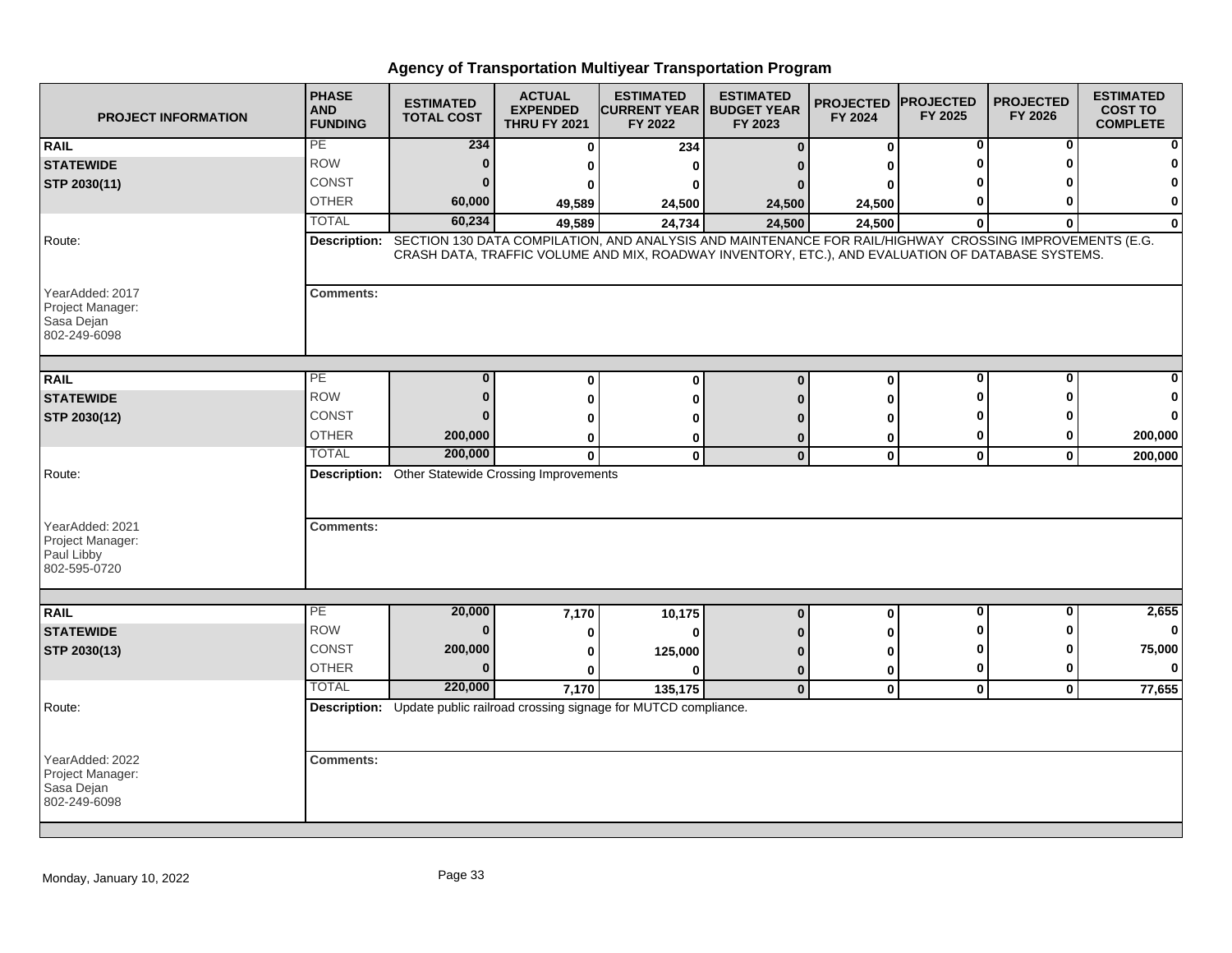| <b>PROJECT INFORMATION</b>                                                               | <b>PHASE</b><br><b>AND</b><br><b>FUNDING</b> | <b>ESTIMATED</b><br><b>TOTAL COST</b> | <b>ACTUAL</b><br><b>EXPENDED</b><br><b>THRU FY 2021</b> | <b>ESTIMATED</b><br><b>CURRENT YEAR   BUDGET YEAR</b><br>FY 2022                                        | <b>ESTIMATED</b><br>FY 2023 | <b>PROJECTED</b><br>FY 2024 | <b>PROJECTED</b><br>FY 2025 | <b>PROJECTED</b><br>FY 2026 | <b>ESTIMATED</b><br><b>COST TO</b><br><b>COMPLETE</b> |
|------------------------------------------------------------------------------------------|----------------------------------------------|---------------------------------------|---------------------------------------------------------|---------------------------------------------------------------------------------------------------------|-----------------------------|-----------------------------|-----------------------------|-----------------------------|-------------------------------------------------------|
| <b>RAIL</b>                                                                              | PE                                           | 3,452,845                             | 2,252,845                                               | 400,000                                                                                                 | 200,000                     | 200,000                     | 200,000                     | 200,000                     |                                                       |
| <b>STATEWIDE</b>                                                                         | <b>ROW</b>                                   | $\bf{0}$                              | $\bf{0}$                                                | <sup>0</sup>                                                                                            |                             | $\bf{0}$                    | $\bf{0}$                    | $\bf{0}$                    |                                                       |
| <b>STRBINSP</b>                                                                          | <b>CONST</b>                                 | $\Omega$                              | 0                                                       | ŋ                                                                                                       |                             |                             |                             |                             |                                                       |
|                                                                                          | <b>OTHER</b>                                 | 405,477                               | 503,056                                                 | 0                                                                                                       |                             |                             |                             |                             | $\bf{0}$                                              |
|                                                                                          | <b>TOTAL</b>                                 | 3,858,322                             | 2,755,901                                               | 400,000                                                                                                 | 200,000                     | 200,000                     | 200,000                     | 200,000                     | $\mathbf 0$                                           |
| Route:<br>RAILROAD BRIDGES                                                               |                                              |                                       |                                                         | Description: INVENTORY, INSPECTION AND CLASSIFICATION OF STATE-OWNED RAILROAD BRIDGES.                  |                             |                             |                             |                             |                                                       |
| YearAdded: Prior to 2006<br>Project Manager:<br><b>Daniel Delabruere</b><br>802-279-2647 | <b>Comments:</b>                             |                                       |                                                         |                                                                                                         |                             |                             |                             |                             |                                                       |
| <b>RAIL</b>                                                                              | PЕ                                           | 326,436                               | 236,436                                                 | 60,000                                                                                                  | 30,000                      | 0                           | $\bf{0}$                    | $\bf{0}$                    |                                                       |
| <b>STATEWIDE</b>                                                                         | <b>ROW</b>                                   | $\Omega$                              | 0                                                       | 0                                                                                                       | $\Omega$                    | 0                           | ŋ                           | ŋ                           |                                                       |
| <b>STRBMATN</b>                                                                          | <b>CONST</b>                                 | 435,000                               | 0                                                       | 235,000                                                                                                 | 200,000                     | ŋ                           |                             |                             | 0                                                     |
|                                                                                          | <b>OTHER</b>                                 | $\Omega$                              | 0                                                       | 0                                                                                                       |                             | 0                           | 0                           | 0                           | 0                                                     |
|                                                                                          | <b>TOTAL</b>                                 | 761,436                               | 236,436                                                 | 295,000                                                                                                 | 230,000                     | $\mathbf 0$                 | $\mathbf{0}$                | $\mathbf{0}$                | $\mathbf 0$                                           |
| Route:<br>VARIOUS-RAILROADS                                                              |                                              | Description: BRIDGE MAINTENANCE.      |                                                         |                                                                                                         |                             |                             |                             |                             |                                                       |
| YearAdded: 2013<br>Project Manager:<br><b>Daniel Delabruere</b><br>802-279-2647          | <b>Comments:</b>                             |                                       |                                                         |                                                                                                         |                             |                             |                             |                             |                                                       |
|                                                                                          | РE                                           |                                       |                                                         |                                                                                                         |                             |                             | 0                           | 0                           | $\bf{0}$                                              |
| <b>RAIL</b>                                                                              | <b>ROW</b>                                   | 75,000<br>$\bf{0}$                    | 23,417                                                  | 36,583                                                                                                  | 15,000                      | 0                           | ŋ                           | ŋ                           | 0                                                     |
| <b>SUNDERLAND</b>                                                                        | CONST                                        | 479,823                               | 0                                                       | 0                                                                                                       |                             | U                           | $\bf{0}$                    | ŋ                           | 0                                                     |
| <b>REW4445I</b>                                                                          | <b>OTHER</b>                                 | $\Omega$                              | 902                                                     | 0                                                                                                       | 478,921                     | 0                           | $\mathbf 0$                 | $\bf{0}$                    | $\mathbf 0$                                           |
|                                                                                          | <b>TOTAL</b>                                 | 554,823                               | $\bf{0}$                                                | <sup>0</sup>                                                                                            | n                           | 0                           |                             |                             |                                                       |
| Route:<br>VTR Vermont Railway B&R                                                        |                                              |                                       | 24,319                                                  | 36,583<br>Description: FEMA DR 4445 - Permanent repair required on the Vermont Railway at MP 18.5-18.7. | 493,921                     | 0                           | $\mathbf 0$                 | $\mathbf{0}$                | $\mathbf 0$                                           |
| YearAdded: 2022<br>Project Manager:<br><b>Bruce King</b>                                 | <b>Comments:</b>                             |                                       |                                                         |                                                                                                         |                             |                             |                             |                             |                                                       |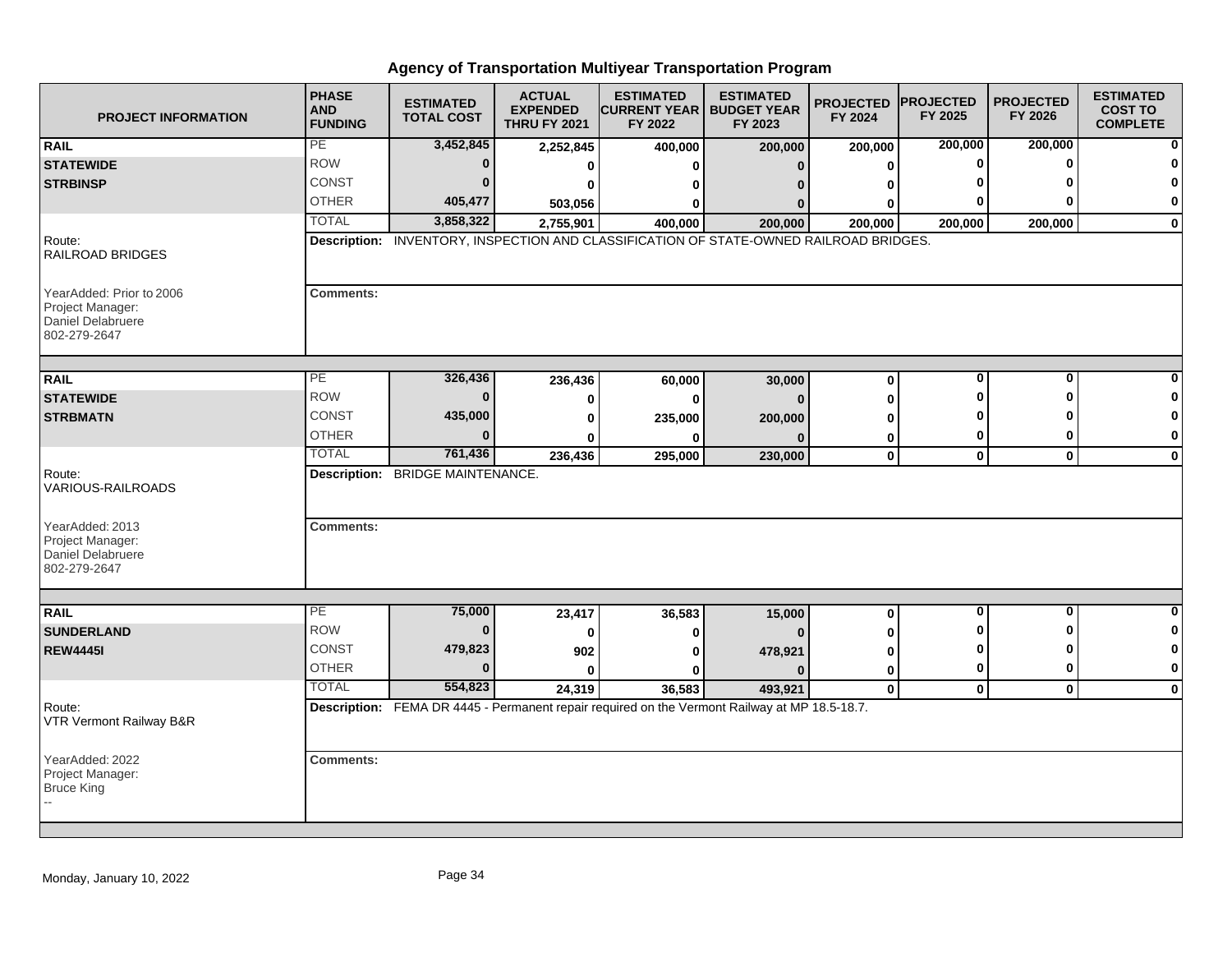| <b>PROJECT INFORMATION</b>                                        | <b>PHASE</b><br><b>AND</b><br><b>FUNDING</b> | <b>ESTIMATED</b><br><b>TOTAL COST</b> | <b>ACTUAL</b><br><b>EXPENDED</b><br><b>THRU FY 2021</b> | <b>ESTIMATED</b><br><b>CURRENT YEAR   BUDGET YEAR</b><br>FY 2022                                              | <b>ESTIMATED</b><br>FY 2023 | <b>PROJECTED</b><br>FY 2024 | <b>PROJECTED</b><br>FY 2025 | <b>PROJECTED</b><br>FY 2026 | <b>ESTIMATED</b><br><b>COST TO</b><br><b>COMPLETE</b> |
|-------------------------------------------------------------------|----------------------------------------------|---------------------------------------|---------------------------------------------------------|---------------------------------------------------------------------------------------------------------------|-----------------------------|-----------------------------|-----------------------------|-----------------------------|-------------------------------------------------------|
| <b>RAIL</b>                                                       | PE                                           | $\bf{0}$                              | $\mathbf 0$                                             | 0                                                                                                             | $\bf{0}$                    | 0                           | 0                           | 0                           |                                                       |
| <b>SWANTON</b>                                                    | <b>ROW</b>                                   | $\bf{0}$                              | 0                                                       | ŋ                                                                                                             |                             | ŋ                           | ŋ                           | ŋ                           |                                                       |
| STP 2038(17)                                                      | <b>CONST</b>                                 | 0                                     | 0                                                       | 0                                                                                                             |                             | 0                           |                             |                             |                                                       |
|                                                                   | <b>OTHER</b>                                 | $\bf{0}$                              | 0                                                       | 0                                                                                                             | 0                           | 0                           | 0                           | 0                           | 0                                                     |
|                                                                   | <b>TOTAL</b>                                 | $\overline{0}$                        | $\Omega$                                                | $\Omega$                                                                                                      | $\Omega$                    | $\mathbf{0}$                | $\mathbf{0}$                | $\mathbf{0}$                | $\bf{0}$                                              |
| Route:<br>NECR New England Central Railroad Division<br>Swan      |                                              |                                       |                                                         | Description: Crossing improvement upgrade at Tabor Rd. (TH13) in Swanton. MP 14.17                            |                             |                             |                             |                             |                                                       |
| YearAdded: 2019<br>Project Manager:<br>Paul Libby<br>802-595-0720 | <b>Comments:</b>                             |                                       |                                                         |                                                                                                               |                             |                             |                             |                             |                                                       |
|                                                                   | PE                                           | $\bf{0}$                              |                                                         |                                                                                                               |                             |                             | 0                           | 0                           | ŋ                                                     |
| <b>RAIL</b><br><b>SWANTON</b>                                     | <b>ROW</b>                                   | $\mathbf{0}$                          | 0                                                       | $\bf{0}$                                                                                                      | $\bf{0}$                    | 0                           | 0                           | ŋ                           |                                                       |
|                                                                   | <b>CONST</b>                                 | 0                                     | 0                                                       | 0                                                                                                             | n                           | 0                           |                             |                             | O                                                     |
| STP 2038(18)                                                      | <b>OTHER</b>                                 | $\bf{0}$                              | 0                                                       | 0                                                                                                             |                             | ŋ                           | 0                           | 0                           | $\mathbf 0$                                           |
|                                                                   | <b>TOTAL</b>                                 | $\mathbf{0}$                          | 0<br>$\mathbf{0}$                                       | 0<br>$\bf{0}$                                                                                                 | $\Omega$<br>$\bf{0}$        | 0<br>$\mathbf 0$            | $\mathbf{0}$                | $\mathbf 0$                 | $\bf{0}$                                              |
| Route:<br>NECR New England Central Railroad Division<br>Swan      |                                              |                                       |                                                         | Description: Crossing improvement upgrades at Lakewood Dr. (TH11) in Swanton. MP 14.79                        |                             |                             |                             |                             |                                                       |
| YearAdded: 2019<br>Project Manager:<br>Paul Libby<br>802-595-0720 | <b>Comments:</b>                             |                                       |                                                         |                                                                                                               |                             |                             |                             |                             |                                                       |
| <b>RAIL</b>                                                       | $\overline{PE}$                              | 100,000                               | 45,341                                                  | 41,147                                                                                                        | 13,512                      | 0                           | 0                           | 0                           | $\Omega$                                              |
| <b>THETFORD</b>                                                   | <b>ROW</b>                                   | 5,000                                 | 1,199                                                   | 3,801                                                                                                         | $\mathbf{0}$                | 0                           |                             | Λ                           | 0                                                     |
| <b>REW4330B</b>                                                   | <b>CONST</b>                                 | 250,500                               | 0                                                       | 0                                                                                                             | 250,500                     | 0                           | 0                           | ŋ                           | $\mathbf 0$                                           |
|                                                                   | <b>OTHER</b>                                 | U                                     |                                                         |                                                                                                               |                             | 0                           | 0                           | 0                           | $\bf{0}$                                              |
|                                                                   | <b>TOTAL</b>                                 | 355,500                               | 46,541                                                  | 44,948                                                                                                        | 264,012                     | $\mathbf{0}$                | $\mathbf{0}$                | $\mathbf{0}$                | $\mathbf 0$                                           |
| Route:<br>Farm Xing 053-556N                                      |                                              |                                       |                                                         | Description: WACR - CRL FEMA DR 4330 - Track bed restoration/farm crossing 053-556N stone culvert replacement |                             |                             |                             |                             |                                                       |
| YearAdded: 2020<br>Project Manager:<br>Kyle Wells<br>802-505-1707 | <b>Comments:</b>                             |                                       |                                                         |                                                                                                               |                             |                             |                             |                             |                                                       |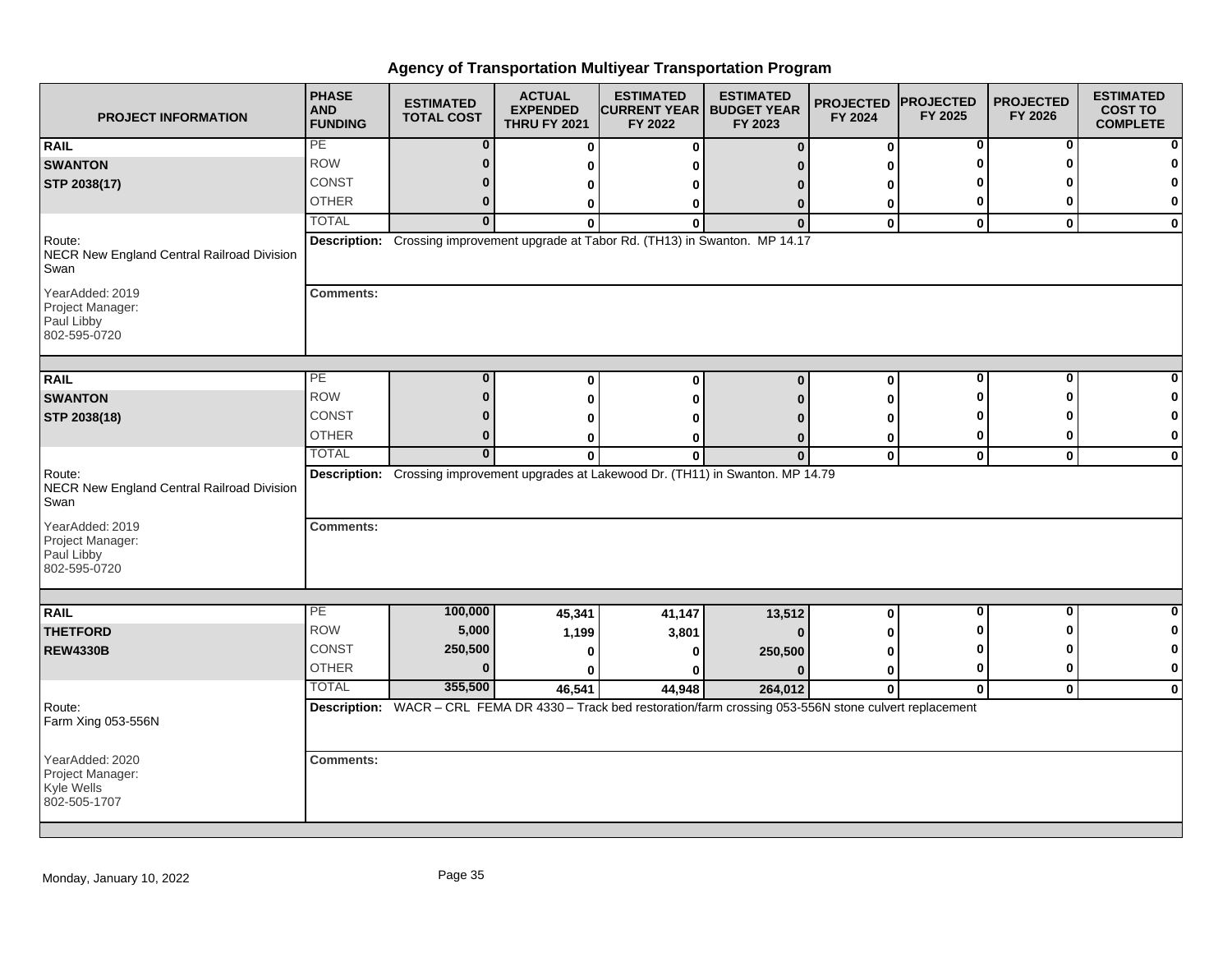| <b>PROJECT INFORMATION</b>                                        | <b>PHASE</b><br><b>AND</b><br><b>FUNDING</b> | <b>ESTIMATED</b><br><b>TOTAL COST</b> | <b>ACTUAL</b><br><b>EXPENDED</b><br><b>THRU FY 2021</b> | <b>ESTIMATED</b><br><b>CURRENT YEAR   BUDGET YEAR</b><br>FY 2022                       | <b>ESTIMATED</b><br>FY 2023 | <b>PROJECTED</b><br>FY 2024 | <b>PROJECTED</b><br>FY 2025 | <b>PROJECTED</b><br>FY 2026 | <b>ESTIMATED</b><br><b>COST TO</b><br><b>COMPLETE</b> |
|-------------------------------------------------------------------|----------------------------------------------|---------------------------------------|---------------------------------------------------------|----------------------------------------------------------------------------------------|-----------------------------|-----------------------------|-----------------------------|-----------------------------|-------------------------------------------------------|
| <b>RAIL</b>                                                       | PE                                           | 120,000                               | 28,041                                                  | 42,678                                                                                 | 49,281                      | 0                           | 0                           | 0                           |                                                       |
| <b>THETFORD</b>                                                   | <b>ROW</b>                                   | $\bf{0}$                              | ŋ                                                       | 0                                                                                      | $\Omega$                    | ŋ                           |                             |                             |                                                       |
| <b>REW4330C</b>                                                   | <b>CONST</b>                                 | 305,791                               | 0                                                       | 0                                                                                      | 305,791                     |                             |                             |                             | O                                                     |
|                                                                   | <b>OTHER</b>                                 | $\bf{0}$                              | ŋ                                                       | 0                                                                                      | $\Omega$                    | 0                           | 0                           | 0                           | 0                                                     |
|                                                                   | <b>TOTAL</b>                                 | 425,791                               | 28,041                                                  | 42,678                                                                                 | 355,072                     | 0                           | $\mathbf 0$                 | $\mathbf{0}$                | $\mathbf 0$                                           |
| Route:<br>Slope Failure                                           |                                              |                                       |                                                         | Description: WACR - CRL FEMA DR 4330 - Track bed restoration/washout repair            |                             |                             |                             |                             |                                                       |
| YearAdded: 2020<br>Project Manager:<br>Kyle Wells<br>802-505-1707 | <b>Comments:</b>                             |                                       |                                                         |                                                                                        |                             |                             |                             |                             |                                                       |
|                                                                   | PE                                           |                                       |                                                         |                                                                                        |                             |                             |                             | 0                           |                                                       |
| <b>RAIL</b>                                                       | <b>ROW</b>                                   | 175,000<br>$\bf{0}$                   | 0                                                       | $\bf{0}$                                                                               | $\bf{0}$                    | 100,000                     | 75,000<br>0                 | 0                           |                                                       |
| <b>WALLINGFORD</b>                                                | <b>CONST</b>                                 | 600,000                               | O                                                       | O                                                                                      |                             | 0                           | 300,000                     | 300,000                     | 0                                                     |
| GMRC()                                                            | <b>OTHER</b>                                 | $\bf{0}$                              | O                                                       | ŋ                                                                                      |                             | U                           | 0                           | $\bf{0}$                    | 0                                                     |
|                                                                   | <b>TOTAL</b>                                 | 775,000                               | 0                                                       | ŋ                                                                                      | $\Omega$<br>$\mathbf 0$     | 0                           |                             |                             |                                                       |
| Route:<br><b>GMRC Green Mountain Railroad Bellows Falls</b>       |                                              |                                       | $\mathbf 0$                                             | $\mathbf 0$<br>Description: Rehab bridge 145 in Wallingford on the GMRC. MP 40.67      |                             | 100,000                     | 375,000                     | 300,000                     | $\mathbf 0$                                           |
| YearAdded: 2018<br>Project Manager:<br>Paul Libby<br>802-595-0720 | <b>Comments:</b>                             |                                       |                                                         |                                                                                        |                             |                             |                             |                             |                                                       |
|                                                                   |                                              |                                       |                                                         |                                                                                        |                             |                             |                             |                             |                                                       |
| <b>RAIL</b>                                                       | PE<br><b>ROW</b>                             | 110,000<br>$\bf{0}$                   | 33,154                                                  | 61,846                                                                                 | 15,000                      | 0                           | $\bf{0}$                    | $\bf{0}$<br>ŋ               | 0<br>0                                                |
| <b>WALLINGFORD</b>                                                |                                              |                                       | 0                                                       | ŋ                                                                                      |                             | 0                           | Ω                           | ŋ                           | 0                                                     |
| <b>REW4330E</b>                                                   | <b>CONST</b><br><b>OTHER</b>                 | 340,812<br>$\bf{0}$                   | $\bf{0}$                                                | 0                                                                                      | 340,812                     | 0                           |                             | 0                           | $\mathbf 0$                                           |
|                                                                   | <b>TOTAL</b>                                 | 450,812                               | $\bf{0}$                                                | 0                                                                                      | $\Omega$                    | 0                           | 0                           |                             |                                                       |
| Route:<br>VTR Vermont Railway B&R                                 |                                              |                                       | 33,154                                                  | 61,846<br>Description: VTR - B&R FEMA DR 4330 - CMP culvert replacement/washout repair | 355,812                     | 0                           | $\pmb{0}$                   | $\mathbf{0}$                | $\mathbf 0$                                           |
| YearAdded: 2020<br>Project Manager:<br>Kyle Wells<br>802-505-1707 | <b>Comments:</b>                             |                                       |                                                         |                                                                                        |                             |                             |                             |                             |                                                       |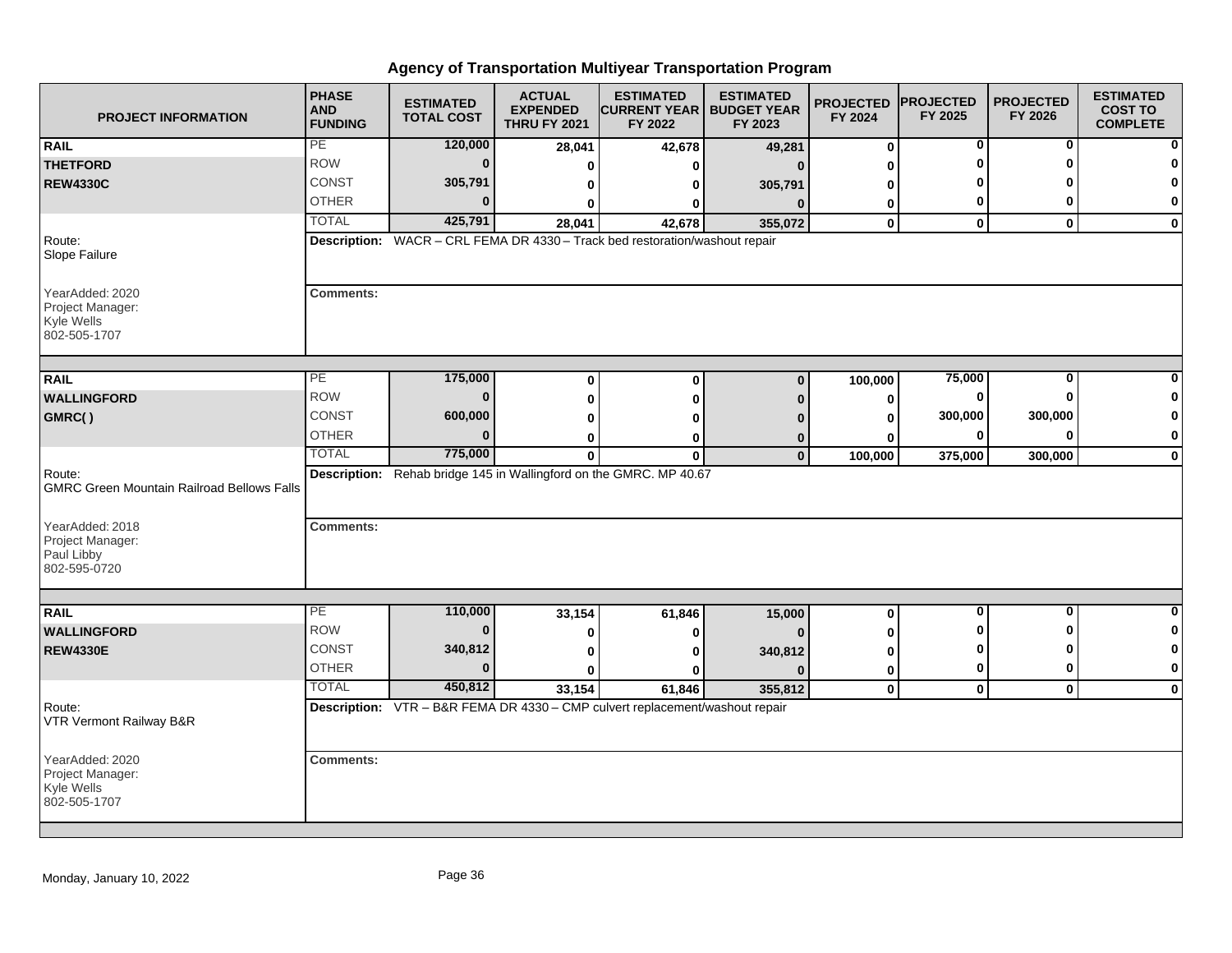| <b>PROJECT INFORMATION</b>                           | <b>PHASE</b><br><b>AND</b><br><b>FUNDING</b> | <b>ESTIMATED</b><br><b>TOTAL COST</b> | <b>ACTUAL</b><br><b>EXPENDED</b><br><b>THRU FY 2021</b> | <b>ESTIMATED</b><br><b>CURRENT YEAR   BUDGET YEAR</b><br>FY 2022                                   | <b>ESTIMATED</b><br>FY 2023 | <b>PROJECTED</b><br>FY 2024 | <b>PROJECTED</b><br>FY 2025 | <b>PROJECTED</b><br>FY 2026 | <b>ESTIMATED</b><br><b>COST TO</b><br><b>COMPLETE</b> |
|------------------------------------------------------|----------------------------------------------|---------------------------------------|---------------------------------------------------------|----------------------------------------------------------------------------------------------------|-----------------------------|-----------------------------|-----------------------------|-----------------------------|-------------------------------------------------------|
| <b>RAIL</b>                                          | PE                                           | 90,000                                | 69,998                                                  | 20,002                                                                                             | $\mathbf{0}$                | $\bf{0}$                    | 0                           | $\bf{0}$                    |                                                       |
| <b>WALLINGFORD</b>                                   | <b>ROW</b>                                   | $\mathbf{0}$                          | 0                                                       | ŋ                                                                                                  |                             |                             |                             |                             |                                                       |
| <b>VTRY(38)</b>                                      | <b>CONST</b>                                 | 663,143                               | 0                                                       | 75,000                                                                                             | 588,143                     |                             |                             |                             |                                                       |
|                                                      | <b>OTHER</b>                                 | 0                                     |                                                         | 0                                                                                                  | $\Omega$                    | 0                           | 0                           | ŋ                           | 0                                                     |
|                                                      | <b>TOTAL</b>                                 | 753,143                               | 69,998                                                  | 95,002                                                                                             | 588,143                     | $\bf{0}$                    | $\bf{0}$                    | $\bf{0}$                    | $\mathbf 0$                                           |
| Route:<br>VTR Vermont Railway B&R                    |                                              |                                       |                                                         | Description: Rehab bridge 87 in Wallingford on the VTR B&R, MP 40.58. Part of the FRA BUILD Grant. |                             |                             |                             |                             |                                                       |
| YearAdded: 2021<br>Project Manager:<br>Adam Goudreau | <b>Comments:</b>                             |                                       |                                                         |                                                                                                    |                             |                             |                             |                             |                                                       |
| <b>RAIL</b>                                          | PE                                           | 165,000                               | 133,440                                                 | 15,000                                                                                             | 10,000                      | 6,560                       | 0                           | $\bf{0}$                    |                                                       |
| <b>WALLINGFORD</b>                                   | <b>ROW</b>                                   | 20,000                                | 0                                                       | 0                                                                                                  | $\bf{0}$                    | 20,000                      |                             |                             |                                                       |
| <b>VTRY(39)</b>                                      | CONST                                        | 1,399,708                             |                                                         |                                                                                                    |                             | 350,000                     | 1,049,708                   |                             |                                                       |
|                                                      | <b>OTHER</b>                                 | 0                                     |                                                         | O                                                                                                  |                             | $\bf{0}$                    | 0                           | 0                           | 0                                                     |
|                                                      | <b>TOTAL</b>                                 | 1,584,708                             | 133,440                                                 | 15,000                                                                                             | 10,000                      | 376,560                     | 1,049,708                   | $\mathbf 0$                 | $\mathbf 0$                                           |
| Route:<br>VTR Vermont Railway B&R<br>YearAdded: 2021 | <b>Comments:</b>                             |                                       |                                                         | Description: Rehab bridge 88 in Wallingford on the VTR B&R, MP 41.35. Part of the FRA BUILD Grant. |                             |                             |                             |                             |                                                       |
| Project Manager:<br>Adam Goudreau                    |                                              |                                       |                                                         |                                                                                                    |                             |                             |                             |                             |                                                       |
| <b>RAIL</b>                                          | PE                                           | 100,000                               | 71,716                                                  | 28,284                                                                                             | $\bf{0}$                    | $\mathbf{0}$                | $\bf{0}$                    | $\bf{0}$                    | $\bf{0}$                                              |
| <b>WALLINGFORD</b>                                   | <b>ROW</b>                                   | $\bf{0}$                              |                                                         | O                                                                                                  |                             |                             |                             | n                           | 0                                                     |
| <b>VTRY(40)</b>                                      | <b>CONST</b>                                 | 750,707                               | o                                                       | 80,000                                                                                             | 670,707                     | ŋ                           |                             | n                           | 0                                                     |
|                                                      | <b>OTHER</b>                                 | $\bf{0}$                              | 0                                                       | ŋ                                                                                                  | $\Omega$                    | 0                           | 0                           | 0                           | 0                                                     |
|                                                      | <b>TOTAL</b>                                 | 850,707                               | 71,716                                                  | 108,284                                                                                            | 670,707                     | $\mathbf 0$                 | $\mathbf 0$                 | $\mathbf 0$                 | $\mathbf{0}$                                          |
| Route:<br>VTR Vermont Railway B&R                    |                                              |                                       |                                                         | Description: Rehab bridge 89 in Wallingford on the VTR B&R, MP 42.67. Part of the FRA BUILD Grant. |                             |                             |                             |                             |                                                       |
| YearAdded: 2021<br>Project Manager:<br>Adam Goudreau | <b>Comments:</b>                             |                                       |                                                         |                                                                                                    |                             |                             |                             |                             |                                                       |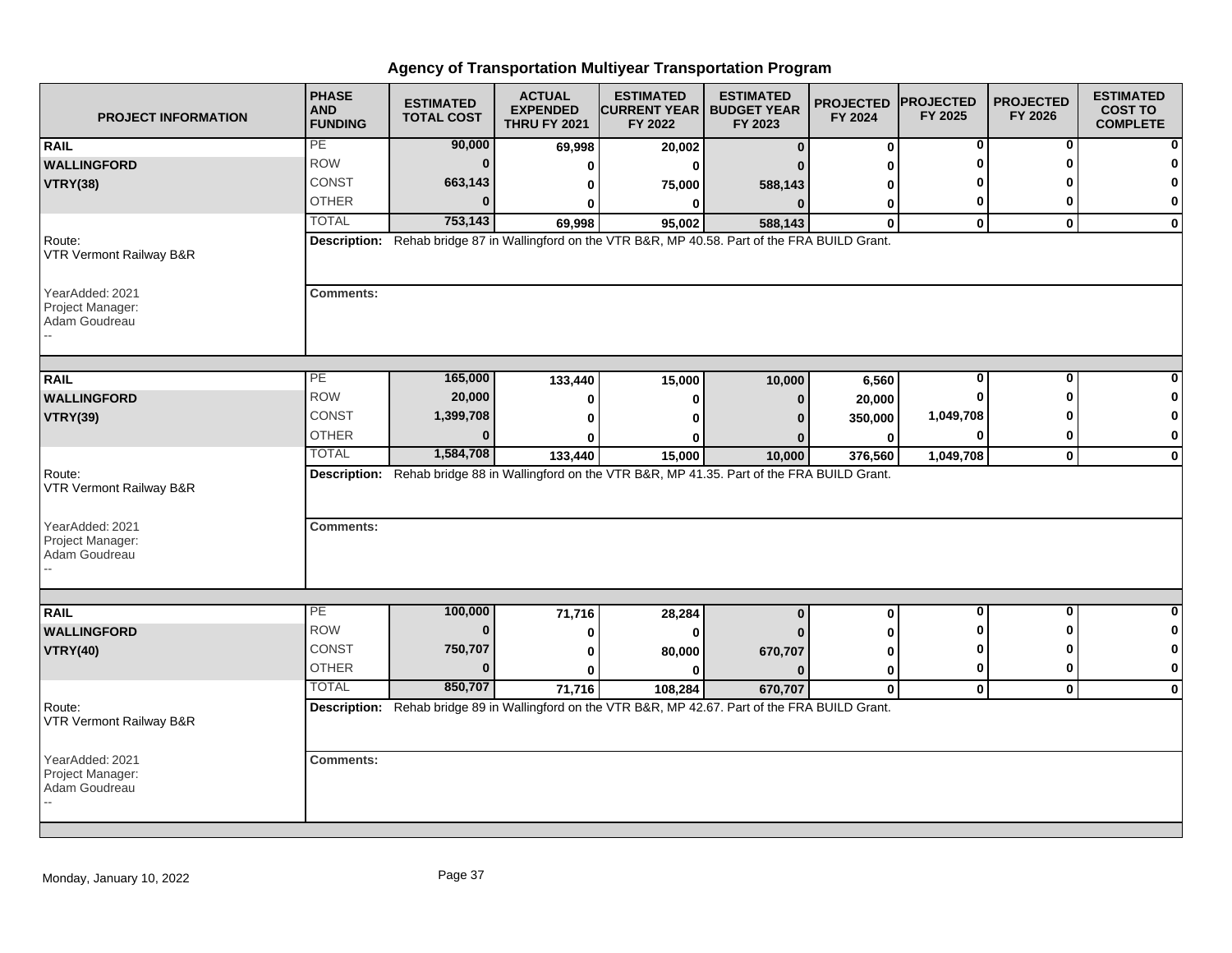| <b>PROJECT INFORMATION</b>                                        | <b>PHASE</b><br><b>AND</b><br><b>FUNDING</b> | <b>ESTIMATED</b><br><b>TOTAL COST</b> | <b>ACTUAL</b><br><b>EXPENDED</b><br><b>THRU FY 2021</b> | <b>ESTIMATED</b><br><b>CURRENT YEAR   BUDGET YEAR</b><br>FY 2022                                        | <b>ESTIMATED</b><br>FY 2023 | <b>PROJECTED</b><br>FY 2024 | <b>PROJECTED</b><br>FY 2025 | <b>PROJECTED</b><br>FY 2026 | <b>ESTIMATED</b><br><b>COST TO</b><br><b>COMPLETE</b> |
|-------------------------------------------------------------------|----------------------------------------------|---------------------------------------|---------------------------------------------------------|---------------------------------------------------------------------------------------------------------|-----------------------------|-----------------------------|-----------------------------|-----------------------------|-------------------------------------------------------|
| <b>RAIL</b>                                                       | PE                                           | 150,000                               | 89,330                                                  | 20,670                                                                                                  | 25,000                      | 15,000                      | 0                           | 0                           | $\mathbf{0}$                                          |
| <b>WALLINGFORD</b>                                                | <b>ROW</b>                                   | $\bf{0}$                              | 0                                                       |                                                                                                         | n                           | 0                           |                             |                             | $\mathbf{0}$                                          |
| <b>VTRY(41)</b>                                                   | <b>CONST</b>                                 | 504,699                               | 0                                                       | 0                                                                                                       |                             | 75,000                      | 429,699                     |                             | $\mathbf{0}$                                          |
|                                                                   | <b>OTHER</b>                                 | $\Omega$                              | $\bf{0}$                                                | ŋ                                                                                                       |                             | $\bf{0}$                    | ŋ                           |                             | 0                                                     |
|                                                                   | <b>TOTAL</b>                                 | 654,699                               | 89,330                                                  | 20,670                                                                                                  | 25,000                      | 90,000                      | 429,699                     | $\mathbf{0}$                | $\mathbf{0}$                                          |
| Route:<br>VTR Vermont Railway B&R                                 |                                              |                                       |                                                         | Description: Rehab bridge 92 in Wallingford on the VTR B&R, MP 46.31. Part of the FRA BUILD Grant.      |                             |                             |                             |                             |                                                       |
| YearAdded: 2021<br>Project Manager:<br>Adam Goudreau              | <b>Comments:</b>                             |                                       |                                                         |                                                                                                         |                             |                             |                             |                             |                                                       |
| <b>RAIL</b>                                                       | $\overline{PE}$                              | $\bf{0}$                              | $\bf{0}$                                                | $\Omega$                                                                                                | 50,000                      | 75,000                      | 0                           | $\Omega$                    | 0                                                     |
| <b>WEST RUTLAND</b>                                               | <b>ROW</b>                                   | $\mathbf{0}$                          | 0                                                       | Λ                                                                                                       |                             | 0                           |                             |                             | $\bf{0}$                                              |
| STP 2033(37)                                                      | CONST                                        | 0                                     | 0                                                       |                                                                                                         |                             | 400,000                     | 250,000                     |                             | $\mathbf{0}$                                          |
|                                                                   | <b>OTHER</b>                                 | $\bf{0}$                              | 0                                                       |                                                                                                         |                             |                             |                             | 0                           | 0                                                     |
|                                                                   | <b>TOTAL</b>                                 | $\bf{0}$                              | $\mathbf{0}$                                            | 0                                                                                                       | 50,000                      | 475,000                     | 250,000                     | $\mathbf 0$                 | $\mathbf{0}$                                          |
| Route:<br><b>CLP Clarendon &amp; Pittsford Railroad</b>           |                                              |                                       |                                                         | Description: Crossing improvements at Old Boardman Hill Rd (TH5) in West Rutland on the CLP rail line.  |                             |                             |                             |                             |                                                       |
| YearAdded: 2023<br>Project Manager:<br>Paul Libby<br>802-595-0720 | <b>Comments:</b>                             |                                       |                                                         |                                                                                                         |                             |                             |                             |                             |                                                       |
|                                                                   |                                              |                                       |                                                         |                                                                                                         |                             |                             |                             |                             |                                                       |
| <b>RAIL</b>                                                       | PE<br><b>ROW</b>                             | $\bf{0}$                              | 0                                                       | $\bf{0}$                                                                                                | $\Omega$                    | $\bf{0}$                    | $\bf{0}$                    | $\bf{0}$                    | $\mathbf{0}$                                          |
| <b>WINDSOR-ST. ALBANS</b>                                         |                                              | $\bf{0}$                              | 0                                                       |                                                                                                         |                             |                             |                             |                             | $\mathbf{0}$                                          |
| <b>CRISI(17)</b>                                                  | <b>CONST</b>                                 | $\bf{0}$                              | 11,410                                                  |                                                                                                         |                             | 0                           |                             |                             | $\mathbf{0}$                                          |
|                                                                   | OTHER                                        | 2,082,519                             | $\bf{0}$                                                | ŋ                                                                                                       | 0                           | 0                           | 0                           |                             | 2,082,519                                             |
|                                                                   | <b>TOTAL</b>                                 | 2,082,519                             | 11,410                                                  | $\mathbf{0}$                                                                                            | $\Omega$                    | $\mathbf 0$                 | $\mathbf{0}$                | $\mathbf{0}$                | 2,082,519                                             |
| Route:<br>NECR New England Central Railroad Division<br>Roxb      |                                              |                                       |                                                         | Description: Vermonter Amtrak Safety Project. Consolidated Rail Infrastructure and Safety Improvements. |                             |                             |                             |                             |                                                       |
| YearAdded: 2021<br>Project Manager:<br>Paul Libby<br>802-595-0720 | <b>Comments:</b>                             |                                       |                                                         |                                                                                                         |                             |                             |                             |                             |                                                       |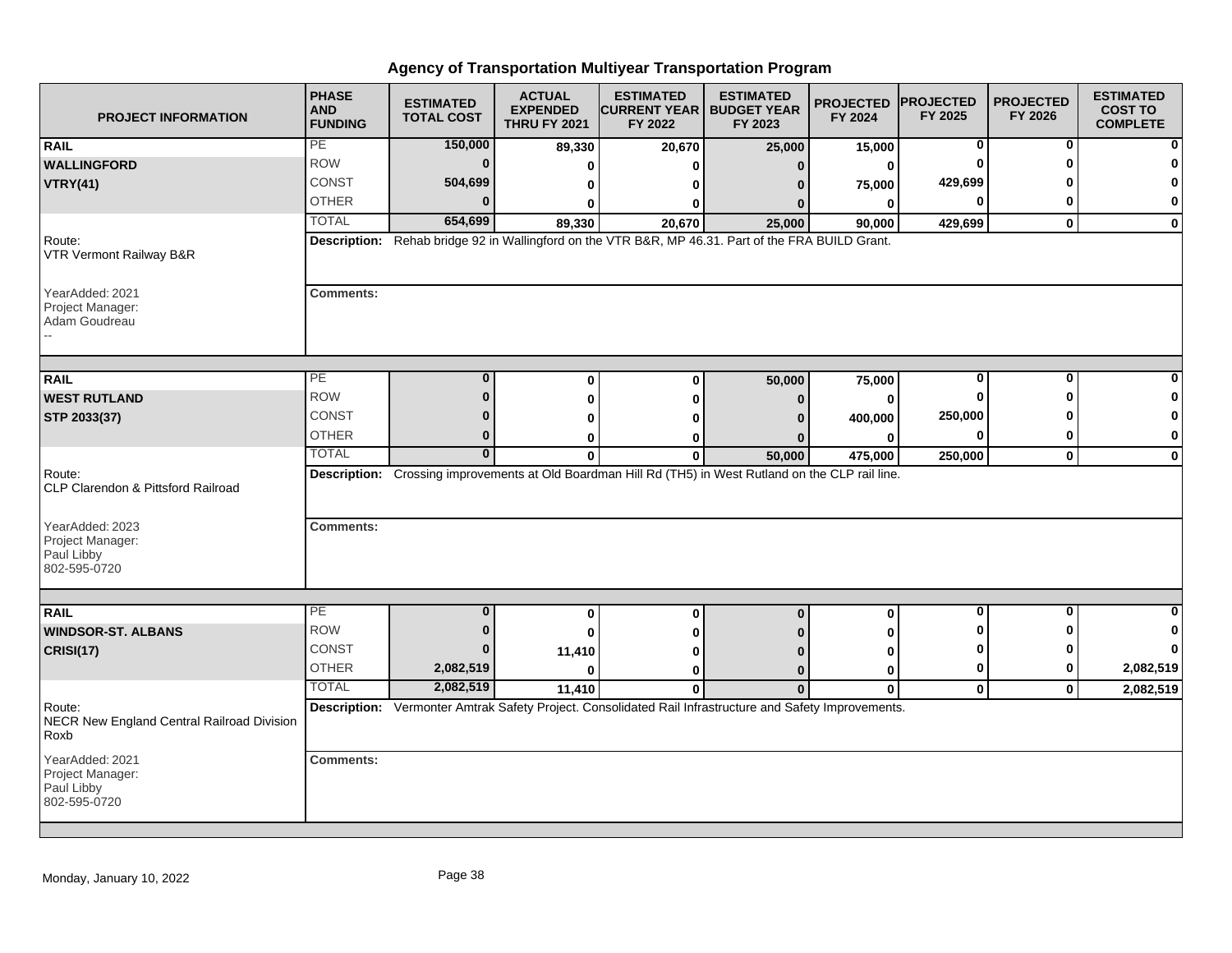| <b>PROJECT INFORMATION</b>                                        | <b>PHASE</b><br><b>AND</b><br><b>FUNDING</b> | <b>ESTIMATED</b><br><b>TOTAL COST</b> | <b>ACTUAL</b><br><b>EXPENDED</b><br><b>THRU FY 2021</b> | <b>ESTIMATED</b><br><b>ICURRENT YEAR</b><br>FY 2022                         | <b>ESTIMATED</b><br><b>BUDGET YEAR</b><br>FY 2023 | <b>PROJECTED</b><br>FY 2024 | <b>PROJECTED</b><br>FY 2025 | <b>I PROJECTED</b><br>FY 2026 | <b>ESTIMATED</b><br><b>COST TO</b><br><b>COMPLETE</b> |
|-------------------------------------------------------------------|----------------------------------------------|---------------------------------------|---------------------------------------------------------|-----------------------------------------------------------------------------|---------------------------------------------------|-----------------------------|-----------------------------|-------------------------------|-------------------------------------------------------|
| <b>RAIL</b>                                                       | PE                                           | 105,000                               | 75,386                                                  | 29,614                                                                      |                                                   | 0                           |                             |                               | 0                                                     |
| <b>WINOOSKI</b>                                                   | <b>ROW</b>                                   |                                       |                                                         |                                                                             |                                                   | 0                           |                             |                               |                                                       |
| STP 5100(14)                                                      | <b>CONST</b>                                 | 423,200                               |                                                         | 268,000                                                                     | 155,200                                           | 0                           |                             |                               |                                                       |
|                                                                   | <b>OTHER</b>                                 |                                       |                                                         |                                                                             |                                                   | 0                           |                             |                               | 0                                                     |
|                                                                   | <b>TOTAL</b>                                 | 528,200                               | 75,386                                                  | 297,614                                                                     | 155,200                                           | $\mathbf{0}$                | 0                           |                               | 0                                                     |
| Route:<br>Urb-5108                                                |                                              |                                       |                                                         | <b>Description:</b> Crossing improvements to Malletts Bay Ave. in Winooski. |                                                   |                             |                             |                               |                                                       |
| YearAdded: 2020<br>Project Manager:<br>Jason Owen<br>802-595-1215 | Comments:                                    |                                       |                                                         |                                                                             |                                                   |                             |                             |                               |                                                       |
|                                                                   |                                              |                                       |                                                         |                                                                             |                                                   |                             |                             |                               |                                                       |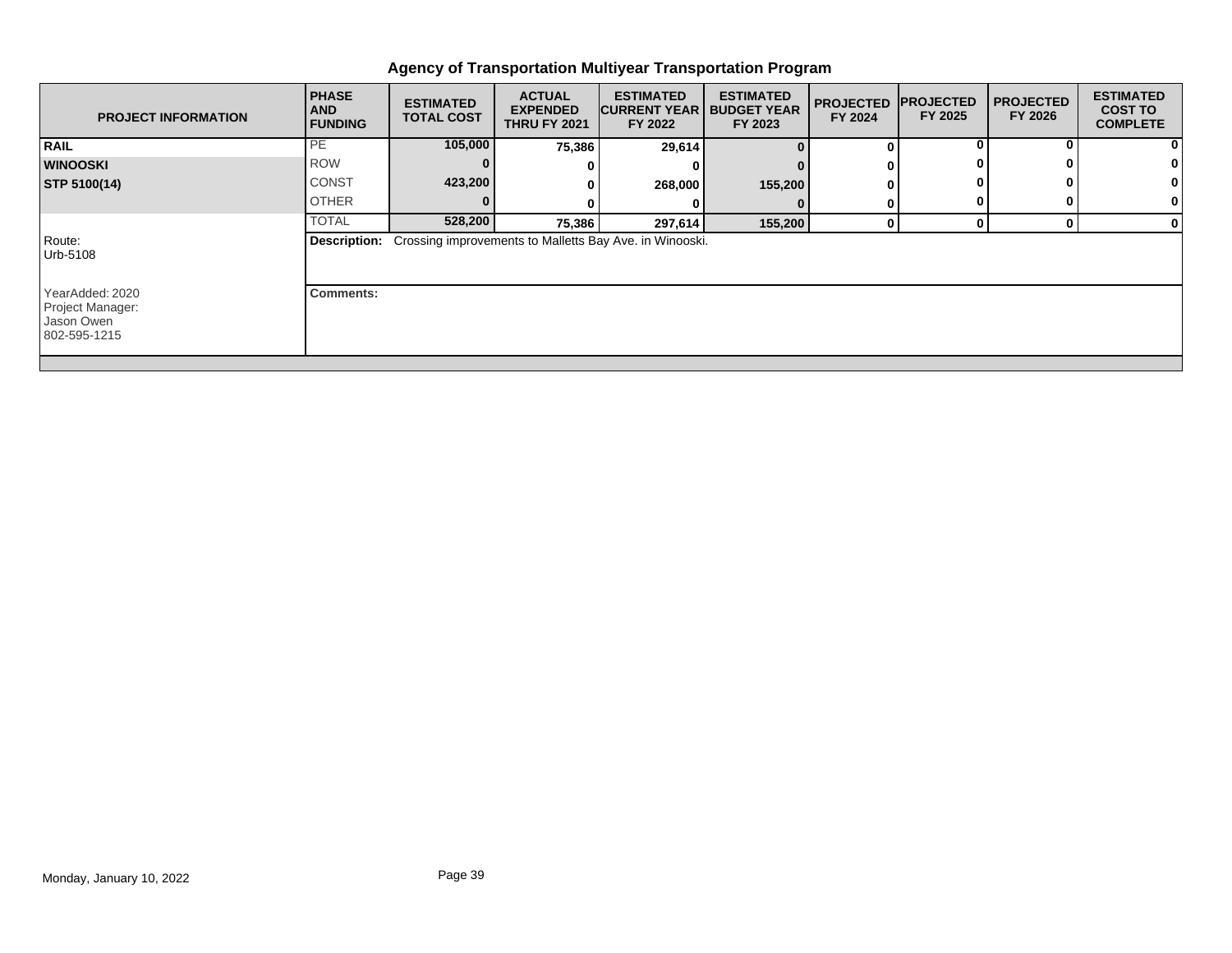# **Rail - CAPITAL PROGRAM**

## **SFY 2023 D&E**

| <b>Project Name</b> | <b>Manager</b>            | Project<br><b>Number</b> | <b>Descripti</b><br>on                                                | <b>PE</b>   | <b>ROW</b>  | <b>Const</b> | Total               | Federal     | <b>State</b>        | Local       | Year<br><b>Added</b> |
|---------------------|---------------------------|--------------------------|-----------------------------------------------------------------------|-------------|-------------|--------------|---------------------|-------------|---------------------|-------------|----------------------|
| <b>BARTON</b>       | Paul Libby                | WCRL(11)                 | <b>WACR</b><br>Washington<br>County<br>Railroad<br>Conn River<br>Divi | $\mathsf 0$ | $\mathsf 0$ | $\pmb{0}$    | $\mathbf 0$         | 0           | $\mathsf{O}\xspace$ | 0           | 2010                 |
| CLARENDON           | Paul Libby                | VTRY()                   | <b>VTR</b><br>Vermont<br>Railway B&R                                  | $\mathbf 0$ | $\pmb{0}$   | $\mathsf 0$  | $\mathbf 0$         | 0           | $\mathsf 0$         | 0           | 2018                 |
| <b>FERRISBURGH</b>  | Erin Charbonneau VTRY(53) |                          | <b>VTR</b><br>Vermont<br>Railway<br>Northern                          | $\mathbf 0$ | $\pmb{0}$   | $\mathbf 0$  | $\mathbf 0$         | 0           | $\mathsf{O}\xspace$ | 0           | 2018                 |
| <b>LUDLOW</b>       | Erin Charbonneau GMRC(27) |                          | <b>GMRC</b><br>Green<br>Mountain<br>Railroad<br><b>Bellows Falls</b>  | $\mathsf 0$ | $\mathsf 0$ | $\mathbf 0$  | $\mathbf 0$         | 0           | $\mathbf 0$         | 0           | 2018                 |
| <b>MONTPELIER</b>   | Kyle Wells                | WACR(13)                 | <b>WACR</b><br>Washington<br>County<br>Railroad<br>Montpelier &<br>Ba | 30,000      | $\mathsf 0$ | $\mathbf 0$  | 30,000              | 0           | 30,000              | $\mathsf 0$ | 2021                 |
| <b>NEWBURY</b>      | Shaun Corbett             | WCRL(20)                 | <b>WACR</b><br>Washington<br>County<br>Railroad<br>Conn River<br>Divi | $\mathbf 0$ | $\mathsf 0$ | $\mathsf 0$  | $\mathsf{O}\xspace$ | $\mathbf 0$ | $\mathsf{O}\xspace$ | $\mathsf 0$ | 2017                 |
| <b>ROCKINGHAM</b>   | Paul Libby                |                          | <b>GMRC</b><br>Green<br>Mountain<br>Railroad<br><b>Bellows Falls</b>  | $\mathsf 0$ | $\pmb{0}$   | $\mathsf 0$  | $\mathsf{O}\xspace$ | $\mathbf 0$ | $\mathbf 0$         | $\mathsf 0$ | 2019                 |
| ST. JOHNSBURY       | Erin Charbonneau WCRL(28) |                          | <b>WACR</b><br>Washington<br>County<br>Railroad<br>Conn River<br>Divi | 18,000      | 0           | $\mathbf 0$  | 18,000              | 0           | 18,000              | 0           | 2019                 |
|                     |                           |                          | Totals:                                                               | 48,000      | 0           | $\mathbf 0$  | 48,000              | 0           | 48,000              | 0           |                      |